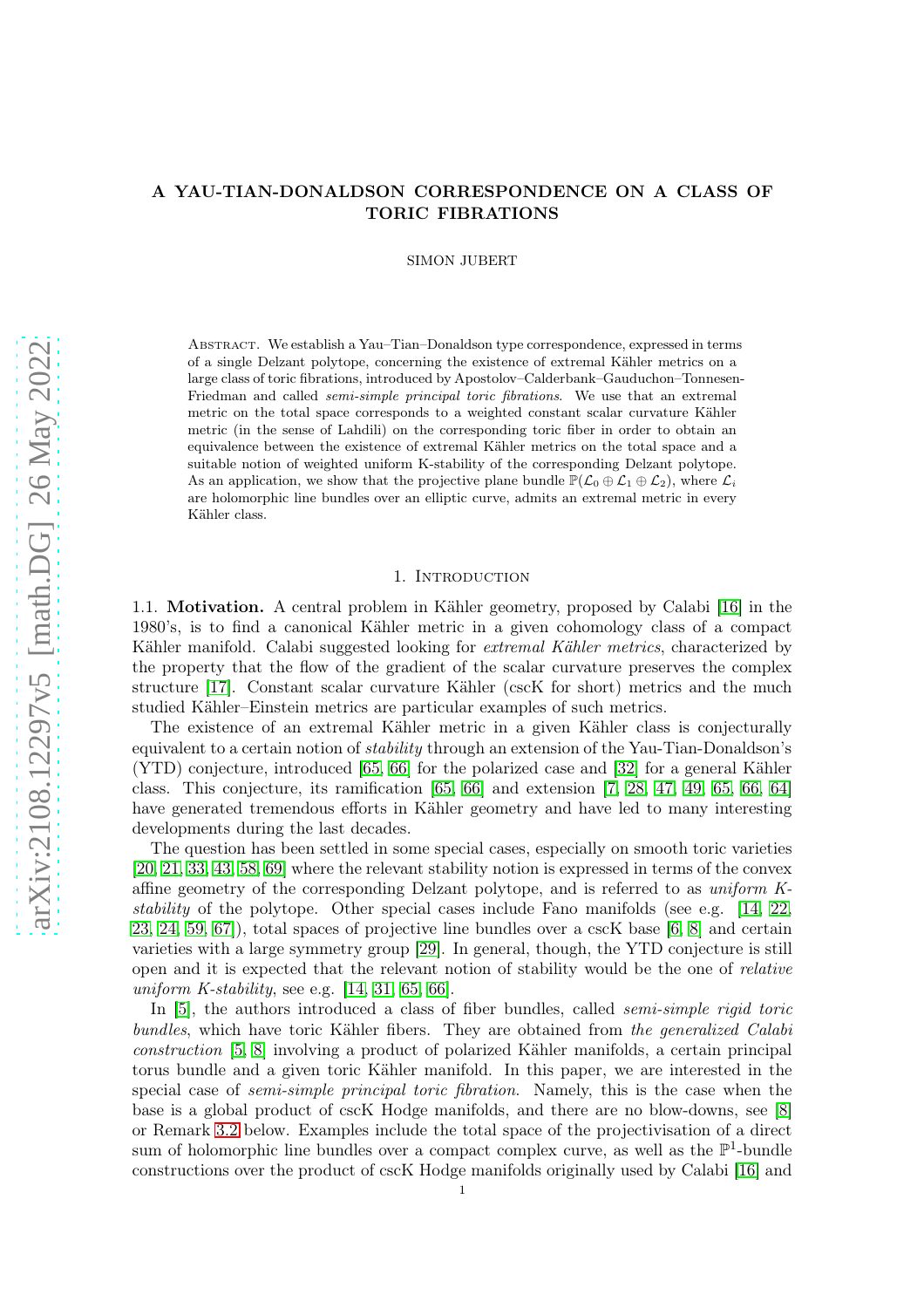generalized in many subsequent works (see e.g. [\[6,](#page-24-9) [38,](#page-25-10) [45,](#page-25-11) [46,](#page-25-12) [48,](#page-25-13) [62,](#page-26-5) [68\]](#page-26-6)). On any semisimple rigid toric fibration, the authors of [\[5\]](#page-24-11) introduced a class of Kähler metrics, called compatible Kähler metrics. A Kähler class containing a compatible Kähler metric is referred to as a *compatible Kähler class*. For any compatible Kähler metric on  $M$ , the momentum map of the toric Kähler fiber  $(V, \omega_V, J_V, \mathbb{T})$  can be identified with the momentum map of the induced T-action on  $(M, J, \omega_M)$ , so that the momentum image of M is the Delzant polytope P of  $(V, \omega_V, J_V, \mathbb{T})$ . In [\[8\]](#page-24-10), the authors made the following conjecture:

<span id="page-1-0"></span>**Conjecture 1** ([\[8\]](#page-24-10)). Let  $(M, J, \omega, \mathbb{T})$  a semi-simple rigid toric fibration and P its associated Delzant polytope. Suppose  $[\omega]$  is a compatible Kähler class. Then the following statements are equivalent:

- $(1)$   $(M, J, [\omega])$  admits an extremal Kähler metric;
- $(2)$   $(M, J, [\omega])$  admits a compatible extremal Kähler metric;
- $(3)$  P is weighted K-stable.

In the third assertion, the notion of weighted stability is a weighted version of the notion of K-stability introduced in [\[33\]](#page-25-4) (see [§7.5\)](#page-20-0) for appropriate values of the weight functions, and asks for the positivity of a linear functional defined on the space of convex piece-wise linear functions which are not affine-linear over P.

1.2. Main results. Our purpose in this paper is to solve Conjecture [1](#page-1-0) for semi-simple principal toric fibrations.

<span id="page-1-2"></span>**Theorem [1](#page-1-0).** For M a semi-simple principal toric fibration, Conjecture 1 is true if we replace condition (3) with the notion of weighted uniform K-stability, see Definition [7](#page-20-1).8.

In the above statement, in order to define uniform (weighted) K-stability (see Definition [7.8\)](#page-20-1), we use normalized continuous convex functions which are smooth in the interior of P and the usual  $L^1$ -norm of P. By  $C^0$  density and continuity, this is equivalent to the uniform (weighted) K-stability of P, defined in terms of normalized convex piecewise linear functions and the  $L^1$  $L^1$ -norm.<sup>1</sup>

We split Theorem [1](#page-1-2) in two statements: Theorem [2](#page-1-3) and Theorem [3](#page-2-0) below. Theorem [2](#page-1-3) corresponds to the statement " $(1) \Leftrightarrow (2)$ " in Conjecture [1.](#page-1-0)

<span id="page-1-3"></span>**Theorem 2** (Theorem [6.1\)](#page-12-0). Let  $(M, J, \omega_M, \mathbb{T})$  be a semi-simple principal toric fibration with fiber  $(V, J_V, \omega_V, \mathbb{T})$ . Then, the following statements are equivalent:

- (1) there exists an extremal Kähler metric in  $(M, J, [\omega_M], \mathbb{T});$
- (2) there exists a compatible extremal Kähler metric in  $(M, J, [\omega_M], \mathbb{T})$ ;
- (3) there exists a weighted cscK metric in  $(V, J_V, [\omega_V], \mathbb{T})$  for the weights defined in [\(13\)](#page-7-0) below.

In the third assertion, the notion of weighted cscK metric is in the sense of [\[49\]](#page-25-3), see [§2](#page-3-0) for a precise definition. The equivalence  $(2) \Leftrightarrow (3)$ , established in [\[5\]](#page-24-11), is recalled in [§3.](#page-4-0) The main idea behind the proof of  $(1) \Rightarrow (2)$  is to use that [\[20,](#page-24-3) [21,](#page-24-4) [44\]](#page-25-14) the existence of an extremal Kähler metric implies a certain properness condition of the corresponding relative Mabuchi functional (see Theorem [5.2](#page-12-1) below for a precise statement) and then shows that the continuity path of [\[19\]](#page-24-12) can be made in the subspace of compatible Kähler metrics in  $[\omega_M]$ . The deep results [\[20,](#page-24-3) [21,](#page-24-4) [44\]](#page-25-14) then yield the existence of an extremal Kähler metric in  $[\omega_M]$  given by the generalized Calabi construction of [\[5\]](#page-24-11).

<span id="page-1-1"></span><sup>&</sup>lt;sup>1</sup>After the submission of the first version of our article on the arXiv, we have been contacted by Yasufumi Nitta who kindly shared with us his manuscript with Shunsuke Saito in which the authors establish, in the case of a polarized toric variety, the equivalence between various notions of uniform K-stability of P. In particular, their result gives a strong evidence and establishes in a certain case the equivalence between the uniform weighted K-stability and and a suitable notion of weighted K-stability of  $P$  in Conjecture [1](#page-1-0) (3).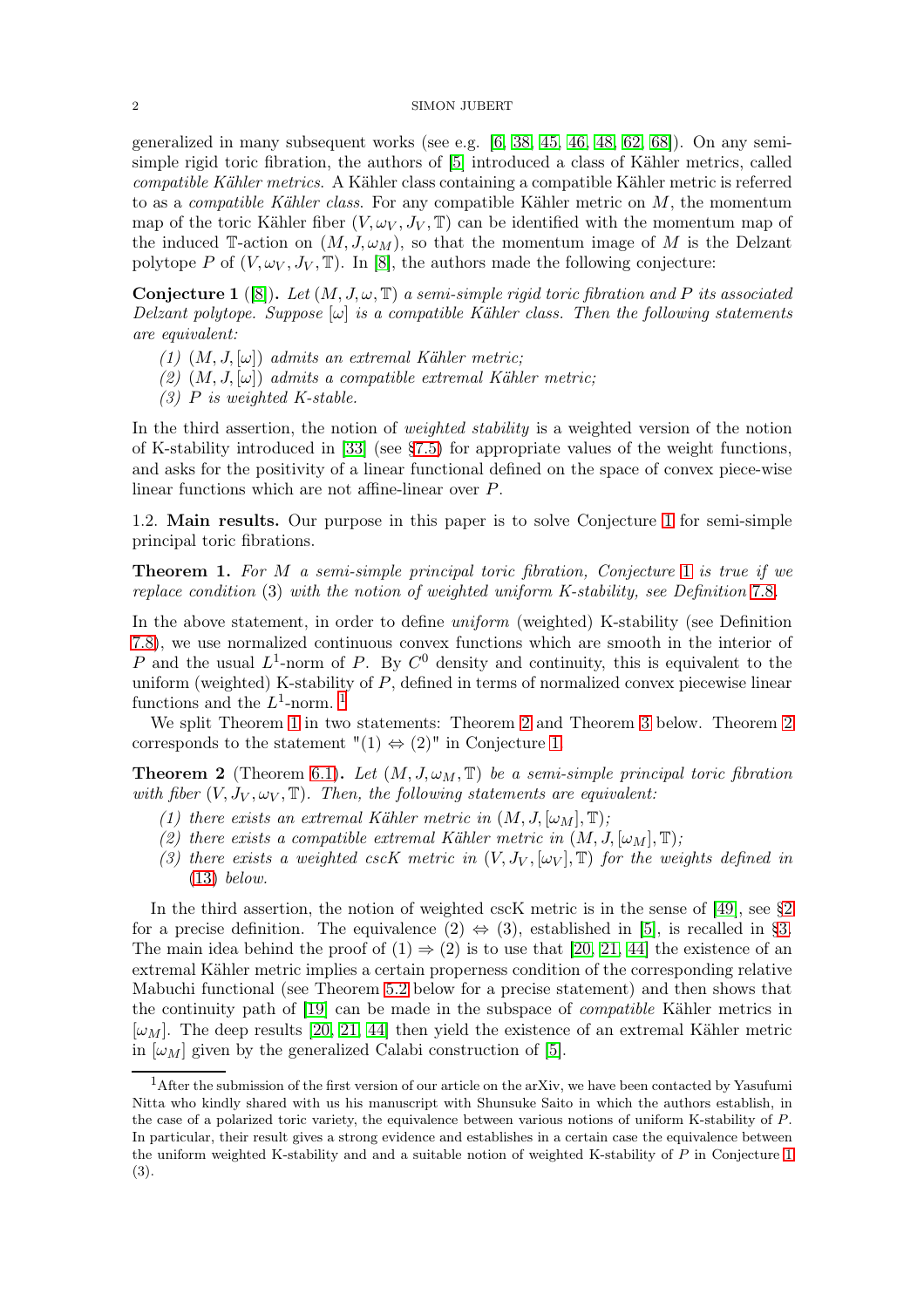Recently, building on the proof of Theorem [2,](#page-1-3) a similar statement was established in [\[9\]](#page-24-13) for a larger class of fibrations associated to a certain class of principal T-bundles over products of cscK Hodge manifolds, whose fiber is an arbitrary compact Kähler manifold containing T in its reduced automorphism group.

Theorem [3](#page-2-0) below corresponds to the statement " $(1) \Leftrightarrow (3)$ " in Conjecture [1](#page-1-0) and provides a criterion for verifying the equivalent conditions of Theorem [2,](#page-1-3) expressed in terms of the Delzant polytope of the fiber and data depending on the topology of  $M$  and the compatible Kähler class.

<span id="page-2-0"></span>**Theorem 3** (Theorem [7.12\)](#page-22-0). Let  $(M, J, \omega_M, \mathbb{T})$  be a semi-simple principal toric fibration with fiber  $(V, J_V, \omega_V, \mathbb{T})$  and denote by P its associated Delzant polytope. Then there exists a weighted cscK metric in  $[\omega_V]$  if and only if P is weighted uniformly K-stable, for the weights defined in [\(13\)](#page-7-0). In particular, the latter condition is necessary and sufficient for  $[\omega_M]$  to admit an extremal Kähler metric.

The strategy of proof of the above result consists in considering the extremal Kähler metrics on the total space  $(M, J, \mathbb{T})$  as weighted  $(v, w)$ -cscK metrics on the corresponding toric fiber  $(V, J_V, \omega_V, \mathbb{T})$  via Theorem [2.](#page-1-3) We then use the Abreu–Guillemin formalism and a weighted adaptation of the results in [\[25,](#page-24-14) [33,](#page-25-4) [69\]](#page-26-3) to establish the equivalence on  $(V, \omega_V, J_V, \mathbb{T})$ : in one direction, namely showing that the existence implies that polytope is weighted uniformly K-stable, the argument follows from a straightforward modification of the result in [\[25\]](#page-24-14), which appears in [\[56\]](#page-25-15). To show the other direction, we build on [\[33,](#page-25-4) [69\]](#page-26-3) to obtain in Proposition [7.9](#page-20-2) that the uniform weighted K-stability of the polytope implies a certain notion of coercivity of the weighted Mabuchi energy. We then show that the latter implies the properness of the Mabuchi energy of  $M$ , and we finally conclude by invoking again [\[20,](#page-24-3) [21,](#page-24-4) [44\]](#page-25-14).

Finally, we will be interested in a certain class of almost Kähler metrics on a toric manifold  $(V, \omega, \mathbb{T})$ . They are, by definition, almost Kähler metrics such that the orthogonal distribution to the T-orbits is involutive (see [\[53\]](#page-25-16)) and we will refer to such metrics as involutive almost Kähler metrics. The idea of studying such metrics comes from [\[33\]](#page-25-4) (see [\[5\]](#page-24-11) for the weighted case), where it was conjectured that the existence of a weighted involutive csc almost Kähler metric is equivalent to the existence of a weighted cscK metric.

<span id="page-2-1"></span>**Proposition 1** (Proposition [8.2\)](#page-23-0). Let  $(V, \omega, \mathbb{T})$  be a toric manifold associated to a Delzant polytope P. Then, for the weights defined in [\(13\)](#page-7-0), the following statements are equivalent:

- (1) there exists a weighted cscK metric on  $(V, \omega, \mathbb{T});$
- (2) there exists an involutive weighted csc almost Kähler metric on  $(V, \omega, T)$ ;
- (3)  $P$  is weighted uniformly K-stable.

As an application of the above result, we study the existence of extremal Kähler metrics on the projectivisation  $\mathbb{P}(\mathcal{L}_0 \oplus \mathcal{L}_1 \oplus \mathcal{L}_2)$  of a direct sum of line bundles  $\mathcal{L}_i$  over a compact complex curve  $S_{\mathbf{g}}$  of genus **g**. In [\[8,](#page-24-10) Proposition 4], the authors established the existence of involutive weighted csc almost Kähler metrics on  $\mathbb{P}(\mathcal{L}_0 \oplus \mathcal{L}_1 \oplus \mathcal{L}_2)$ , depending on the degrees of the line bundles, the genus of the basis and the Kähler class. Combining with Proposition [1,](#page-2-1) we deduce the following:

<span id="page-2-2"></span>**Corollary 1.** Let  $M = \mathbb{P}(\mathcal{L}_0 \oplus \mathcal{L}_1 \oplus \mathcal{L}_2) \longrightarrow S_g$  be a projective  $\mathbb{P}^2$ -bundle over a complex curve  $S_g$  of genus  $g$ . If  $g = 0, 1$ , then M is a Calabi dream manifold, i.e. M admits an extremal Kähler metric in each Kähler class. Furthermore, the extremal Kähler metrics are given by the generalized Calabi ansatz of [\[5\]](#page-24-11).

When  $g = 0$ , the existence part of Corollary [1](#page-2-2) was already obtained in [\[52\]](#page-25-17). We prove in addition that these extremal metrics are given by the Calabi ansatz of [\[5\]](#page-24-11).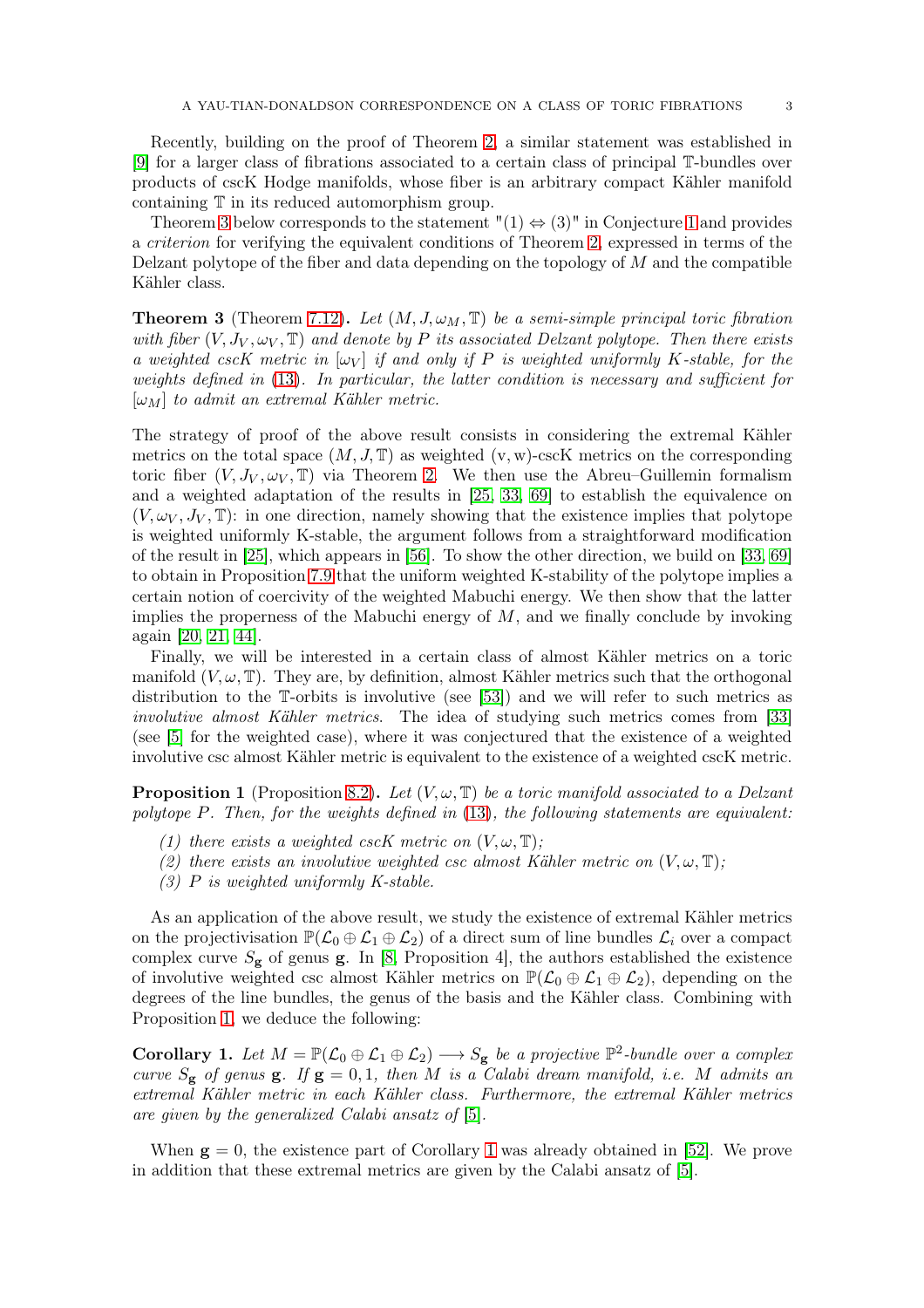1.3. **Outline of the paper.** Section [2](#page-3-0) is a brief summary of the notion of weighted  $(v, w)$ scalar curvature introduced by Lahdili [\[49\]](#page-25-3). In Section 3, we recall the construction and key results of semi-simple principal toric fibration established in [\[5,](#page-24-11) [8\]](#page-24-10). In Section [4,](#page-7-1) we introduce weighted distances, weighted functionals and weighted differential operators. Section [5](#page-12-2) gives a brief exposition of the existence result of [\[20,](#page-24-3) [21,](#page-24-4) [44\]](#page-25-14). We explain why their argument works equally when the properness is relative to a maximal torus of the reduced group of automorphism (and not only a connected maximal compact subgroup). In Section [6,](#page-12-3) our main result, Theorem [2,](#page-1-3) is stated and proved. In Section 7 we review the basic facts of toric Kähler geometry and give the proof of Theorem [3.](#page-2-0) In Section [8,](#page-22-1) we show Corollary [1.](#page-2-2)

## **ACKNOWLEDGEMENT**

This paper is part of my PhD thesis. I am very grateful to my advisors Vestislav Apostolov and Eveline Legendre for their immeasurable help and invaluable advices. I would also like to thank Abdellah Lahdili for his careful reading and constructive criticism in the earlier versions, Yasufumi Nitta for his interest and to shared with me his manuscript with Shunsuke Saito, and the referee for his/her careful reading of our work and thoughtful suggestions that greatly improved the text. I am grateful to l'Université du Québec à Montréal and l'Université Toulouse III Paul Sabatier for their financial support.

## 2. The v-scalar curvature

<span id="page-3-0"></span>In this section, we review briefly the notion of *weighted* v-scalar curvature introduced by Lahdili in [\[49\]](#page-25-3). Consider a smooth compact Kähler manifold  $(M, J, \omega)$ . We denote by  $Aut_{red}(M)$  the reduced group of automorphisms whose Lie algebra  $\mathfrak{h}_{red}$  is given by the ideal of real holomorphic vector fields with zeros, see [\[37\]](#page-25-18). Let  $\mathbb T$  be an  $\ell$ -dimensional real torus in Aut<sub>red</sub>(M) with Lie algebra t. Suppose  $\omega_0$  is a T-invariant Kähler form and consider the set of smooth T-invariant Kähler potentials  $\mathcal{K}(M,\omega_0)$ <sup>T</sup> relative to  $\omega_0$ . For  $\varphi \in \mathcal{K}(M,\omega_0)^\mathbb{T}$  we denote by  $\omega_\varphi = \omega_0 + dd^c \varphi$  the corresponding Kähler metric. It is well known that the T-action on M is  $\omega_{\varphi}$ -Hamiltonian (see [\[37\]](#page-25-18)) and we let  $m_{\varphi}: M \longrightarrow \mathfrak{t}^*$ denote a  $\omega_{\varphi}$ -momentum map of T. It is also known [\[12,](#page-24-15) [41,](#page-25-19) [49\]](#page-25-3) that  $P_{\varphi} := m_{\varphi}(M)$  is a convex polytope in  $\mathfrak{t}^*$  and we can normalize  $m_\varphi$  by

$$
(1) \t m_{\varphi} = m_0 + d^c \varphi,
$$

in such a way that  $P = P_{\varphi}$  is  $\varphi$ -independent, see [\[49,](#page-25-3) Lemma 1].

<span id="page-3-1"></span>**Definition 2.1.** For  $v \in C^{\infty}(P,\mathbb{R}_{>0})$  we define the (weighted) v-scalar curvature of the Kähler metric  $\omega_{\varphi}, \varphi \in \mathcal{K}(M, \omega_0)^{\mathbb{T}},$  to be

<span id="page-3-2"></span>
$$
Scal_{v}(\omega_{\varphi}) := v(m_{\varphi})Scal(\omega_{\varphi}) + 2\Delta_{\omega_{\varphi}}(v(m_{\varphi})) + \text{Tr}(G_{\varphi} \circ (\text{Hess}(v) \circ m_{\varphi})),
$$

where  $\Delta_{\omega_{\varphi}}$  is the Riemannian Laplacian associated to  $g_{\varphi} := \omega_{\varphi}(\cdot, J \cdot)$ , Hess(v) is the Hessian of v viewed as bilinear form on  $\mathfrak{t}^*$  whereas  $G_{\varphi}$  is the bilinear form with smooth coefficients on t, given by the restriction of the Riemannian metric  $g_{\varphi}$  on fundamental vector fields and  $Scal(\omega_{\varphi})$  is the scalar curvature of  $(M, J, \omega_{\varphi})$ .

In a basis  $\boldsymbol{\xi} = (\xi_i)_{i=1...N}$  of t we have

$$
\operatorname{Tr}\bigl(G_{\varphi}\circ(\operatorname{Hess}(v)\circ m_{\varphi})\bigr)=\sum_{1\leq i,j\leq\ell}v_{\varphi}(m_{\varphi})g_{\varphi}(\xi_i,\xi_j)
$$

where  $v_{i,j}$  stands for the partial derivatives of v in the dual basis of  $\xi$ .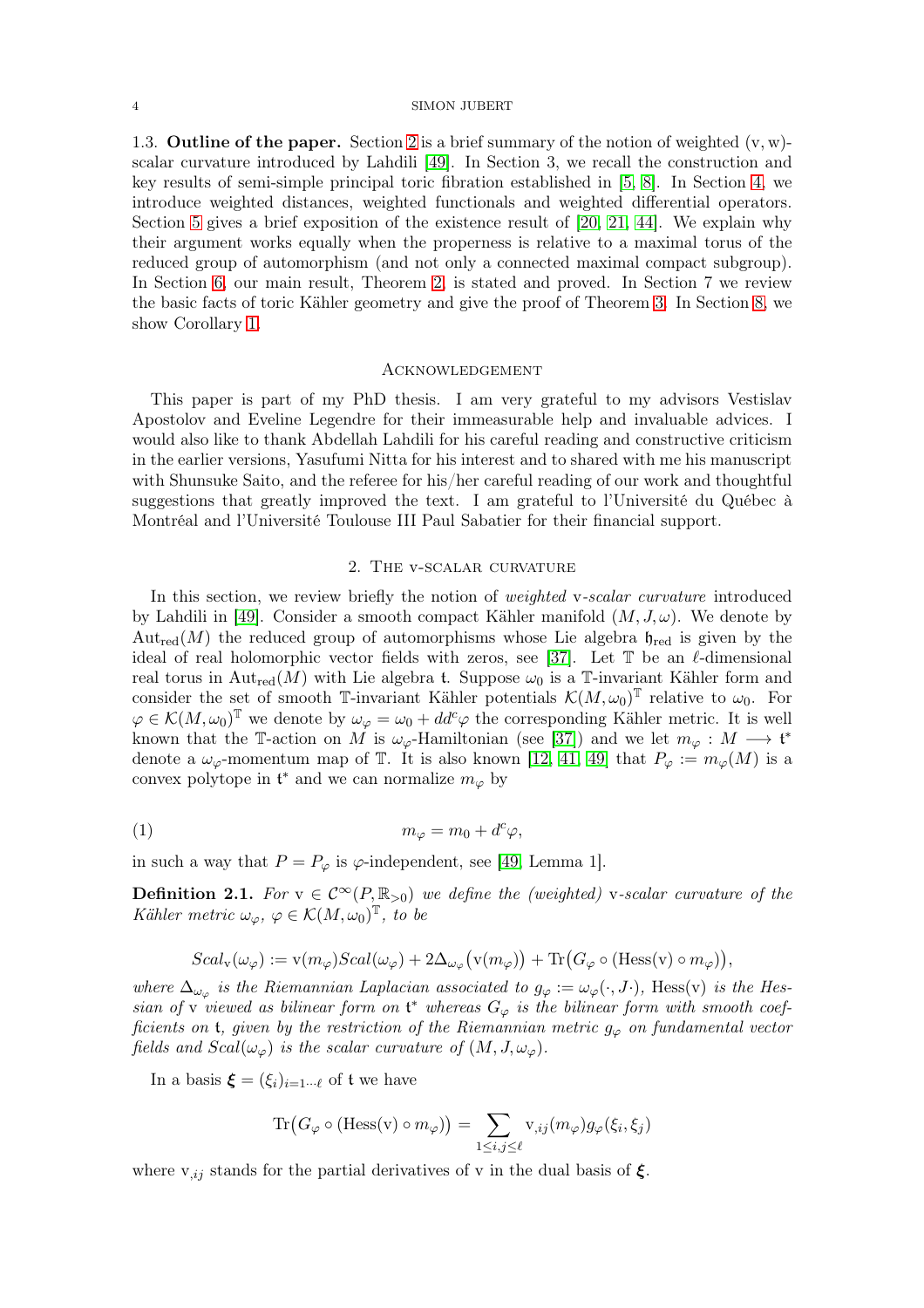<span id="page-4-6"></span>**Definition 2.2.** Let  $(M, J, \omega_0)$  be a compact Kähler manifold,  $\mathbb{T} \subset \text{Aut}_{red}(M)$  a real torus with normalized momentum image  $P \subset \mathfrak{t}^*$  associated to  $[\omega_0]$ , and  $v \in C^{\infty}(P, \mathbb{R}_{>0})$ ,  $w \in C^{\infty}(P, \mathbb{R})$ . A (v, w)-cscK metric is a  $\mathbb{T}$ -invariant Kähler metric satisfying

(2) 
$$
Scal_{v}(\omega_{\varphi}) = w(m_{\varphi}).
$$

The motivation for studying [\(2\)](#page-4-1) is that many natural geometric problems in Kähler geometry correspond to [\(2\)](#page-4-1) for suitable choices of v and w. For example, for  $\mathbb T$  a maximal torus in Aut<sub>red</sub> $(M)$ ,  $v \equiv 1$  and w<sub>ext</sub> a certain affine-linear function on  $\mathfrak{t}^*$ , the  $(1, w_{ext})$ cscK metrics are the extremal metrics in the sense of Calabi. Another example, which will be the one of the main interest of this paper, is the existence theory of extremal Kähler metrics on a class of toric fibrations, which can be reduced to the study of  $(v, w)$ -cscK on the toric fiber for suitable choices of v and w. Weighted Kähler metrics have been extensively studied and related to a notion of  $(v, w)$ -weighted K-stability, see for example [\[7,](#page-24-2) [9,](#page-24-13) [11,](#page-24-16) [47,](#page-25-2) [49\]](#page-25-3).

## <span id="page-4-1"></span>3. A class of toric fibrations

<span id="page-4-5"></span><span id="page-4-0"></span>3.1. Semi-simple principal toric fibrations. Let  $\mathbb T$  be an  $\ell$ -dimensional torus. We denote by t is Lie algebra and by  $\Lambda \subset \mathfrak{t}$  the lattice of the generators of circle subgroups, so that  $\mathbb{T} = t/2\pi\Lambda$ . Consider  $\pi_S : Q \longrightarrow (S, J_S)$  a principal T-bundle over a 2d-dimensional product of cscK Hodge manifold  $(S, J_S, \omega_S) = \prod_{a=1}^k (S_a, J_a, \omega_a)$ . Let  $\theta \in \Omega^1(Q) \otimes \mathfrak{t}$  be a connection 1-form with curvature

(3) 
$$
d\theta = \sum_{a=1}^{k} \pi_S^* \omega_a \otimes p_a \quad p_a \in \Lambda \subset \mathfrak{t}.
$$

The connection 1-form  $\theta$  gives rise to a *horizontal* distribution  $\mathcal{H} := ann(\theta)$  and the tangent space splits as

<span id="page-4-4"></span>
$$
TQ = \mathcal{H} \oplus \mathfrak{t},
$$

where, by definition,  $\mathcal{H}_s \stackrel{d_s \pi_S}{\cong} T_s S$  for all  $s \in S$ . The complex structure  $J_S$  acts on vector fields in H via the unique horizontal lift from TS defined via  $\theta$ .

Now consider a 2 $\ell$ -dimensional compact toric Kähler manifold  $(V, J_V, \omega, \mathbb{T})$  with associated compact Delzant polytope  $P$  [\[30\]](#page-25-20). We will consider various actions of  $T$  in this paper. In order to avoid confusion, we specify on which  $\mathbb T$  acts as a subscript, e.g.  $\mathbb T_Q$  acts on  $Q$ . The interior  $P^0$  is the set of regular value of the moment  $m_\omega: V \longrightarrow P \subset \mathfrak{t}^*$  of  $(V, \omega, \mathbb{T})$ and  $V^0 := m_\omega^{-1}(P^0)$  is the open dense subset of points with regular  $\mathbb{T}_V$ -orbits. Introducing angular coordinates  $t: V^0 \to \mathfrak{t}/2\pi\Lambda$  with respect to the Kähler structure  $(J_V, \omega)$  (see e.g. [\[2\]](#page-24-17)), we identify

(4) 
$$
V^0 \cong \mathbb{T} \times P^0
$$
 and  $T_x V^0 \cong \mathfrak{t} \oplus \mathfrak{t}^*$ .

for all  $x \in V^0$ . Notice that the first diffemorphism is T-equivariant.

We consider the  $2n = 2(\ell + d)$  dimensional smooth manifold

<span id="page-4-3"></span><span id="page-4-2"></span>
$$
M^0 := Q \times_{\mathbb{T}} V^0,
$$

where the  $\mathbb{T}_{Q\times V^0}$ -action is given by  $\gamma \cdot (q, x) = (\gamma \cdot q, \gamma^{-1} \cdot x), q \in Q, x \in V^0$ , and  $\gamma \in \mathbb{T}$ . Using [\(4\)](#page-4-2) we identify

$$
(5) \t\t\t M^0 \cong Q \times P^0.
$$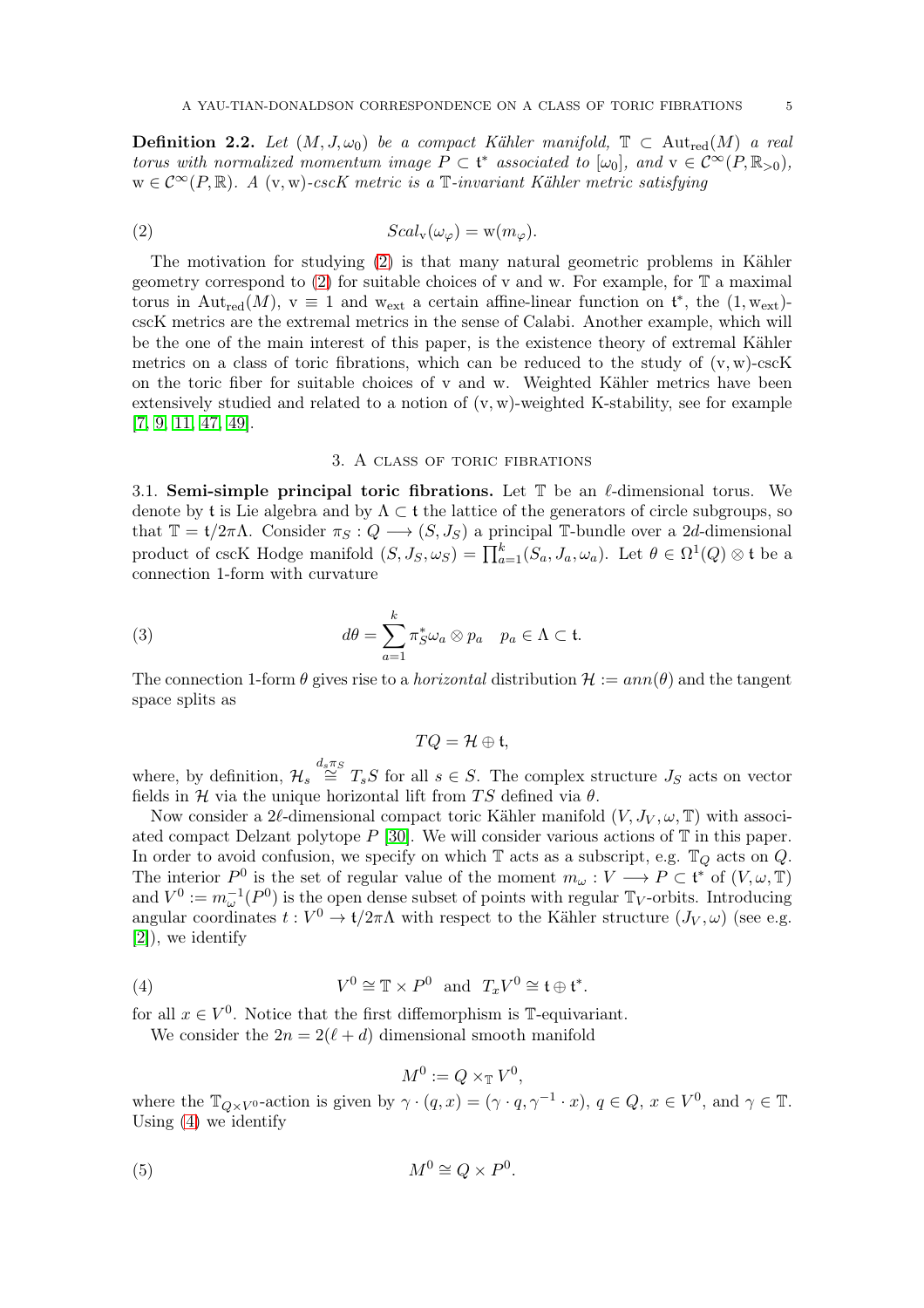We will still denote by  $\pi_S : M^0 \longrightarrow S$  the projection. At the level of the tangent space we get

(6) 
$$
TM^0 = \mathcal{H} \oplus \mathcal{V},
$$

where, for all  $s \in S$ ,  $\mathcal{V}_s := \text{ker} d_s \pi_S \cong \mathfrak{t} \oplus \mathfrak{t}^*$  is referred to as the vertical space. Since  $V^0$ compactifies to V, the smooth manifold  $M^0$  compactifies to a fiber bundle with fiber V

$$
M := \overline{M^0} = Q \times_{\mathbb{T}} V.
$$

By construction,  $M^0$  is an open dense subset of M consisting of points with regular  $\mathbb{T}_M$ orbits.

One can show that the almost complex structure  $J_M := J_S \oplus J_V$  on  $M^0$  is integrable and extends on M as  $J_V$  extends to V. In other words, M is a compactification of a principal  $(\mathbb{C}^*)^{\ell}$ -bundle  $\pi_S : (M^0, J) \longrightarrow (S, J_S)$ .

3.2. Compatible Kähler metrics. Following [\[8\]](#page-24-10), we introduce a family of Kähler metrics compatible with the bundle structure. In momentum-angular coordinates  $(m_{\omega}, t)$ , the Kähler form  $\omega$  of  $(V, J_V, \mathbb{T})$  is writen on  $V^0$ 

$$
\omega = \langle dm_{\omega} \wedge dt \rangle,
$$

where the angle bracket denotes the contraction of  $t^*$  and  $t$ . By  $(5)$ , we can equivalently see  $\theta$  on  $M^0 = Q \times_{\mathbb{T}} V^0$  which satisfies  $\theta(\xi^M) = \xi$  and  $\theta(J\xi^M) = 0$ , where  $\xi^M$  is the fundamental vector field defined by  $\xi \in \mathfrak{t}$ . Then,  $\langle dm_{\omega} \wedge \theta \rangle$  is well defined on  $M^0$  and restricts to  $\langle dm_\omega \wedge dt \rangle$  on the fibers. Thus, we define more generally

<span id="page-5-2"></span><span id="page-5-1"></span>
$$
\omega := \langle dm_\omega \wedge \theta \rangle.
$$

We choose the real constants  $c_a$ ,  $1 \le a \le k$ , such that the affine-linear functions  $\langle p_a, m_{\omega} \rangle +$  $c_a$  are positive on P, where, we recall the elements  $p_a \in \Lambda$  are defined by [\(3\)](#page-4-4). We then define the 2-form on  $M^0$ 

(8) 
$$
\tilde{\omega} = \sum_{a=1}^{k} (\langle p_a, m_{\omega} \rangle + c_a) \omega_a + \langle dm_{\omega} \wedge \theta \rangle,
$$

which extends to a smooth Kähler form on  $(M, J)$  since  $\omega$  does on  $(V, J_V)$ . In the sequel, we fix the metrics  $\omega_a$ , the 1-form  $\theta$  and the constants  $c_a$ , noting that  $p_a \in \mathfrak{t}$  are topological constants of the bundle construction. The Kähler manifold  $(M, J, \tilde{\omega}, \mathbb{T})$  is then a fiber bundle over S, with fiber the Kähler toric manifold  $(V, J_V, \omega, \mathbb{T})$ , obtained from the principal T-bundle  $Q$ . Following [\[8\]](#page-24-10), we define:

**Definition 3.1.** The Kähler manifold  $(M, J, \tilde{\omega}, \mathbb{T})$  constructed above is referred to as a semi-simple principal toric fibration and the Kähler metric given explicitly on  $M^0$  by  $(8)$ , is referred to as a compatible Kähler metric. The corresponding Kähler classes on  $(M, J)$ are called compatible Kähler classes and, in the above set up, are parametrized by the real  $constant c_a$ .

<span id="page-5-0"></span>**Remark 3.2.** Let  $(M, J, \tilde{q}, \tilde{\omega})$  be a compact Kähler 2n-manifold endowed with an effective isometric hamiltonian action of an  $\ell$ -torus  $\mathbb{T} \subset \text{Aut}_{red}(M)$  and momentum map  $m : M \to$  $\mathfrak{t}^*$ . Following [\[8\]](#page-24-10), we say the action is rigid if for all x in M  $R_x^*\tilde{g}$  depends only on  $m(x)$ , where  $R_x : \mathbb{T} \to \mathbb{T} \cdot x$  is the orbit map. This action is said semi-simple rigid if moreover, for any regular value  $x_0$  of the momentum map, the derivative with respect to x of the family  $\omega_S(x)$  of Kähler forms on the complex quotient  $(S, J_S)$  of  $(M, J)$  is parallel and diagonalizable with respect to  $\omega_S(x_0)$ .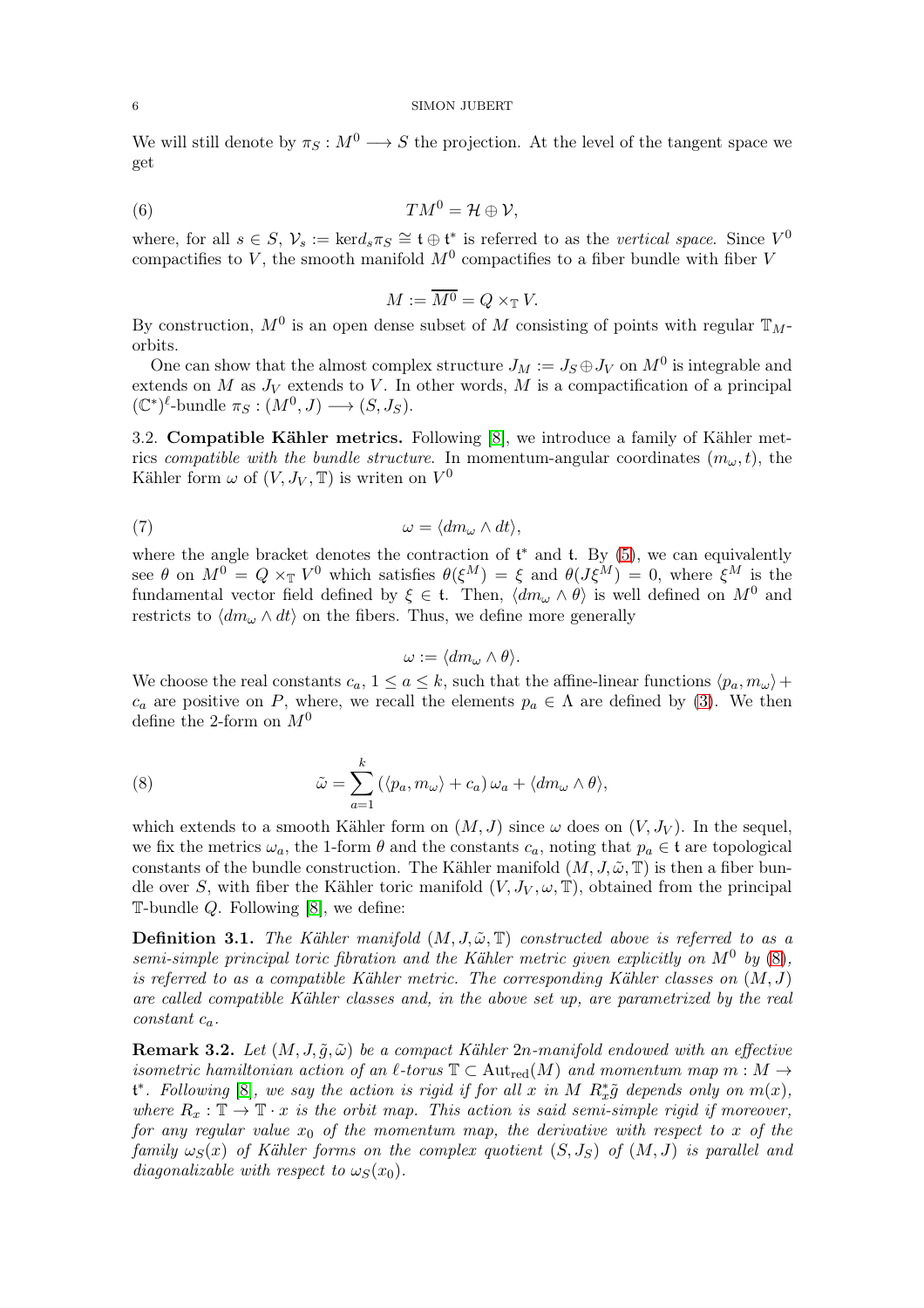By the result of [\[4,](#page-24-18) [5,](#page-24-11) [8\]](#page-24-10), semi-simple principal toric fibrations  $(M, J, \tilde{\omega}, \mathbb{T})$  correspond to Kähler manifolds with a semi-simple rigid torus action, such that the Kähler quotient S is a global product of cscK manifolds, and there are no blow-downs.

The volume form of a compatible Kähler metric [\(8\)](#page-5-1) satisfies

<span id="page-6-3"></span>(9) 
$$
\tilde{\omega}^{[n]} = \omega_S^{[d]} \wedge \mathbf{v}(m_{\omega})\omega^{[\ell]} = \bigwedge_{a=1}^k \omega_a^{[d_a]} \wedge \mathbf{v}(m_{\omega})\omega^{[\ell]}
$$

where  $\mathbf{v}(m_\omega) := \prod_{a=1}^k (\langle p_a, m_\omega \rangle + c_a)^{d_a}$ ,  $d_a$  is the complex dimension of  $S_a$  and  $\omega^{[i]} := \frac{\omega^i}{i!}$ i! for  $1 \leq i \leq n$ . It follows from [\[5\]](#page-24-11) and [\[49,](#page-25-3) Sect. 6] that the scalar curvature of a compatible metric is given by

<span id="page-6-0"></span>(10) 
$$
Scal(\tilde{\omega}) = \sum_{a=1}^{k} \frac{Scal_a}{\langle p_a, m_{\omega} \rangle + c_a} + \frac{1}{v(m_{\omega})}Scal_v(\omega),
$$

where  $Scal_a$  is the constant scalar curvature of  $(S_a, J_a, \omega_a)$  and  $Scal_v(\omega)$  is the v-weighted scalar curvature of  $(V, J_V, \omega, \mathbb{T})$ , see Definition [2.1.](#page-3-1)

<span id="page-6-4"></span>3.3. The extremal vector field. We now recall the definition of the extremal vector field on a general compact Kähler manifold M. To this end, we fix a maximal torus  $T \subset \text{Aut}_{red}(M)$  and a Kähler class  $[\tilde{\omega}_0]$ . Given any T-invariant Kähler metric  $\tilde{\omega} \in [\tilde{\omega}_0]$ , we consider the  $L^2_{\tilde{\omega}}$ -orthogonal projection

$$
\Pi_{\tilde{\omega}}: L^2_{\tilde{\omega}} \longrightarrow P^T_{\tilde{\omega}}
$$

where  $P_{\tilde{\omega}}^T$  is the space of  $\tilde{\omega}$ -Killing potentials, which, by definition, is the space of function  $f \in \mathcal{C}^{\infty}(M)^{T}$  such that the hamiltonian vector field  $X := \tilde{\omega}^{-1}(df)$  is holomorphic. Futaki and Mabuchi [\[36\]](#page-25-21) showed that  $\Pi_{\tilde{\omega}}(Scal(\tilde{\omega}))$  does not depend on the chosen T-invariant Kähler metric  $\tilde{\omega}$  in  $[\tilde{\omega}_0]$ . Therefore, with respect to the normalized moment map  $m_{\tilde{\omega}}$ :  $M \longrightarrow Lie(T)^{*}$ , see [\(1\)](#page-3-2), one can write

<span id="page-6-1"></span>(11) 
$$
\Pi_{\tilde{\omega}}(Scal(\tilde{\omega})) = \langle \xi_{\text{ext}}, m_{\tilde{\omega}} \rangle + c_{\text{ext}} =: \ell_{\text{ext}}(m_{\tilde{\omega}})
$$

where  $\xi_{ext} \in Lie(T)$ ,  $c_{ext} \in \mathbb{R}$  and  $\ell_{ext} \in Aff(Lie(T)^*)$ . See [\[49,](#page-25-3) Lemma 1] for more details.

Assume now  $(M, J, \tilde{\omega}, \mathbb{T})$  is a semi-simple principal toric fibration. Then by [\[8,](#page-24-10) Proposition 1], the extremal vector field is tangent to the fibers, i.e.  $\xi_{\text{ext}} \in \mathfrak{t}$ .

<span id="page-6-2"></span>**Proposition 3.3.** Let  $(M, J)$  be a semi-simple principal toric fibration and  $T_S$  be a maximal torus in the isometry group of  $g_S := \sum_{a=1}^k g_a$ , where  $g_a$  is the Riemannian metric of  $\omega_a$ . Any compatible Kähler metric  $\tilde{\omega}$  on  $(\overline{M}, \overline{J})$  is invariant by the action of a maximal torus  $T \subset \text{Aut}_{red}(M)$  such that there exists an exact sequence

<span id="page-6-6"></span>(12) 
$$
Id \longrightarrow \mathbb{T}_M \longrightarrow T \longrightarrow T_S \longrightarrow Id,
$$

where  $T_S$  is a maximal torus in Aut<sub>red</sub>(S). Moreover, the extremal vector field  $\xi_{\text{ext}}$  belongs in the Lie algebra  $\mathfrak{t}$  of  $\mathbb{T}_M$ .

As shown in [\[8\]](#page-24-10), we get from  $(10)$  and  $(11)$ :

<span id="page-6-5"></span>**Corollary 3.4.** A compatible Kähler metric  $\tilde{\omega}$  on  $(M, J)$  is extremal if and only if its corresponding toric Kähler metric  $\omega$  on  $(V, J_V)$  is  $(v, w)$ -cscK in the sense of Definition [2,](#page-4-1) where the weights are given by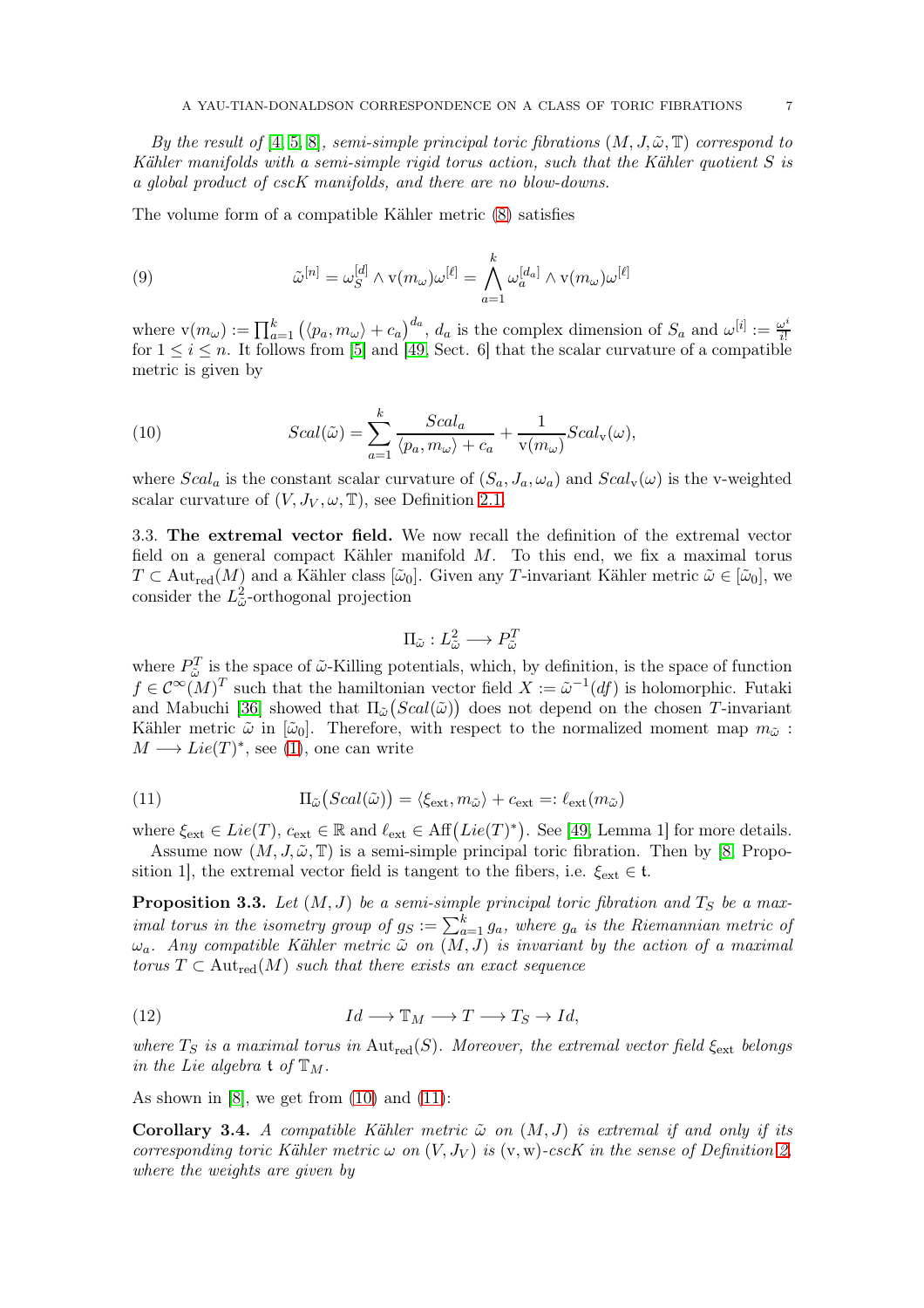<span id="page-7-0"></span>(13)  
\n
$$
\mathbf{v}(x) = \prod_{a=1}^{k} (\langle p_a, x \rangle + c_a)^{d_a}
$$
\n
$$
\mathbf{w}(x) = \mathbf{v}(x) \left( \ell_{\text{ext}}(x) - \sum_{a=1}^{k} \frac{Scal_a}{\langle p_a, x \rangle + c_a} \right)
$$
\nwhere  $\ell_{\text{tot}} \in \text{Aff}(P)$  is defined in (11)

where  $\ell_{\rm ext} \in \mathrm{Aff}(P)$  is defined in [\(11\)](#page-6-1).

3.4. The space of functions. Any  $\mathbb{T}_M$ -invariant smooth function on M pulls back to a  $\mathbb{T}_{Q} \times \mathbb{T}_{V}$ -invariant function on  $Q \times V$ , and therefore descends to a  $\mathbb{T}_{V}$ -invariant smooth function on  $S \times V$  (see §[3.1\)](#page-4-5). This gives rise to an isomorphism of Fréchet spaces

,

(14) 
$$
C^{\infty}(M)^{\mathbb{T}} \cong C^{\infty}(S \times V)^{\mathbb{T}_{V}},
$$

which we shall tacitly use throughout the paper. Moreover, by [\(5\)](#page-4-3) we get

<span id="page-7-2"></span>
$$
C^{\infty}(M^0)^{\mathbb{T}} \cong C^{\infty}(S \times P^0)
$$

Given  $f \in C^{\infty}(M)^{\mathbb{T}}$ , for any  $s \in S$ , we denote by  $f_s \in C^{\infty}(V)^{\mathbb{T}}$  the induced smooth function on V with respect to the identification [\(14\)](#page-7-2). Similarly, for any  $x \in V$ , we denote by  $f_x \in C^{\infty}(S)$  the induced smooth function on S. It follows that on  $C^{\infty}(M)^{\mathbb{T}}$ , the differential operator d splits as  $d = d<sub>S</sub> + d<sub>V</sub>$ , where  $d<sub>S</sub>$  and  $d<sub>V</sub>$ , is the exterior derivative on S and V respectively. We get

(15) 
$$
\mathcal{C}^{\infty}(V)^{\mathbb{T}} \cong \left\{ f \in \mathcal{C}^{\infty}(M)^{\mathbb{T}} \mid d_S f_x = 0 \,\forall x \in V \right\},
$$

showing that  $\mathcal{C}^{\infty}(V)^{\mathbb{T}}$  is closed in  $\mathcal{C}^{\infty}(M)^{\mathbb{T}}$  for the Fréchet topology.

3.5. The space of compatible potentials. We fix a reference Kähler metric  $\tilde{\omega}_0$  on  $(M, J)$ , its corresponding Kähler metric  $\omega_0$  on  $(V, J_V)$  and the weights  $(v, w)$  given by [\(13\)](#page-7-0). We denote by  $\mathcal{K}(V, \omega_0)^\mathbb{T}$  the space of smooth Kähler potentials on V relative to  $\omega_0$ and denote by  $\omega_{\varphi} = \omega_0 + d_V d_V^c \varphi$  the corresponding Kähler metric on  $(V, J_V)$ . Similarly, we denote by  $\mathcal{K}(M, \tilde{\omega}_0)$ <sup>T</sup> the space of smooth T-invariant Kähler potentials on  $(M, J)$  relative to  $\tilde{\omega}_0$  and we denote by  $\tilde{\omega}_{\varphi} = \tilde{\omega}_0 + dd^c \varphi$  the corresponding Kähler metric. The following Lemma is established in [\[8,](#page-24-10) Lemma 7].

<span id="page-7-3"></span>**Lemma 3.5.** Let  $\omega_{\varphi} = \omega_0 + d_V d_V^c \varphi$  be a T-invariant Kähler metric on  $(V, J_V)$  and denote by  $m_{\varphi}$  the moment map which satisfies normalization [\(1\)](#page-3-2). Then the compatible Kähler metric  $\tilde{\omega}_{\varphi}$  induced by  $\omega_{\varphi}$  on M is given by  $\tilde{\omega}_{\varphi} = \tilde{\omega}_0 + dd^c \varphi$ , where  $\varphi$  is seen as a smooth function on M via  $(14)$ .

It follows that  $\mathcal{K}(V, \omega_0)^\mathbb{T}$  parametrizes the compatible Kähler metric on  $(M, J)$  given explicitly by [\(8\)](#page-5-1) and will be referred to as the space of compatible Kähler potentials. It follows from Proposition [3.3](#page-6-2) and Lemma [3.5:](#page-7-3)

<span id="page-7-4"></span><span id="page-7-1"></span>**Corollary 3.6.** There is an embedding of Frechet spaces  $\mathcal{K}(V, \omega_0)^T \hookrightarrow \mathcal{K}(M, \tilde{\omega}_0)^T$ .

# 4. Weighted distance, functionals and operators

4.1. Weighted distance. Thanks to the work of Mabuchi [\[60,](#page-25-22) [61\]](#page-26-7) it is well-known, that  $\mathcal{K}(M, \tilde{\omega}_0)$ <sup>T</sup> is an infinite dimensional Riemannian manifold when equipped with the Mabuchi metric:

$$
\langle \dot{\varphi}_0, \dot{\varphi}_1 \rangle_{\varphi} = \int_M \dot{\varphi}_0 \dot{\varphi}_1 \tilde{\omega}_{\varphi}^{[n]} \quad \forall \dot{\varphi}_0, \dot{\varphi}_1 \in T_{\varphi} \mathcal{K}(M, \tilde{\omega}_0)^{\mathbb{T}}.
$$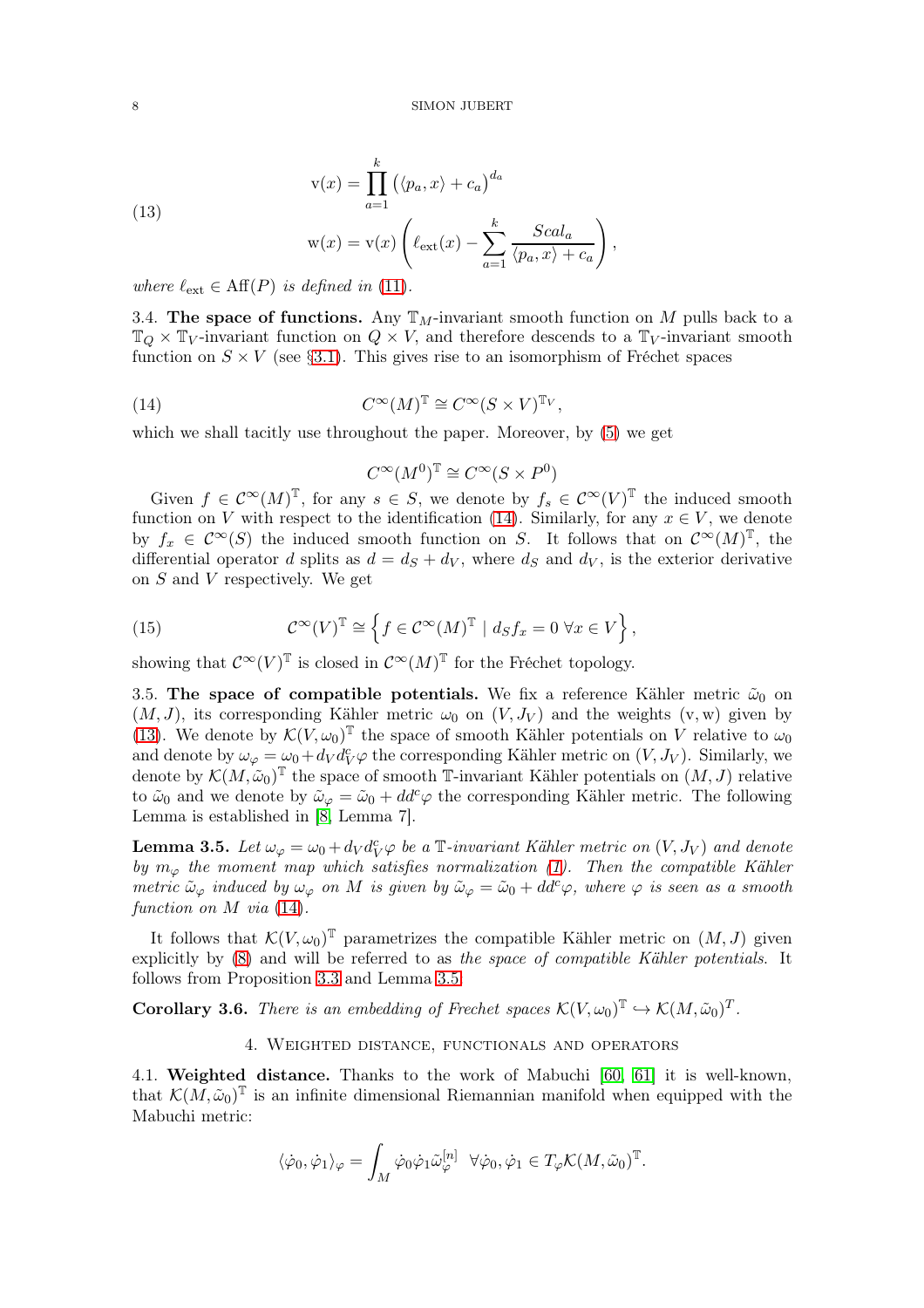Furthermore, a path  $(\varphi_t)_{t\in[0,1]}\in \mathcal{K}(M,\tilde{\omega}_0)^T$  connecting two points is a smooth geodesic if and only if

(16) 
$$
\ddot{\varphi}_t - |d\dot{\varphi}_t|_{\varphi_t}^2 = 0.
$$

The following result is proven in [\[9,](#page-24-13) Lemma 5.6] in the more general context of semisimple principal fiber bundles and follows easily from the expression [\(9\)](#page-6-3) of the volume form of a compatible Kähler metric.

**Lemma 4.1.** Let  $\varphi \in \mathcal{K}(V, \omega_0)^T$  and  $f \in T_\varphi \mathcal{K}(V, \omega_0)^T$ , also viewed as an element of  $T_{\varphi} \mathcal{K}(M, \tilde{\omega}_0)^{\mathbb{T}}$ . Then

$$
|df|_{\tilde{\omega}_{\varphi}}^2 = |df|_{\omega_{\varphi}}^2.
$$

In particular,  $\mathcal{K}(V, \omega_0)$ <sup>T</sup> is a totally geodesic submanifold of  $\mathcal{K}(M, \tilde{\omega}_0)$ <sup>T</sup> with respect to the Mabuchi metric.

In [\[39\]](#page-25-23), Guan showed the existence of a smooth geodesic between two Kähler potentials on a toric manifold. The same argument shows the geodesic connectedness of two elements  $\varphi_0,\, \varphi_1\in \mathcal K(V,\omega_0)^{\mathbb T}\subset \mathcal K(M,\tilde \omega_0)^{\mathbb T}.$ 

**Remark 4.2.** On a general compact Kähler manifold  $(M, J, \omega_0)$ , Darvas [\[27\]](#page-24-19) introduced the distance  $d_1$  as

<span id="page-8-0"></span>(17) 
$$
d_1(\varphi_0, \varphi_1) := \inf_{\varphi_t} \int_0^1 \int_M |\dot{\varphi}_t| \omega_t^{[n]},
$$

where  $\omega_t^{[n]}$  $t_t^{[n]}$  is the volume form associated to the metric  $\omega_t = \omega + dd^c \varphi_t$  and the infimum is taken over the space of smooth curves  $\{\varphi_t\}_{t\in[0,1]}\subset \mathcal{K}(M,\omega_0)^{\mathbb{T}}$  joining  $\varphi_0$  to  $\varphi_1$ . In the above formula,  $\dot{\varphi}_t$  is the variation of  $\varphi_t$  with respect to t. It is showed in [\[30\]](#page-25-20) that  $d_1(\varphi_0, \varphi_1)$ equals to the length of the unique (weak)  $C^{1,\bar{1}}$  geodesic [\[18\]](#page-24-20) joining  $\varphi_0$  and  $\varphi_1$ .

<span id="page-8-2"></span>**Lemma 4.3.** The distance  $d_1$  restricts (up to a positive multiplicative constant) to the distance  $d_{1,v}$  on  $\mathcal{K}(V, \omega_0)^\mathbb{T}$ , defined by

(18) 
$$
d_{1,v}^V(\varphi_0, \varphi_1) := \inf_{\varphi_t} \int_0^1 \int_V |\dot{\varphi}_t| v(m_t) \omega_t^{[\ell]}.
$$

We refer to [\[9,](#page-24-13) Corollary 5.5] for the proof. It follows also directly from [\(9\)](#page-6-3) and the smooth geodesic connectedness of  $\mathcal{K}(V, \omega_0)^\mathbb{T}$ .

4.2. Weighted functionals. We consider the Mabuchi energy on  $\mathcal{K}(M, \tilde{\omega}_0)^T$  relative to T, characterized by its variation

<span id="page-8-1"></span>(19) 
$$
d_{\varphi} \mathcal{M}^{\mathbb{T}}(\dot{\varphi}) = -\int_{M} \dot{\varphi} \big( Scal(\tilde{\omega}_{\varphi}) - \Pi_{\tilde{\omega}_{\varphi}} \big( Scal(\tilde{\omega}_{\varphi}) \big) \tilde{\omega}_{\varphi}^{[n]}, \quad \mathcal{M}^{\mathbb{T}}(0) = 0.
$$

When restricted to  $\mathcal{K}(V, \omega_0)^\mathbb{T} \subset \mathcal{K}(M, \tilde{\omega}_0)^\mathbb{T}$ , this functional is a special case of the weighted Mabuchi functional introduced in [\[49\]](#page-25-3). In our case, the following lemma, established in [\[8\]](#page-24-10), follows directly from [\(10\)](#page-6-0) and [\(13\)](#page-7-0).

<span id="page-8-4"></span>**Lemma 4.4.** The restriction of the Mabuchi relative energy  $\mathcal{M}^{\mathbb{T}}$  to  $\mathcal{K}(V, \omega_0)^{\mathbb{T}}$  is equal (up to a positive multiplicative constant) to the weighted Mabuchi energy, defined by

<span id="page-8-3"></span>(20) 
$$
d_{\varphi} \mathcal{M}_{v,w}(\dot{\varphi}) := - \int_{V} \left( Scal_{v}(\omega_{\varphi}) - w(m_{\varphi}) \right) \dot{\varphi} \omega_{\varphi}^{[\ell]}, \quad \mathcal{M}_{v,w}(0) = 0,
$$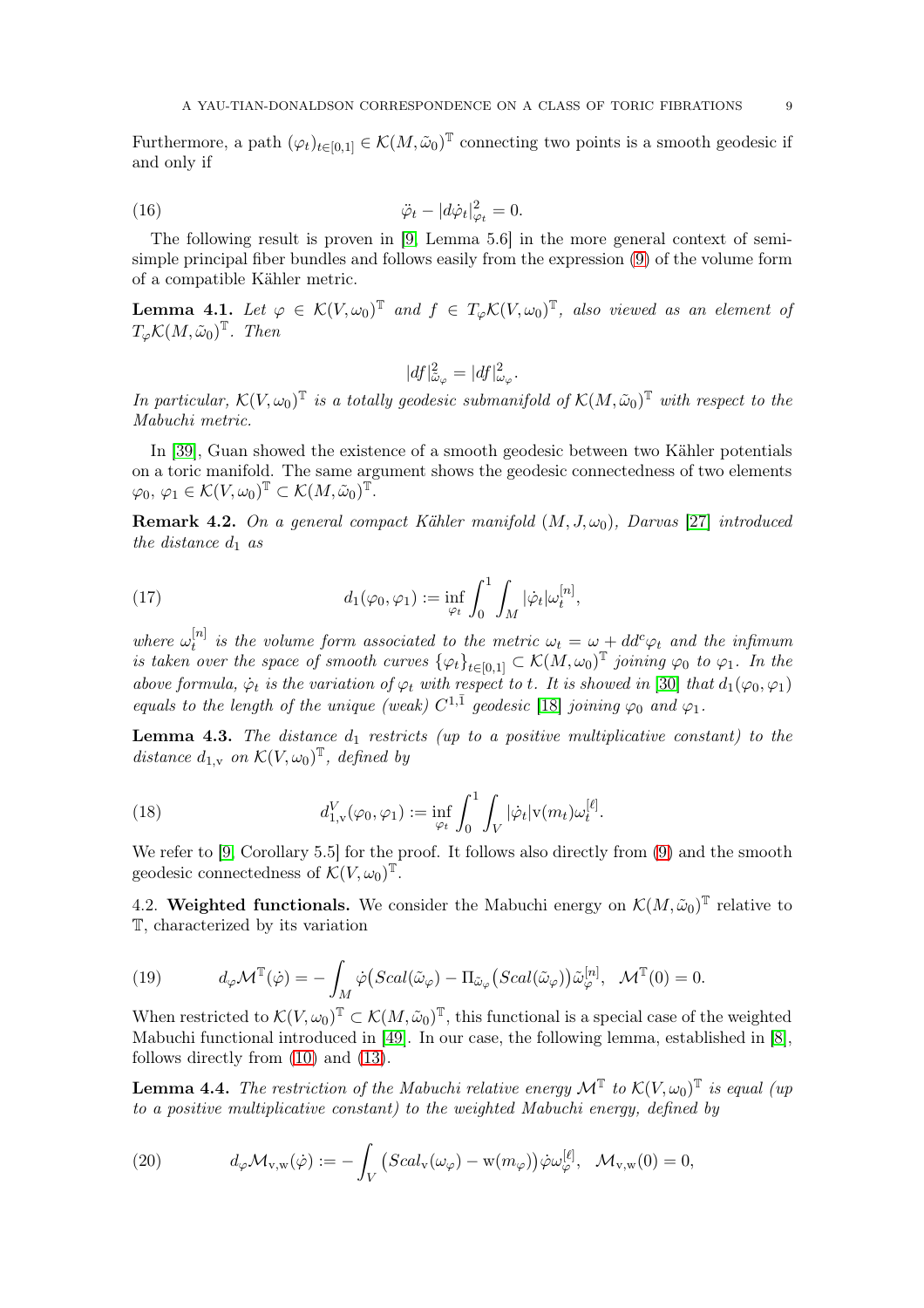with weights (v, w) given by [\(13\)](#page-7-0), and where  $\varphi \in \mathcal{K}(V, \omega_0)^T$  and  $\dot{\varphi} \in T_{\varphi} \mathcal{K}(V, \omega_0)^T$ . In particular, compatible extremal Kähler metrics in  $[\tilde{\omega}_0]$  are critical points of  $\mathcal{M}_{v,w} : \mathcal{K}(V, \omega)^\mathbb{T} \longrightarrow$ R.

The Aubin-Mabuchi functional  $\mathcal{I}: \mathcal{K}(M, \tilde{\omega}_0)^{\mathbb{T}} \longrightarrow \mathbb{R}$  is defined by

<span id="page-9-0"></span>
$$
d_{\varphi}\mathcal{I}(\dot{\varphi}) = \int_M \dot{\varphi}\tilde{\omega}_{\varphi}^{[n]}, \ \ \mathcal{I}(0) = 0,
$$

for any  $\dot{\varphi} \in T_{\varphi} \mathcal{K}(M, \tilde{\omega}_0)^{\mathbb{T}}$ . By [\(9\)](#page-6-3), its restriction to  $\mathcal{K}(V, \omega_0)^{\mathbb{T}} \subset \mathcal{K}(M, \tilde{\omega}_0)^{\mathbb{T}}$  is equal to (up to a positive multiplicative constant)

(21) 
$$
d_{\varphi} \mathcal{I}_{\mathbf{v}}(\dot{\varphi}) := \int_{V} \dot{\varphi} \mathbf{v}(m_{\varphi}) \omega_{\varphi}^{[\ell]}, \mathcal{I}_{\mathbf{v}}(0) = 0
$$

for any  $\dot{\varphi} \in T_{\varphi} \mathcal{K}(V, \tilde{\omega}_0)^{\mathbb{T}}$ . We define the space of *L*-normalized relative Kähler potentials as

<span id="page-9-1"></span>(22) 
$$
\mathring{\mathcal{K}}(M,\tilde{\omega}_0)^{\mathbb{T}} := \mathcal{I}^{-1}(0) \subset \mathcal{K}(M,\tilde{\omega}_0)^{\mathbb{T}}.
$$

It is well known, see e.g. [\[37,](#page-25-18) chapter 4], that this space is totally geodesic in  $\mathcal{K}(M, \tilde{\omega}_0)^{\mathbb{T}}$ . Similarly, we define

(23) 
$$
\mathring{\mathcal{K}}_{\mathbf{v}}(V,\omega_0)^{\mathbb{T}} := \mathcal{I}_{\mathbf{v}}^{-1}(0) \subset \mathcal{K}_{\mathbf{v}}(V,\omega_0)^{\mathbb{T}}.
$$

It follows from [\(21\)](#page-9-0) that we also have  $\mathring{\mathcal{K}}_v(V, \omega_0)^\mathbb{T} \subset \mathring{\mathcal{K}}(M, \tilde{\omega}_0)^\mathbb{T}$ .

4.3. Weighted differential operators. Following [\[8\]](#page-24-10), we introduce the v-Laplacian of  $(V, J_V, \omega)$  acting on smooth function

<span id="page-9-3"></span>
$$
\Delta_{\omega,\mathrm{v}}^Vf:=\frac{1}{\mathrm{v}(m_\omega)}\delta\big(\mathrm{v}(m_\omega)d_Vf\big),
$$

where  $\delta$  is the formal adjoint of the differential  $d_V$  with respect to  $\omega^{[\ell]}$ . This definition immediately implies that  $\Delta_{\omega,v}^V$  is self-adjoint with respect to  $v(m_\omega)\omega^{[\ell]}$ . Moreover, it follows from the computations in [\[8,](#page-24-10) Lemma 8] that  $\Delta_{\omega, v}^V$  can be alternatively expressed as

(24) 
$$
\Delta_{\omega,\mathbf{v}}^V f = \Delta_{\omega} f - \sum_{a=1}^k \frac{d_a d_V^c f(p_a^V)}{\langle p_a, m_{\omega} \rangle + c_a}
$$

for any  $f \in C^{\infty}(V)$ , where  $\Delta_{\omega}$  is the Laplacian with respect to  $\omega$  and  $p_a^V$  is the fundamental vector field on V defined by  $p_a \in \mathfrak{t}$ . As in [\[49\]](#page-25-3), we introduce the v-weighted Lichnerowicz operator of  $(V, J_V, \omega)$  defined on the smooth functions  $f \in C^{\infty}(V)$  to be

(25) 
$$
\mathbb{L}^V_{\omega,\mathbf{v}}f := \frac{\delta\delta(\mathbf{v}(m_\omega)(D^-d_Vf))}{\mathbf{v}(m_\omega)},
$$

where D is the Levi-Civita connection of  $\omega$ ,  $D^-d_V$  denotes the  $(2,0) + (0,2)$  part of  $Dd_V$ and  $\delta: \otimes^p T^*V \longrightarrow \otimes^{p-1} T^*V$  is defined in any local orthogonal frame  $\{e_1, \ldots, e_{2n}\}$  by

<span id="page-9-2"></span>
$$
\delta \psi := -\sum_{i=1}^{2n} e_i \lrcorner D_{e_i} \psi
$$

where  $\Box$  denotes the interior product. The operator  $\delta\delta$  is the formal adjoint of  $D^+d_V$ with respect to  $\omega^{[\ell]}$ . Hence, the v-weighted Lichnerowicz operator is self-adjoint with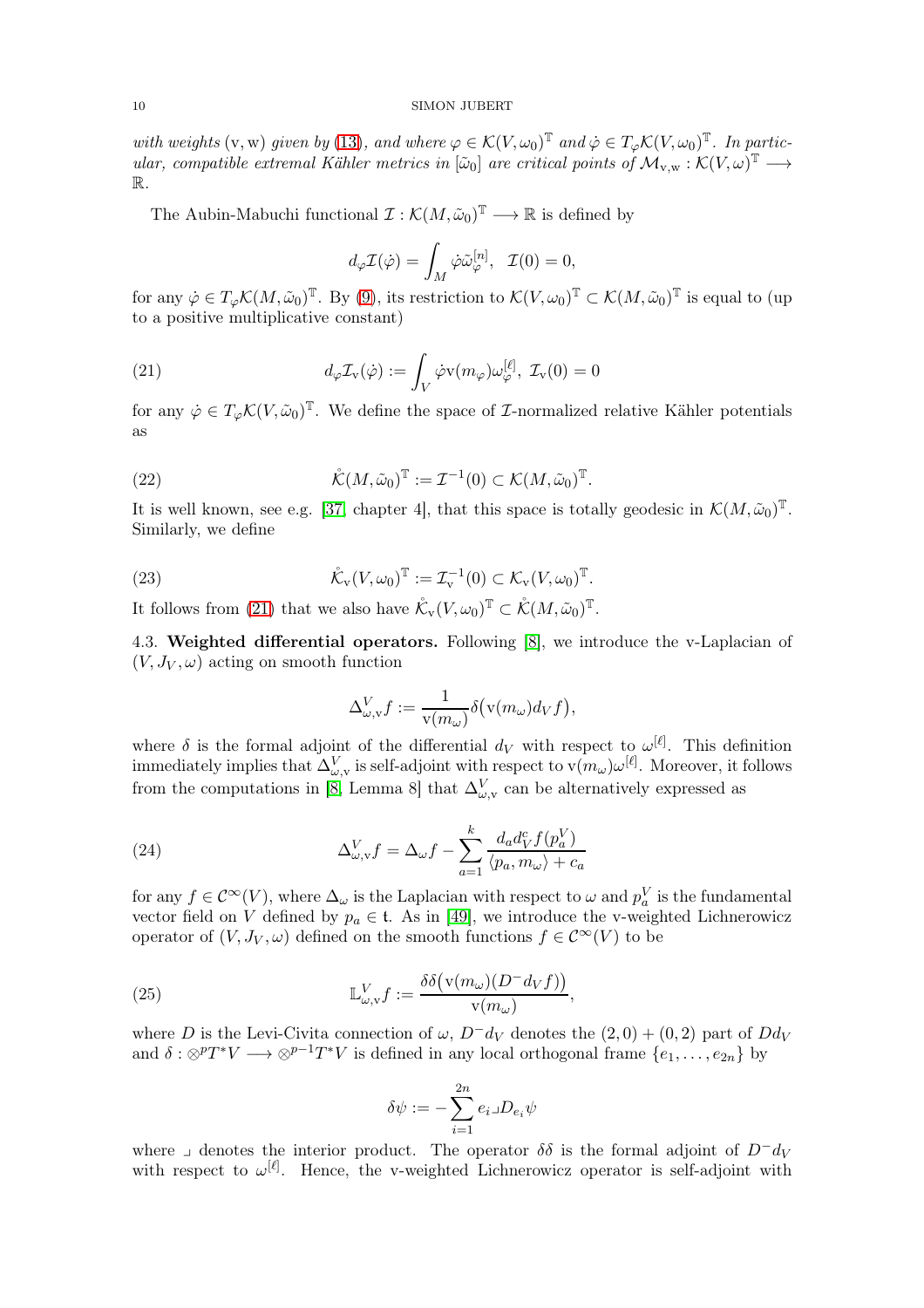respect to the volume form  $v(m_\omega) \omega^{[\ell]}$ . Let  $\tilde{\omega}$  be the compatible Kähler metric on  $(M, J)$ corresponding to  $\omega$ . We denote by  $\omega_{S}(x)$  the Kähler form on  $(S, J_S)$  induced by  $\tilde{\omega}$ .

$$
\omega_S(x) := \sum_{a=1}^k (\langle p_a, m_\omega(x) \rangle + c_a) \omega_a.
$$

The following is etablished in the proof of [\[8,](#page-24-10) Lemma 8].

<span id="page-10-0"></span>**Proposition 4.5.** Let f be a  $\mathbb{T}$ -invariant smooth function on M, seen as a  $\mathbb{T}_V$ -invariant function on  $V \times S$  via [\(14\)](#page-7-2). We denote by  $\Delta_{\tilde{\omega}}$  the Laplacian of  $(M, J, \tilde{\omega})$  and by  $\Delta_x^S$ , respectively  $\mathbb{L}_{x}^{S}$ , the Laplacian, respectively the Lichnerowicz operator, of  $(S, J_S, \omega_S(x))$ . We then have

$$
\Delta_{\tilde{\omega}}f = \Delta_{\omega, \text{v}}^V f_s + \Delta_x^S f_x
$$

Furthermore, the corresponding Licherowicz's operators  $\mathbb{L}_{\tilde{\omega}}$ ,  $\mathbb{L}_{\omega,\mathrm{v}}^V$  and  $\mathbb{L}_x^S$  are related by

(26) 
$$
\mathbb{L}_{\tilde{\omega}}f = \mathbb{L}_{\omega,\mathrm{v}}^V f_s + \mathbb{L}_x^S f_x + \Delta_x^S \left(\Delta_{\omega,\mathrm{v}}^V f_s\right)_x + \Delta_\omega^V \left(\Delta_x^S f_x\right)_s + \sum_{a=1}^k Q_a(x) \Delta_a f_x
$$

where  $\Delta_a$  is the Laplacian with respect to  $(S_a, J_a, \omega_a)$  and  $Q_a(x)$  is a smooth function on  $V$ .

We fix a compatible Kähler metric

<span id="page-10-1"></span>
$$
\tilde{\chi} = \sum_{a=1}^{k} (\langle p_a, m_{\chi} \rangle + c_{a,\alpha}) \omega_a + \chi
$$

corresponding to a Kähler metric  $\chi$  on  $(V, J_V)$ , where  $m_{\chi}$  is a moment map with respect to  $\chi$  and  $c_{a,\alpha}$  are constants depending on  $\alpha := [\tilde{\chi}]$  such that  $\langle p_a, m_{\chi} \rangle + c_{a,\alpha} > 0$ . Hashimoto introduced in [\[42\]](#page-25-24) the operator  $\mathbb{H}_{\tilde{\omega}}^{\tilde{\chi}}$  $\tilde{\chi} : \mathcal{C}^\infty(M)^\mathbb{T} \longrightarrow \mathcal{C}^\infty(M)^\mathbb{T}$  defined by

(27) 
$$
\mathbb{H}_{\tilde{\omega}}^{\tilde{\chi}} f := g_{\tilde{\omega}}(\tilde{\chi}, dd^c f) + g_{\tilde{\omega}}(d\Lambda_{\tilde{\omega}}\tilde{\chi}, df).
$$

According to [\[42,](#page-25-24) Lemma 1],  $\mathbb{H}_{\tilde{\omega}}^{\tilde{\chi}}$  $\frac{x}{\omega}$  is a second order elliptic self-adjoint differential operator with respect to  $\tilde{\omega}^{[n]}$ . Furthermore, the kernel of  $\mathbb{H}_{\tilde{\omega}}^{\tilde{\chi}}$  $\frac{\chi}{\tilde{\omega}}$  is the space of constant functions. We define the v-weighted Hashimoto operator  $\mathbb{H}^{\chi}_{\omega, v} : \tilde{\mathcal{C}}^{\infty}(V)^{\mathbb{T}} \to \mathcal{C}^{\infty}(V)^{\mathbb{T}}$  by

$$
\mathbb{H}_{\omega,\mathbf{v}}^{\chi}f := g_{\omega}\big(\chi, d_V d_V^c f\big) + g_{\omega}\big(d_V \Lambda_{\omega} \chi, d_V f\big) + \frac{1}{\mathbf{v}(m_{\omega})}g_{\omega}\big(\chi, d_V \mathbf{v}(m_{\omega}) \wedge d_V^c f\big).
$$

<span id="page-10-2"></span>**Proposition 4.6.** Let f be a  $\mathbb{T}$ -invariant smooth function on M, seen as a  $\mathbb{T}_V$ -invariant function on  $V \times S$  via [\(14\)](#page-7-2). The Hashimoto operator admits the following decomposition

$$
\mathbb{H}_{\tilde{\omega}}^{\tilde{\chi}} f = \mathbb{H}_{\omega,\mathbf{v}}^{\chi} f_s + \sum_{a=1}^{k} R_a(x) \Delta_a f_x,
$$

where  $R_a(x)$  is a smooth function on V depending on  $\chi$  and  $\alpha$ .

*Proof.* For simplicity, we denote by m the moment map of  $\omega$  and

$$
q(m) := \sum_{a=1}^k \frac{d_a(\langle p_a, m_\chi \rangle + c_{a,\alpha})}{\langle p_a, m \rangle + c_a}.
$$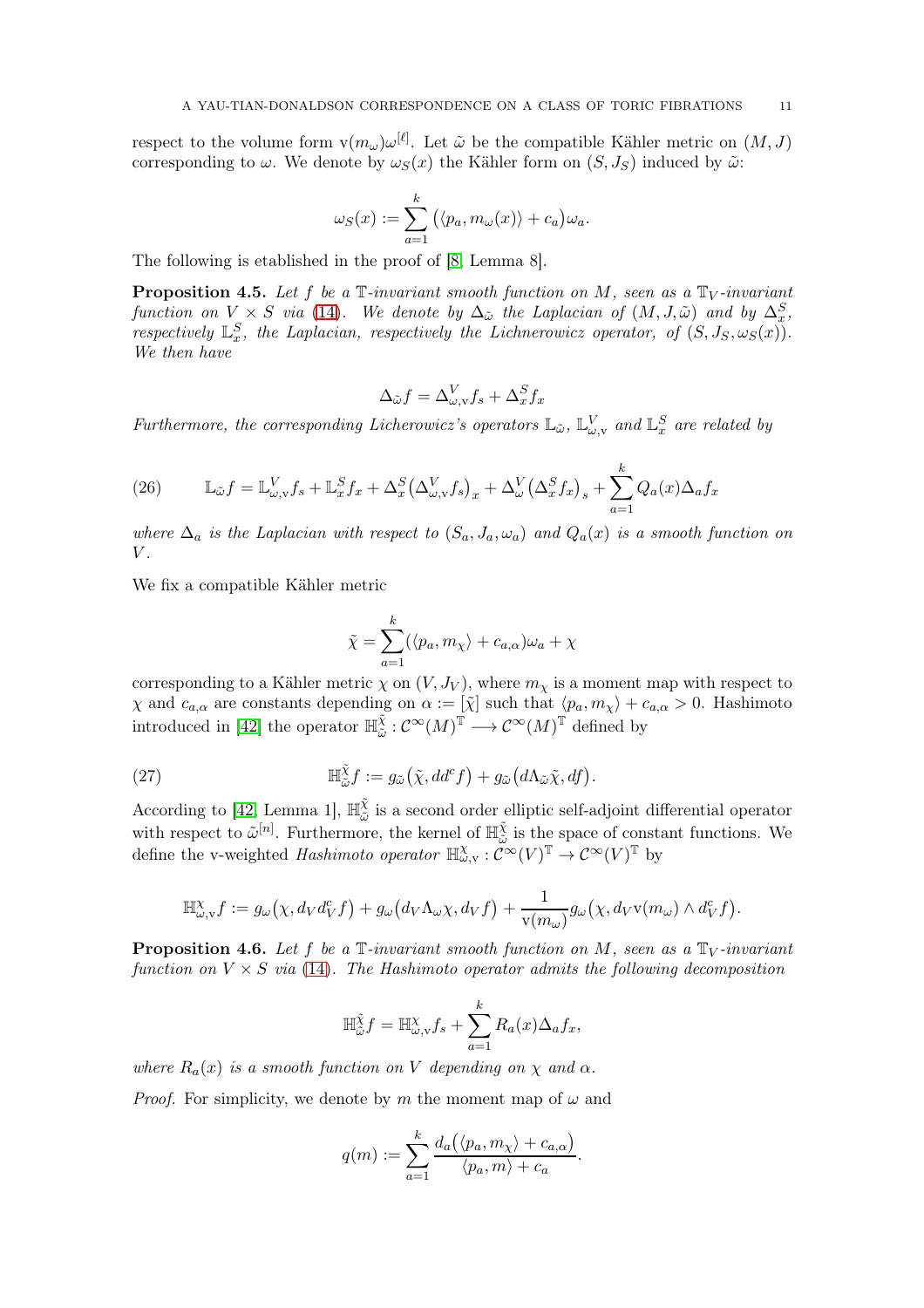Let  $K \in C^{\infty}(V)^{\mathbb{T}} \otimes \mathfrak{t}^*$  the generator of the  $\mathbb{T}_V$ -action. By definition  $d_V^c f(K)$  is a smooth  $\mathbb{T}_V$ -invariant  $\mathfrak{t}^*$ -valued function on V and induces a smooth  $\mathbb{T}_M$ -invariant  $\mathfrak{t}^*$ -valued function on M via [\(14\)](#page-7-2). It is shown in the proof of [\[8,](#page-24-10) Lemma 8] that on  $M^0$ 

(28)  
\n
$$
dd^{c} f = \langle d_{V}(d_{V}^{c} f_{s}(K))_{s} \wedge \theta \rangle + \langle d_{S}(d_{V}^{c} f_{s}(K))_{x} \wedge \theta \rangle + \sum_{a=1}^{k} d_{V}^{c} f_{s}(p_{a}^{V}) \omega_{a} + d_{S} d_{S}^{c} f_{x} + \langle d_{S}^{c}(d_{V}^{c} f_{s}(K))_{x}, J\theta \rangle.
$$

First, we recall the general identity

(29) 
$$
g_{\tilde{\omega}}(dd^c f, \tilde{\chi})\tilde{\omega}^{[n]} = -dd^c f \wedge \tilde{\chi} \wedge \tilde{\omega}^{[n-2]} - \Delta_{\tilde{\omega}} f \Lambda_{\tilde{\omega}}(\tilde{\chi})\tilde{\omega}^{[n]}.
$$

From the expression of  $\tilde{\chi}$  and  $\tilde{\omega}$ , we can see that

<span id="page-11-1"></span><span id="page-11-0"></span>
$$
\left(\langle d_{S}(d_{V}^{c}f_{s}(K))_{x}\wedge\theta\rangle+\langle d_{S}^{c}(d_{V}^{c}f_{s}(K))_{x},J\theta\rangle\right)\wedge\tilde{\chi}\wedge\tilde{\omega}^{[n-2]}=0.
$$

.

 $\Box$ 

A straightforward computation gives

(30) 
$$
\Lambda_{\tilde{\omega}}(\tilde{\chi}) = \Lambda_{\omega}(\chi) + \sum_{a=1}^{k} \frac{d_a(\langle p_a, m_{\chi} \rangle + c_{a,\alpha})}{\langle p_a, m \rangle + c_a}
$$

From Proposition [4.5,](#page-10-0) [\(30\)](#page-11-0) and [\(29\)](#page-11-1) we have

(31) 
$$
g_{\tilde{\omega}}(dd^c f_s, \tilde{\chi}) = g_{\omega}(d_V d_V^c f_s, \chi) + \sum_{a=1}^k \frac{d_a d_V f_s(p_a^V) (\langle p_a, m_{\chi} \rangle + c_{a,\alpha})}{(\langle p_a, m \rangle + c_a)^2}.
$$

Using [\(30\)](#page-11-0) we get

(32) 
$$
g_{\tilde{\omega}}(d\Lambda_{\tilde{\omega}}(\tilde{\chi}), df_s) = g_{\omega}(d_V \Lambda_{\omega}(\chi), d_V f_s) + g_{\omega}(d_V q(m), d_V^c f_s).
$$

To summarize, we have shown

<span id="page-11-2"></span>(33)  
\n
$$
\mathbb{H}_{\tilde{\omega}}^{\tilde{\chi}} f_s = g_{\omega} (d_V d_V^c f_s, \chi) + g_{\omega} (d_V \Lambda_{\omega}(\chi), d_V f_s) + g_{\omega} (d_V q(m), d_V^c f_s) + \sum_{a=1}^k \frac{d_a d_V f_s(p_a^V)(\langle p_a, m_\chi \rangle + c_{a,\alpha})}{(\langle p_a, m \rangle + c_a)^2}.
$$

Using [\(13\)](#page-7-0) we have

<span id="page-11-3"></span>
$$
(34) \frac{1}{v(m)}g_{\omega}(\chi, d_Vv(m)\wedge d_V^c f_s) = g_{\omega}(d_Vq(m), d_V^c f_s) + \sum_{a=1}^k \frac{d_a d_V f_s(p_a^V)(\langle p_a, m_\chi \rangle + c_{a,\alpha})}{(\langle p_a, m \rangle + c_a)^2}.
$$

From  $(33)$  and  $(34)$  we get

$$
\mathbb{H}_{\tilde{\omega}}^{\tilde{\chi}} f_s = \mathbb{H}_{\omega, \mathbf{v}}^{\chi} f_s.
$$

The term  $\mathbb{H}_{\tilde{\omega}}^{\tilde{\chi}}$  $\frac{\chi}{\tilde{\omega}} f_x$  is obtained via similar computation.

**Remark 4.7.** Proposition [4.5](#page-10-0) implies in particular that the restriction of  $\mathbb{H}_{\tilde{\omega}}^{\tilde{\chi}}$  $\frac{\chi}{\tilde{\omega}}$  to the Frechet subspace  $\mathcal{C}^{\infty}(V)^{\mathbb{T}} \subset \mathcal{C}^{\infty}(M)^{\mathbb{T}}$  coincides with  $\mathbb{H}_{\omega,\mathbf{v}}^{\chi}$ . It follows that  $\mathbb{H}_{\omega,\mathbf{v}}^{\chi}$  is a self-adjoint (with respect to  $v(m_\omega) \omega^{[\ell]}$ ) second order elliptic operator.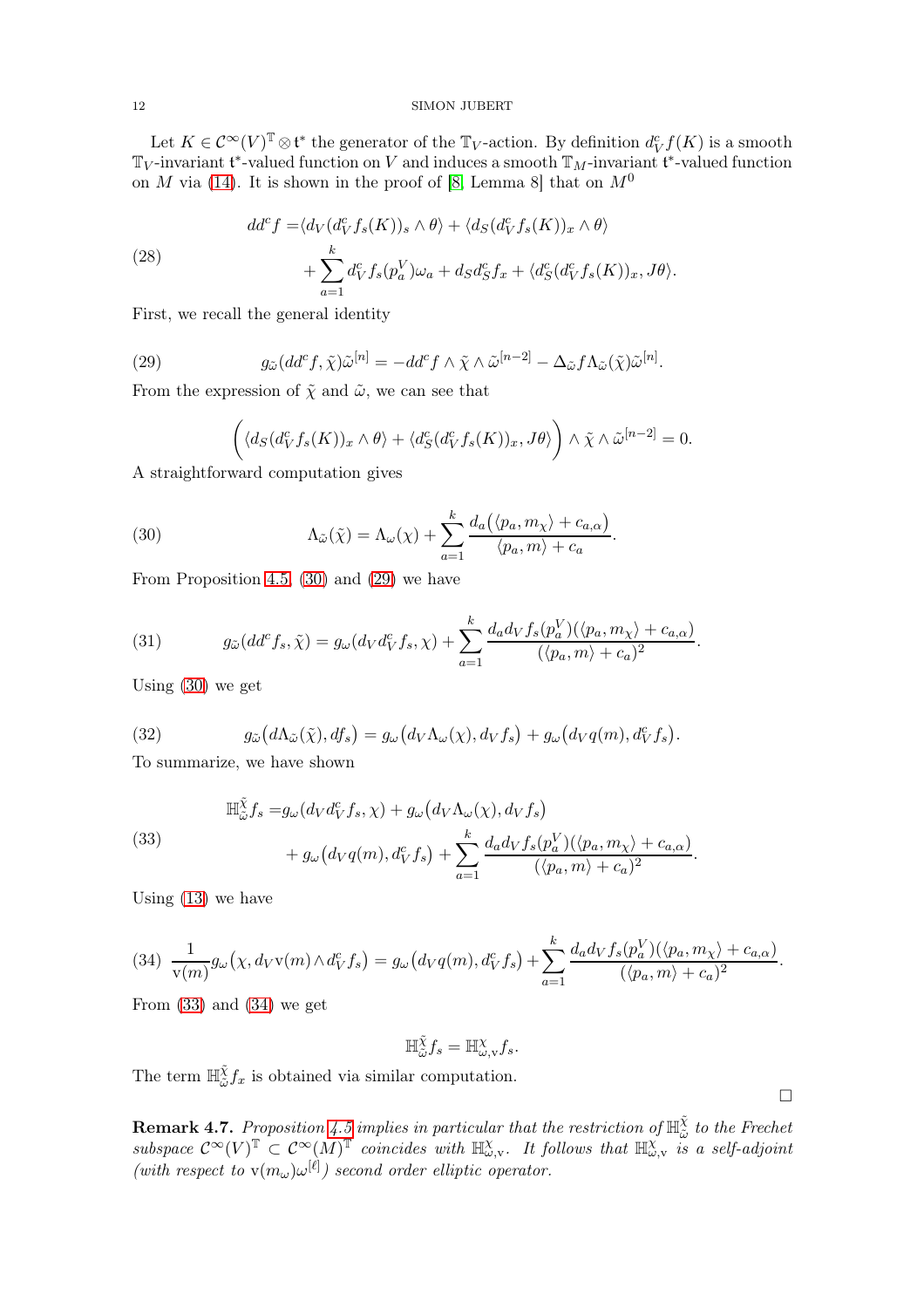## <span id="page-12-2"></span>5. An analytic criterion for the existence of extremal Kähler metrics

In this section we recall the existence results of extremal Kähler metrics in a given Kähler class, proved by Chen–Cheng [\[20,](#page-24-3) [21\]](#page-24-4) in the constant scalar curvature case and extended by He [\[44\]](#page-25-14) to the extremal case.

We fix a compact complex manifold  $(M, J)$ , a maximal compact connected subgroup K of Aut<sub>red</sub>(M) and a K-invariant Kähler metric  $\omega_0$ . Let  $\xi_{\text{ext}}$  denotes the corresponding extremal vector field, as explained in [3.3.](#page-6-4) Since the extremal vector field  $\xi_{\rm ext}$  is central in the Lie algebra of K, it generates a group  $\mathbb{T}_{ext}$  in the center of the complexified group  $G := K^{\mathbb{C}}$ of K. As in [\[44\]](#page-25-14), we consider the space of  $\mathbb{T}_{ext}$ -invariant Kähler potentials  $\mathcal{K}(M,\omega_0)^{\mathbb{T}_{ext}}$ . The groupe G acts on  $\mathcal{K}(M,\omega_0)^{\mathbb{T}_{\rm ext}}$  via the natural action on Kähler metrics in  $[\omega_0]$  and the normalization [\(22\)](#page-9-1). We introduce the distance  $d_{1,G}$  relative to G

(35) 
$$
d_{1,G}(\varphi_1,\varphi_2):=\inf_{\gamma\in G}d_1(\varphi_1,\gamma\cdot\varphi_2),
$$

where  $d_1$  is defined in [\(17\)](#page-8-0). Let  $\mathcal{M}^{\mathbb{T}_{ext}}$  be the Mabuchi energy relative to  $\mathbb{T}_{ext}$ , see [\(19\)](#page-8-1). We recall the following definition from [\[28\]](#page-25-1):

<span id="page-12-5"></span>**Definition 5.1.** The relative Mabuchi energy  $\mathcal{M}^{\mathbb{T}_{ext}}$  is said proper with respect to  $d_{1,G}$  if

- <span id="page-12-4"></span>•  $\mathcal{M}^{\mathbb{T}_{ext}}$  is bounded from below on  $\mathcal{K}(M,\omega_0)^{\mathbb{T}_{ext}}$ ;
- for any sequence  $\varphi_i \in \mathring{\mathcal{K}}(M,\omega_0)^{\mathbb{T}_{\text{ext}}}, d_{1,G}(0,\varphi_i) \to \infty$  implies that  $\mathcal{M}^{\mathbb{T}_{\text{ext}}}(\varphi_i) \to \infty$ .

<span id="page-12-1"></span>**Theorem 5.2.** The relative Mabuchi energy  $\mathcal{M}^{\mathbb{T}_{\rm ext}}$  restricted to  $\mathcal{K}(M,\omega_0)^K \subset \mathcal{K}(M,\omega_0)^{\mathbb{T}_{\rm ext}}$ is  $d_{1,G}$ -proper if and only if there exists an extremal Kähler metric in  $(M, J, [\omega_0])$  with extremal vector fields  $\xi_{\text{ext}}$ . Moreover, the same assertion holds by replacing  $\mathbb{T}_{\text{ext}}$  by a maximal torus  $T \subset \text{Aut}_{red}(M)$  in the maximal compact group K and  $G = K^{\mathbb{C}}$  by the complexification  $T^{\mathbb{C}}$  of T.

The first assertion is established in [\[44,](#page-25-14) Theorem 3.1]. We can directly modify the argument to obtain the second. Indeed, in the one direction, suppose that  $\mathcal{M}^T$  is  $T^{\mathbb{C}_-}$ proper, in the sense that  $\mathcal{M}^T$  is bounded from below on  $\mathcal{K}(M,\omega_0)^T$  and for any sequence  $\varphi_i \in \mathring{\mathcal{K}}(M,\omega_0)^T$ ,  $d_{1,T}(\mathfrak{c}(0,\varphi_i)) \to \infty$  implies that  $\mathcal{M}^T(\varphi_i) \to \infty$ . Since  $T \subset K$  is a maximal torus it must contain the center of K, i.e.  $\mathbb{T}_{ext} \subset T$ . Hence,  $\mathcal{M}^T|_{\mathcal{K}(M,\omega_0)^K} =$  $\mathcal{M}^{\mathbb{T}_{\rm ext}}|_{\mathcal{K}(M,\omega_0)^K}$ , where  $\mathcal{K}(M,\omega_0)^K \subset \mathcal{K}(M,\omega_0)^T$  is the subspace of K-invariant  $\omega_0$ -relative Kähler potentials. As any  $T^{\mathbb{C}}$ -orbit of an element of  $\mathcal{K}(M,\omega_0)^K$  belongs to its G-orbit, the  $d_{1,T}$ C-properness of  $\mathcal{M}^T$  implies that  $\mathcal{M}^{\mathbb{T}_{\rm ext}}$  is  $d_{1,G}$ -proper when restricted to the subspace  $\mathcal{K}(M,\omega_0)^K$ . By [\[44,](#page-25-14) Theorem 3.1], this implies the existence of a K-invariant (and hence T-invariant) extremal Kähler metric in  $[\omega_0]$ .

Conversely, suppose  $[\omega_0]$  admits a T-invariant extremal Kähler metric. Then the proof of [\[44,](#page-25-14) Theorem 3.7] yields the  $T^{\mathbb{C}}$ -properness of  $\mathcal{M}^{T}$ , should one have the uniqueness of the T-invariant extremal Kähler metrics modulo  $T^{\mathbb{C}}$ . Generalizing the result of Berman-Berndtsson [\[13\]](#page-24-21) and Chen-Paun-Zeng [\[26\]](#page-24-22), Lahdili showed, in the more general context of  $(v, w)$ -weighted metrics [\[50,](#page-25-25) Theorem 2, Remark 2], that the T-invariant extremal metrics are unique modulo the action of  $T^{\mathbb{C}}$ .

# <span id="page-12-3"></span>6. An analytic criterion in the case of semi-simple principal toric **FIBRATIONS**

This section is devoted to prove of the following result (where we use notation of [§3\)](#page-4-0).

<span id="page-12-0"></span>**Theorem 6.1.** Let  $(M, J, \tilde{\omega}_0, \mathbb{T})$  be a semi-simple principal toric fibration with Kähler toric fiber  $(V, J_V, \omega_0, \mathbb{T})$  and let  $(v, w)$  be the corresponding weight functions defined in [\(13\)](#page-7-0). Then, the following statements are equivalent:

(1) there exists an extremal Kähler metric in  $(M, J, [\tilde{\omega}_0], \mathbb{T})$ ;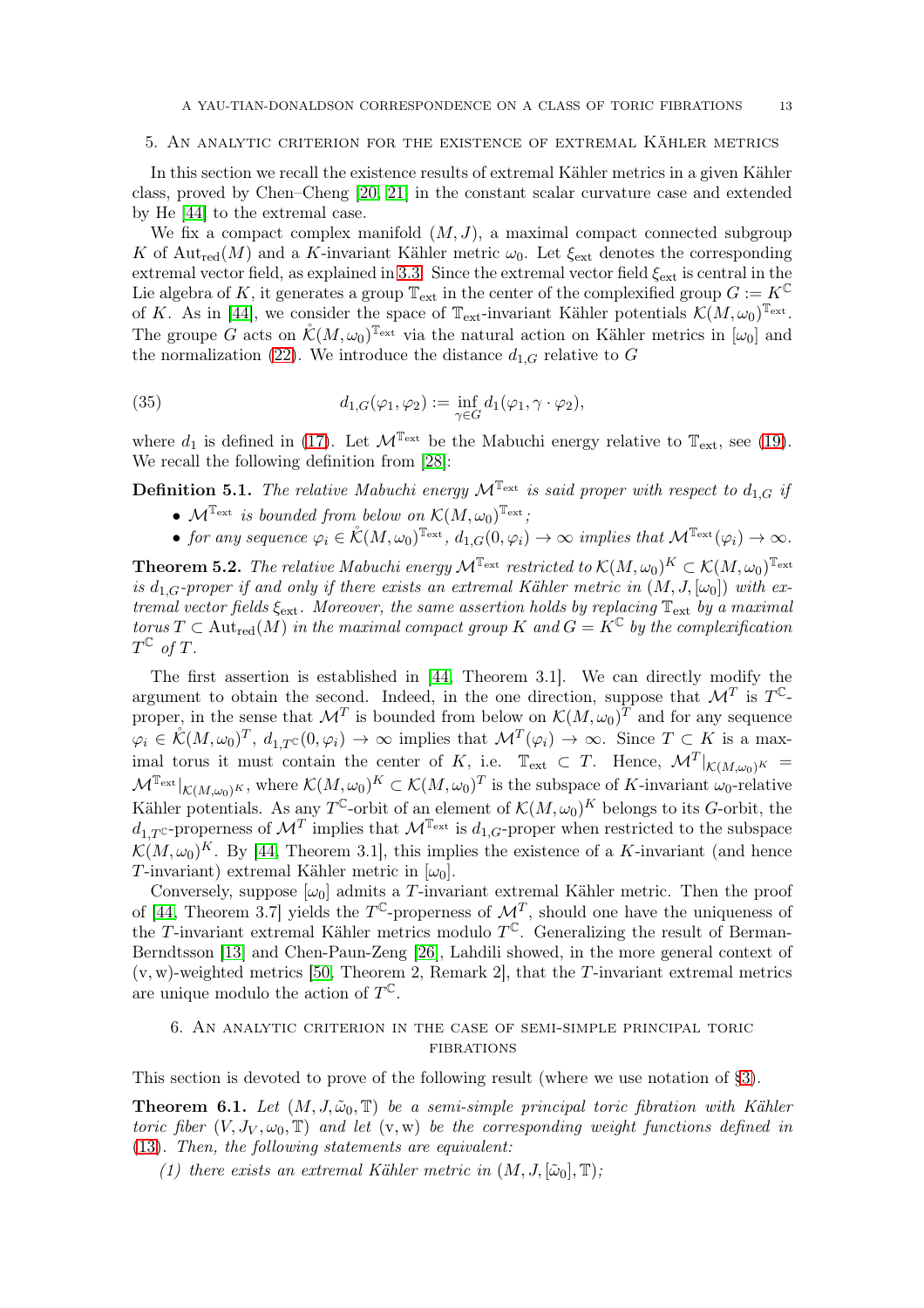- (2) there exists a compatible extremal Kähler metric in  $(M, J, [\tilde{\omega}_0], \mathbb{T})$ ;
- (3) there exists a  $(v, w)$ -cscK metric in  $(V, J_V, [\omega_0], \mathbb{T})$ .

The statement  $(2) \Leftrightarrow (3)$  is established in Corollary [3.4](#page-6-5) whereas the statement  $(2) \Rightarrow (1)$ is clear. We focus on  $(1) \Rightarrow (2)$ .

We follow the argument of He [\[44\]](#page-25-14) by restricting the continuity path of Chen [\[19\]](#page-24-12) to compatible Kähler metrics. We consider the continuity path for  $\varphi \in \mathcal{K}(V, \omega_0)^\mathbb{T} \subset \mathcal{K}(M, \tilde{\omega}_0)^\mathbb{T}$ given by

(36) 
$$
t(Scal_v(\omega_\varphi)-w(m_\varphi))=(1-t)(\Lambda_{\omega_\varphi,v}(\chi)-n), \quad t\in[0,1],
$$

for some Kähler metric  $\chi \in [\omega_0]$  that we will wisely choose in [\(40\)](#page-13-0). In the above formula

<span id="page-13-1"></span>
$$
\Lambda_{\omega_\varphi,\mathbf{v}}(\chi):=\Lambda_{\omega_\varphi}(\chi)+\sum_{a=1}^k \frac{d_a\big(\langle p_a,m_\chi\rangle+c_a\big)}{\langle p_a,m_\varphi\rangle+c_a}
$$

is a smooth function on V equal to  $\Lambda_{\tilde{\omega}_{\varphi}}(\tilde{\chi})$ . By definition, a solution  $\varphi_t$  at  $t=1$  corresponds to a compatible extremal metric on  $(M, J)$  or equivalently to a  $(v, w)$ -cscK on  $(V, J_V)$ . For  $t_1 \in (0,1]$ , we define

(37) 
$$
S_{t_1} := \left\{ t \in (0, t_1] \mid (36) \text{ has a solution } \varphi_t \in \mathcal{K}(V, \omega_0)^{\mathbb{T}} \right\}.
$$

We need to show that  $S_1$  is open, closed and non empty.

# 6.1. Openness.

# <span id="page-13-4"></span>**Proposition 6.2.**  $S_1$  is open and non empty.

For a compatible Kähler form  $\tilde{\omega}$  on  $(M, J)$  corresponding to a Kähler metric  $\omega$  on  $(V, J_V)$ , we denote by  $C^{\infty}(M,\tilde{\omega})^{\mathbb{T}}$  the space of  $\mathbb{T}_M$ -invariant smooth functions with zero mean value with respect to  $\tilde{\omega}^{[n]}$  and by  $\mathcal{C}_{\mathbf{v}}^{\infty}(V,\omega)^{\mathbb{T}} \subset C^{\infty}(M,\tilde{\omega})^{\mathbb{T}}$  the space of  $\mathbb{T}_V$ -invariant smooth functions with zero mean value with respect to  $v(m_\omega) \omega^{[\ell]}$ . The following is an adaptation of [\[44,](#page-25-14) Lemma 3.2].

# <span id="page-13-3"></span>**Lemma 6.3.**  $S_1$  is non empty.

*Proof.* Let  $\omega$  a Kähler metric on  $(V, J_V)$  and  $\tilde{\omega}$  its associate compatible Kähler metric on  $(M, J)$  via [\(8\)](#page-5-1). Since  $\Delta_{\omega, v}^V$  is self-adjoint with respect to  $v(m_\omega) \omega^{[\ell]}$ , it follows from the proof of Proposition [6.4](#page-15-0) below that

<span id="page-13-2"></span>(38) 
$$
\Delta^V_{\omega, v} : C_v^{\infty}(V, \omega)^{\mathbb{T}} \longrightarrow C_v^{\infty}(V, \omega)^{\mathbb{T}}
$$

is an isomorphism. Denote by  $f \in C^{\infty}(M, \tilde{\omega})^{\mathbb{T}}$  the unique solution of

(39) 
$$
\Delta_{\tilde{\omega}}f = Scal_{\mathbf{v}}(\omega) - \mathbf{w}(m_{\omega}).
$$

By [\(38\)](#page-13-2),  $f \in C_v^{\infty}(V, \omega)^{\mathbb{T}}$ . Now we choose

<span id="page-13-0"></span>(40) 
$$
\tilde{\chi} := \tilde{\omega} - dd^c \frac{f}{r}.
$$

Since f is a  $\mathbb{T}_V$ -invariant smooth function on V,  $\tilde{\chi}$  is both Kähler and compatible for r sufficiently large by Lemma [3.5.](#page-7-3) We denote by  $\chi$  its corresponding Kähler metric on  $(V, J_V)$ . Then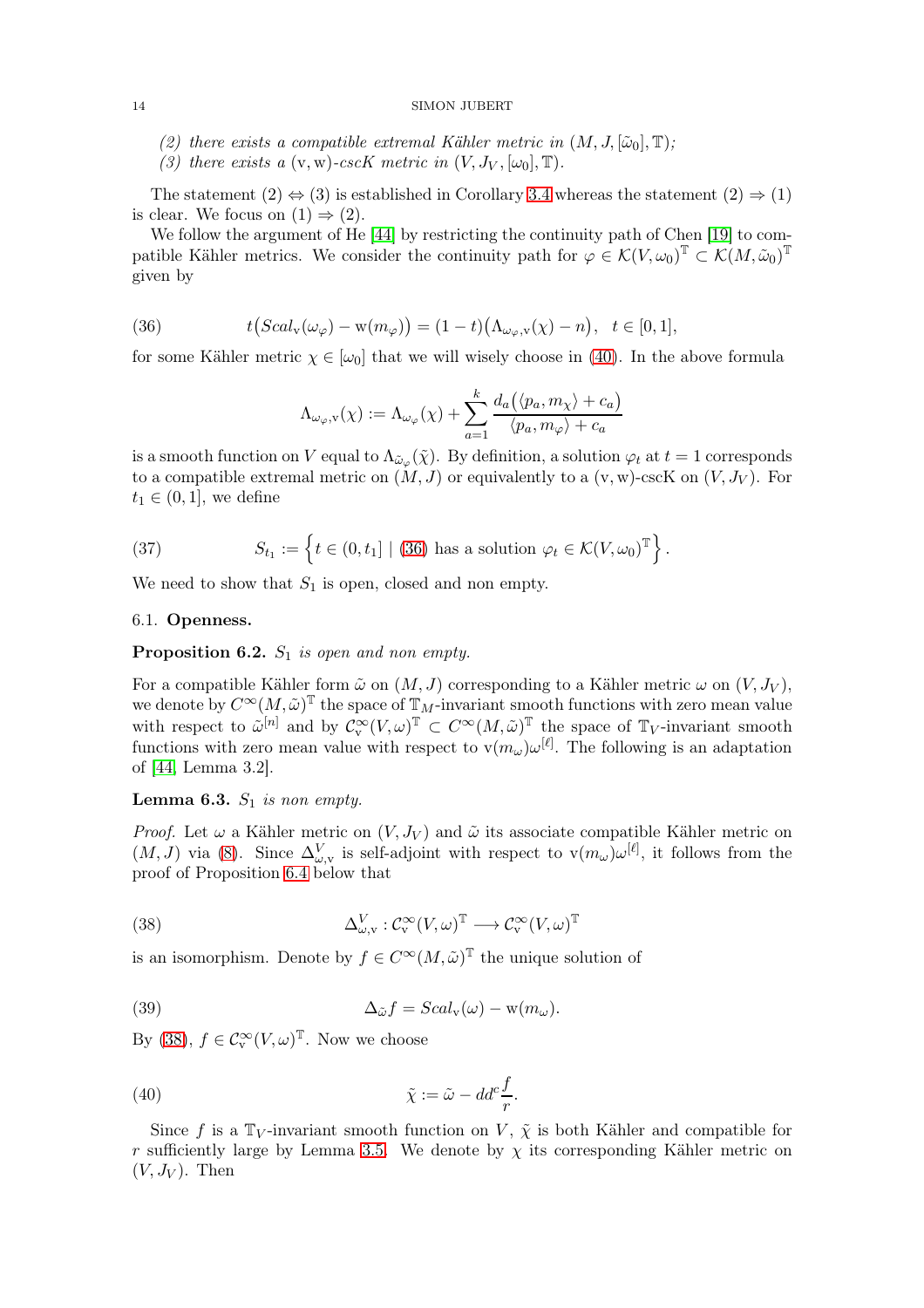$$
\Delta_{\tilde{\omega}} f = r \Delta_{\tilde{\omega}} f \frac{1}{r} = -r \Lambda_{\tilde{\omega}} dd^c \frac{f}{r}
$$

$$
= r \Lambda_{\tilde{\omega}} \left( \tilde{\omega} - dd^c \frac{f}{r} - \tilde{\omega} \right)
$$

$$
= r (\Lambda_{\omega, \mathbf{v}}(\chi) - n).
$$

Now let us write  $r = t_0^{-1} - 1$ , for  $t_0 \in (0, 1)$  sufficiently small. Then  $(\omega, t_0)$  is solution of [\(36\)](#page-13-1).  $\Box$ 

Now we show that  $S_1$  is open. We fix  $(\omega_{t_0}, t_0)$  the solution of [\(36\)](#page-13-1) given by Lemma [6.3.](#page-13-3) Let  $\tilde{\omega}_{t_0} = \omega_0 + dd^c \varphi_{t_0}$  be its associated compatible Kähler metric on  $(M, J)$ , with  $\varphi_{t_0} \in$  $\mathcal{K}(V, \omega)$ <sup>T</sup>. Let  $\pi: \mathcal{C}^{\infty}(M)$ <sup>T</sup>  $\longrightarrow \mathcal{C}^{\infty}(M, \tilde{\omega}_{t_0})$ <sup>T</sup> be the linear projection:

$$
\pi(f) := f - \frac{1}{\int_M \tilde{\omega}_{t_0}^{[n]}} \int_M f \tilde{\omega}_{t_0}^{[n]}.
$$

We consider

$$
R: \mathring{\mathcal{K}}(M,\tilde{\omega}_0)^{\mathbb{T}} \times [0,1] \longrightarrow \mathcal{C}^{\infty}(M)^{\mathbb{T}},
$$

defined by

$$
R(\varphi, t) := t \big( Scal(\tilde{\omega}_{\varphi}) - \Pi_{\tilde{\omega}_{\varphi}} (Scal(\tilde{\omega}_{\varphi})) - (1 - t) (\Lambda_{\tilde{\omega}_{\varphi}}(\tilde{\chi}) - n).
$$

The linearization of the composition  $\pi \circ R$  at  $(\varphi_{t_0}, t_0)$  is given by

(41) 
$$
D(\pi \circ R)(\varphi_{t_0}, t_0)[f, s] = \pi \bigg(\mathcal{L}_{\tilde{\omega}_{t_0}}f + s \bigg(Scal(\tilde{\omega}_{t_0}) - \Pi_{\tilde{\omega}_{t_0}}(Scal(\tilde{\omega}_{t_0})) + \Lambda_{\tilde{\omega}_{t_0}}(\tilde{\chi}) - n\bigg)\bigg),
$$

where

$$
\mathcal{L}_{\tilde{\omega}_{t_0}} = -2t_0 \mathbb{L}_{\tilde{\omega}_{t_0}} + (1 - t_0) \mathbb{H}^{\tilde{\chi}}_{\tilde{\omega}_{t_0}}.
$$

Above we used the notation

$$
\begin{split} \mathbb{L}_{\tilde{\omega}_{t_0}}f &:= \delta\delta D^-df\\ &= \frac{1}{2}\Delta^2_{\tilde{\omega}_{t_0}}f + g_{\tilde{\omega}_{t_0}}\big(dd^c f,\operatorname{Ric}(\varphi_{t_0})\big) + \frac{1}{2}g_{\tilde{\omega}_{t_0}}\big(df,d\operatorname{Scal}(\varphi_{t_0})\big), \end{split}
$$

where  $D^-d$  and  $\delta$  is introduced in [\(25\)](#page-9-2) and and  $\mathbb{H}_{\tilde{\omega}}^{\tilde{\chi}}$  $\mathcal{L}^{\chi}_{\tilde{\omega}_{t_0}}$  is introduced in [\(27\)](#page-10-1). Since  $\mathcal{L}_{\tilde{\omega}_{t_0}}$  is a self-adjoint operator with respect to  $\tilde{\omega}_{t_0}^{[n]}$  $t_0^{[n]}$  we get

<span id="page-14-0"></span>
$$
D(\pi \circ R)(\varphi_{t_0}, t_0)[f, s] = \mathcal{L}_{\tilde{\omega}_{t_0}}f.
$$

By Proposition [4.5](#page-10-0) and Proposition [4.6,](#page-10-2) the restriction of  $\mathcal{L}_{\tilde{\omega}_{t_0}}$  to  $\mathcal{C}^{\infty}(V)^{\mathbb{T}}$  is equal to  $\mathcal{L}_{\omega_{t_0},\mathbf{v}}^V$ , where

(42) 
$$
\mathcal{L}^V_{\omega_{t_0}, v} := -2t \mathbb{L}^V_{\omega_{t_0}, v} + (1-t) \mathbb{H}^{\chi}_{\omega_{t_0}, v}.
$$

In the above equality,  $\omega_{t_0}$  is the Kähler metric on  $(V, J_V)$  corresponding to  $\tilde{\omega}_{t_0}$ . By Proposition [4.5](#page-10-0) and Proposition [4.6](#page-10-2) we obtain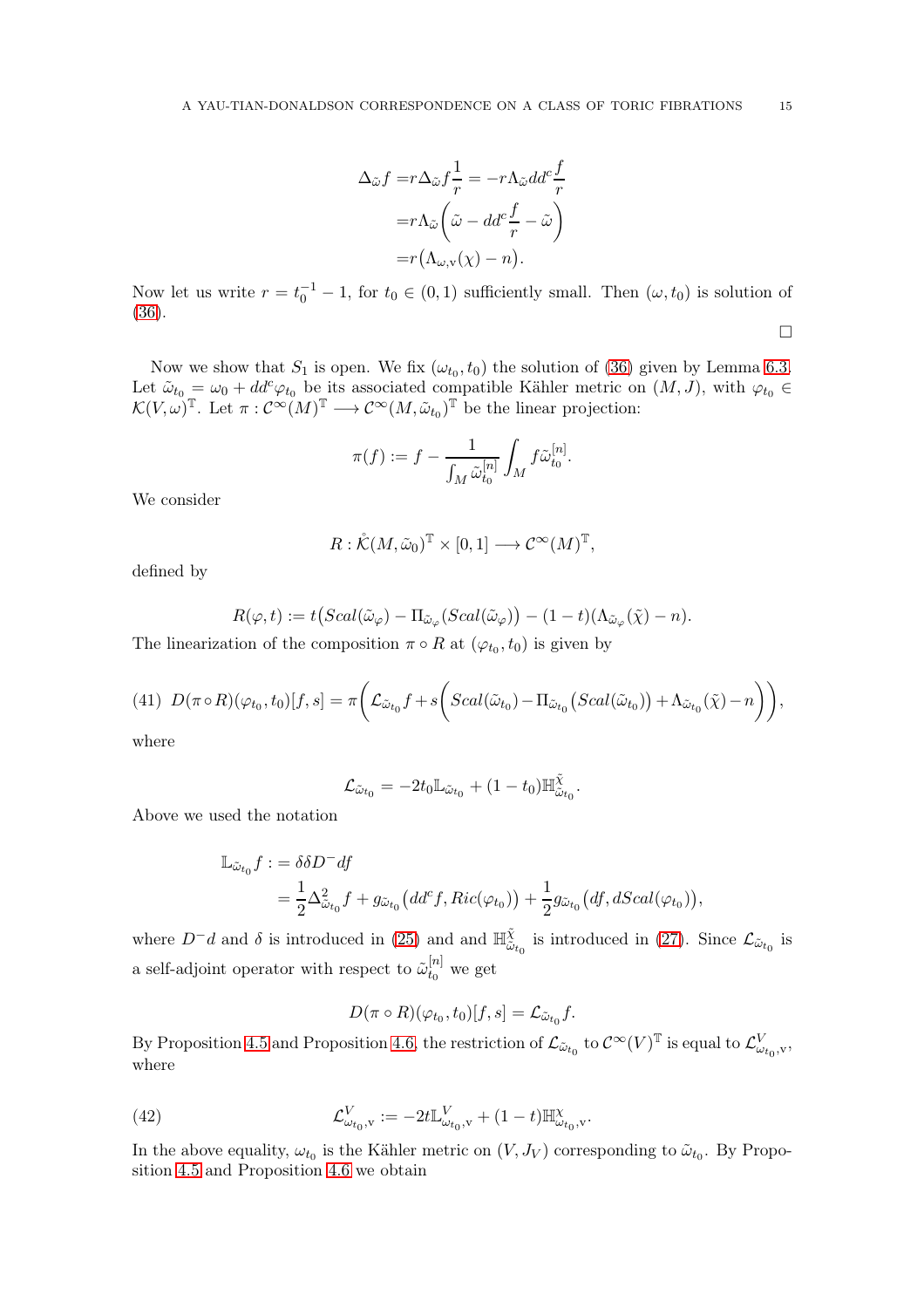(43)  

$$
\mathcal{L}_{\tilde{\omega}_{t_0}} f = \mathcal{L}_{\omega_{t_0},v}^V f_s + t_0 \mathbb{L}_x^S f_x + t_0 \Delta_x^S \left(\Delta_{\omega_{t_0},v}^V f_s\right)_x
$$

$$
+ t_0 \Delta_{\omega_{t_0},v}^V \left(\Delta_x^S f_x\right)_s + \sum_{a=1}^k U_a(x) \Delta_a f_x
$$

for all  $f \in C^{\infty}(M)^{\mathbb{T}}$ , where  $U_a(x)$  is a smooth function on V. By [\[44,](#page-25-14) Lemma 3.1] the operator  $\mathcal{L}_{\tilde{\omega}_{t_0}}$  extends to an isomorphism between Hölder spaces

(44) 
$$
\mathcal{L}_{\tilde{\omega}_{t_0}} : \mathcal{C}^{4,\alpha}(M, \tilde{\omega}_{t_0})^{\mathbb{T}} \longrightarrow \mathcal{C}^{0,\alpha}(M, \tilde{\omega}_{t_0})^{\mathbb{T}},
$$

where  $\mathcal{C}^{4,\alpha}(M,\tilde{\omega}_{t_0})^{\mathbb{T}}$  is the space of  $\mathbb{T}_M$ -invariant functions with regularity  $(4,\alpha)$  with zero mean value with respect to  $\tilde{\omega}_{t_0}^{[n]}$  $t_0^{[n]}$  and similarly for  $\mathcal{C}^{0,\alpha}(M,\tilde{\omega}_{t_0})^{\mathbb{T}}$ . By [\(42\)](#page-14-0), the restriction of the operator  $\mathcal{L}_{\tilde{\omega}_{t_0}}$  to the space  $\mathcal{C}_{\mathrm{v}}^{4,\alpha}(V,\omega_{t_0})^{\mathbb{T}}$  is equal to  $\mathcal{L}_{\omega_{t_0},\mathrm{v}}^V$ , where  $\mathcal{C}_{\mathrm{v}}^{4,\alpha}(V,\omega_{t_0})^{\mathbb{T}}$  is the space of  $\mathbb{T}_V$ -invariant functions of regularity  $(4, \alpha)$  with zero mean value with respect to  $\text{v}(m_{t_0})\omega^{[\ell]}_{t_0}$  $\frac{1}{t_0}$ .

<span id="page-15-0"></span>**Proposition 6.4.** The operator  $\mathcal{L}^V_{\omega_{t_0}, v} : \mathcal{C}^{4,\alpha}_v(V, \omega_{t_0})^{\mathbb{T}} \longrightarrow \mathcal{C}^{0,\alpha}_v(V, \omega_{t_0})^{\mathbb{T}}$  is an isomorphism.

*Proof.* Since  $\mathcal{L}^V_{\omega_{t_0},v}$  is the restriction of an injective operator, it is enough to prove the surjectivity. We proceed analogously to the proof of  $[8, \text{ Lemma } 8]$ .

We denote by  $L^2_{0,v}(V)^{\mathbb{T}}$  the completion for the  $L^2$ -norm of  $\mathcal{C}^{0,\alpha}_v(V,\omega_{t_0})^{\mathbb{T}}$ . We argue by contradiction. Assume  $\mathcal{L}^V_{\omega_{t_0},v} : \mathcal{C}^{4,\alpha}_v(V, \omega_{t_0})^{\mathbb{T}} \to \mathcal{C}^{0,\alpha}_v(V, \omega_{t_0})^{\mathbb{T}}$  is not surjective. Then, there exists  $\phi \in L^2_{0,v}(V)^{\mathbb{T}}$  satisfying

<span id="page-15-1"></span>(45) 
$$
\int_{V} \mathcal{L}_{\omega_{t_0}, \mathbf{v}}^{V}(f) \phi \mathbf{v}(m_{t_0}) \omega_{t_0}^{[\ell]} = 0
$$

for all  $f \in C^{4,\alpha}_v(V, \omega_{t_0})^{\mathbb{T}}$ . We claim it implies

<span id="page-15-2"></span>(46) 
$$
\int_M \mathcal{L}_{\tilde{\omega}_{t_0}}(f) \phi \tilde{\omega}_{t_0}^{[n]} = 0
$$

for all  $f \in C^{4,\alpha}(M,\tilde{\omega}_{t_0})^{\mathbb{T}}$ , which contradicts the surjectivity of  $\mathcal{L}_{\tilde{\omega}_{t_0}}: C^{4,\alpha}(M,\tilde{\omega}_{t_0})^{\mathbb{T}} \longrightarrow$  $\mathcal{C}^{0,\alpha}(M,\tilde{\omega}_{t_0})^{\mathbb{T}}$  established in [\[44,](#page-25-14) Lemma 3.1]. Therefore, it is sufficient to show "[\(45\)](#page-15-1)  $\Rightarrow$ [\(46\)](#page-15-2)". For this we argue similar to the proof of [\[8,](#page-24-10) Lemma 8] using that the image of  $\mathcal{L}^V_{\omega_{t_0},v}$ is L<sup>2</sup>-orthogonal to the subspace of constant functions with respect to  $v(m_{t_0})\omega_{t_0}^{[\ell]}$  $\frac{1}{t_0}$ .  $\Box$ 

By the Implicit Function Theorem applied to  $\mathcal{L}^V_{\omega_{t_0}, v} : \mathcal{C}^{4,\alpha}_v(V, \omega_{t_0})^{\mathbb{T}} \longrightarrow \mathcal{C}^{0,\alpha}_v(V, \omega_{t_0})^{\mathbb{T}}$ , we get a sequence of solutions  $\{\varphi_{t_i}\}_{i\in\mathbb{N}}$  of [\(36\)](#page-13-1) of regularity  $\mathcal{C}^{4,\alpha}$ . By a well-known bootstrapping argument, any solution of [\(36\)](#page-13-1), of regularity  $C^{4,\alpha}$  is in fact smooth. This concludes the proof of Proposition [6.2.](#page-13-4)

## 6.2. Closedness.

# Proposition 6.5.  $S_1$  is closed

*Proof.* By hypothesis, there exists an extremal Kähler metric in  $[\tilde{\omega}_0]$ . By Theorem [5.2,](#page-12-1) the relative Mabuchi energy  $\mathcal{M}^T$  is  $d_{1,T}$ c-proper. Let  ${\{\varphi_i\}}_{i\in\mathbb{N}}\subset \mathcal{K}(V,\omega_0)^{\mathbb{T}}$  be a sequence of solutions of [\(36\)](#page-13-1) given by Proposition [6.2](#page-13-4) with  $t_i \rightarrow t_1 < 1$ . By Corollary [3.6,](#page-7-4) the sequence  ${\{\varphi_i\}}_{i\in\mathbb{N}}$  lies in  $\mathcal{K}(M,\tilde{\omega}_0)^T$ . Consequently, the same argument as in [\[44,](#page-25-14) Lemma 3.3] shows the existence of a smooth limit  $\varphi_{t_1} \in \mathcal{K}(M, \tilde{\omega}_0)^T$ . Moreover, it follows from [\(12\)](#page-6-6) and [\(14\)](#page-7-2),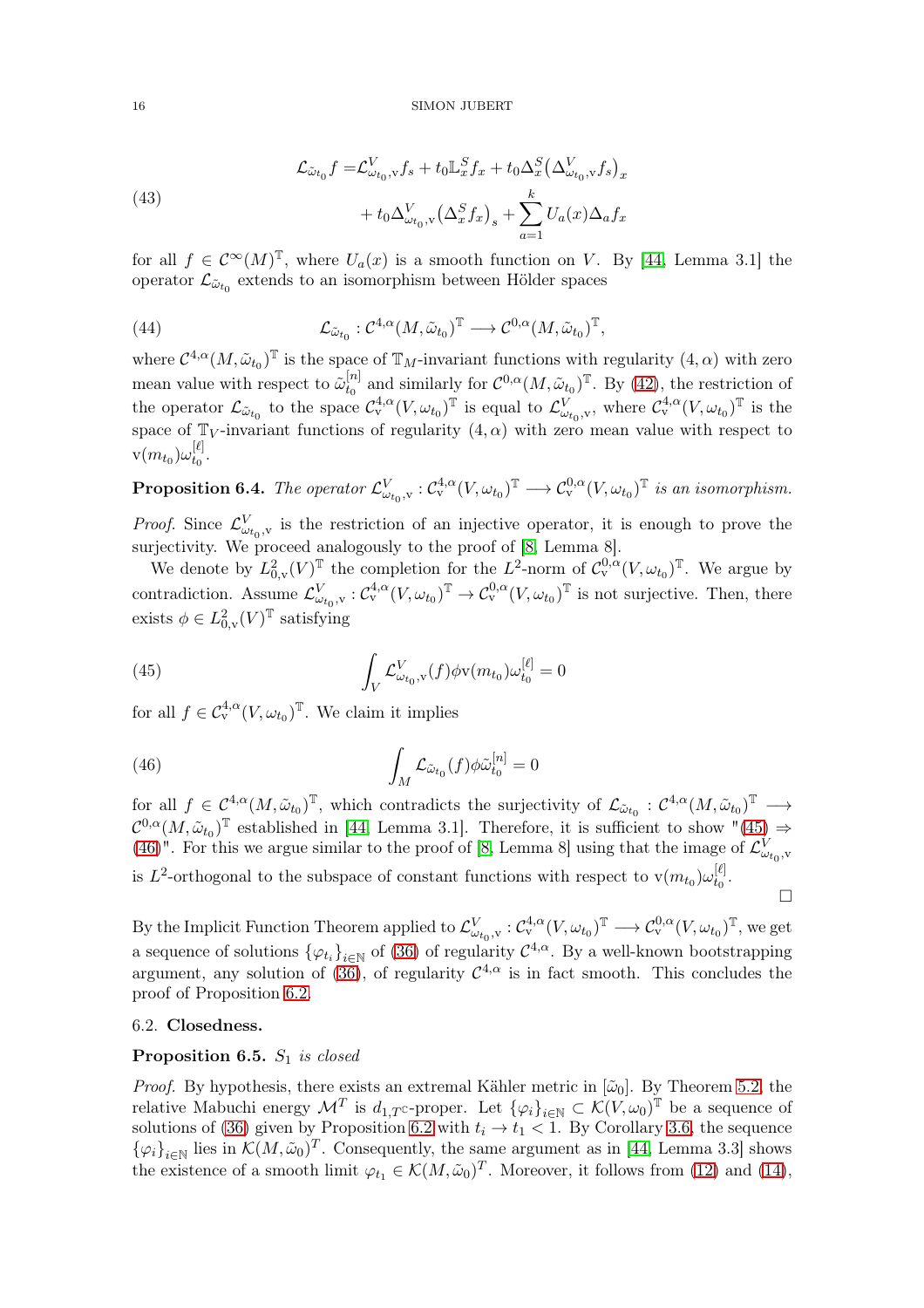that  $\mathcal{K}(V, \omega_0)^\mathbb{T}$  is closed in  $\mathcal{K}(M, \tilde{\omega}_0)^T$  for the Frechet topology. Then, the Kähler potential limit  $\varphi_{t_1}$  belongs to  $\mathcal{K}(V, \omega)$ <sup>T</sup>. In particular  $\tilde{\omega}_{\varphi_{t_1}}$  is a compatible Kähler metric.

Let  $\tilde{\varphi}_{t_i} \in \mathring{\mathcal{K}}(V, \omega_0)^\mathbb{T}$  (see [\(23\)](#page-9-3)) be the solution of [\(36\)](#page-13-1) at  $t_i$  for  $t_i$  increasing to 1. By Theorem [5.2,](#page-12-1)  $\mathcal{M}^T$  is  $d_{1,T}$ c-proper. Then, by Corollary [3.6,](#page-7-4) we get a bound with respect to  $d_{1,T}$ c, that is

$$
\sup_{i\in\mathbb{N}}d_{1,T}\mathbf{C}(0,\tilde{\varphi}_{t_i})<\infty.
$$

By definition of  $d_{1,T}$ c, there exists  $\gamma_i \in T^{\mathbb{C}}$  and  $\varphi_{t_i} \in \mathring{\mathcal{K}}(M, \tilde{\omega}_0)^T$  such that  $\omega_{\varphi_{t_i}} = \gamma_i^* \omega_{\tilde{\varphi}_{t_i}}$ , and

$$
\sup_{i\in\mathbb{N}}d_1(0,\varphi_{t_i})<\infty.
$$

By definition  $\gamma_i$  preserves J. Moreover, the form  $\tilde{\omega}_{\varphi_{t_i}}$  is not compatible in general since the connection form  $\theta$  and the base Kähler metrics  $\omega_a$  may change by the action of  $\gamma_i$ . However, by Proposition [3.3,](#page-6-2) the  $T^{\mathbb{C}}$ -action commutes with the  $\mathbb{T}_M$ -action. Then, for each  $t_i$ , the  $\mathbb{T}_M$ -action is still rigid and semi-simple (see Remark [3.2\)](#page-5-0). According to [\[5\]](#page-24-11),  $\tilde{\omega}_{\varphi_{t_i}}$ is given by the generalized Calabi ansatz, with a fixed stable quotient  $S = \prod_{a=1}^{k} S_a$  with respect to the complexified action  $\mathbb{T}_{M}^{\mathbb{C}}$ . Thus, there exists a connection 1-form  $\theta_{Q,t_i}$  with curvature

$$
d\theta_{t_i} = \sum_{a=1}^k \pi_S^*(\omega_{a,t_i}) \otimes p_{a,t_i} \quad p_{a,t_i} \in \Lambda
$$

such that  $\tilde{\omega}_{\varphi_{t_i}}$  is given by

$$
\tilde{\omega}_{\varphi_{t_i}} = \sum_{a=1}^k (\langle p_{a,t_i}, m_{\varphi_{t_i}} \rangle + c_{a,t_i}) \pi_S^*(\omega_{a,t_i}) + \langle dm_{\varphi_{t_i}}, \theta_{t_i} \rangle.
$$

Since  $\tilde{\omega}_{\varphi_{t_i}} \in [\tilde{\omega}_0], c_{a,t_i} = c_a$  and  $p_{a,t_i} = p_a$ . By [\[44,](#page-25-14) Theorem 3.5],  $\tilde{\omega}_{t_i}$  converge smoothly to an extremal metric  $\omega_{\varphi_1}$ . Furthermore, by Propositon [3.3,](#page-6-2) the extremal vector field  $\xi_{ext}$ of  $[\tilde{\omega}_0]$  relatif to T is in the Lie algebra t of  $\mathbb{T}_M$ . Then, by Corollary [3.4](#page-6-5) and the smooth convergence of  $\tilde{\omega}_{\varphi_{t_i}}$  to  $\tilde{\omega}_{\varphi_1}$ , we get

<span id="page-16-0"></span>(47) 
$$
\langle m_{\varphi_1}, \xi_{ext} \rangle + c_{ext} = \sum_{a=1}^k \frac{Scal(\omega_{a,1})}{\langle p_a, m_{\varphi_1} \rangle + c_a} + \frac{1}{v(m_{\varphi_1})}Scal_v(\omega_{\varphi_1}),
$$

where  $\omega_{\varphi_1}$  is the Kähler metric on  $(V, J_V)$  corresponding to  $\tilde{\omega}_{\varphi_1}$ . Taking the exterior differential  $d_{S_a}$  on  $S_a$  in [\(47\)](#page-16-0) we get  $d_{S_a}Scal(\omega_{a,1}) = 0$  for all  $1 \le a \le k$ , i.e.  $\omega_{a,1}$ has constant scalar curvature. Yet,  $[\omega_{a,1}] = [\omega_a]$ , showing that  $Scal(\omega_{a,1}) = Scal_a$ . By definition of  $w \in C^{\infty}(P,\mathbb{R})$ , we get

$$
Scal_{\mathbf{v}}(\omega_{\varphi_1}) = \mathbf{w}(m_{\varphi_1}).
$$

**Corollary 6.6.** In a compatible Kähler class, the extremal metrics are given by the Calabi ansatz of [\[5\]](#page-24-11). Equivalently, in a compatible Kähler class, the extremal metrics are induced by  $(v, w)$ -cscK metrics on  $(V, J_V)$  via  $(8)$  for a suitable connection  $\theta$  and suitable Kähler metric  $\omega_a$ .

*Proof.* Suppose there exists an extremal metric  $\omega_1$  in  $[\tilde{\omega}]$ . By a result of Calabi [\[17\]](#page-24-1),  $\omega_1$  is invariant by some maximal torus  $T \subset Aut_{red}(M)$ . Conjugating if necessary, we can assume that  $\mathbb{T}_M \subset T$ . By Theorem [6.1,](#page-12-0) there exists a compatible extremal metric  $\omega_2$  in  $[\tilde{\omega}]$ . By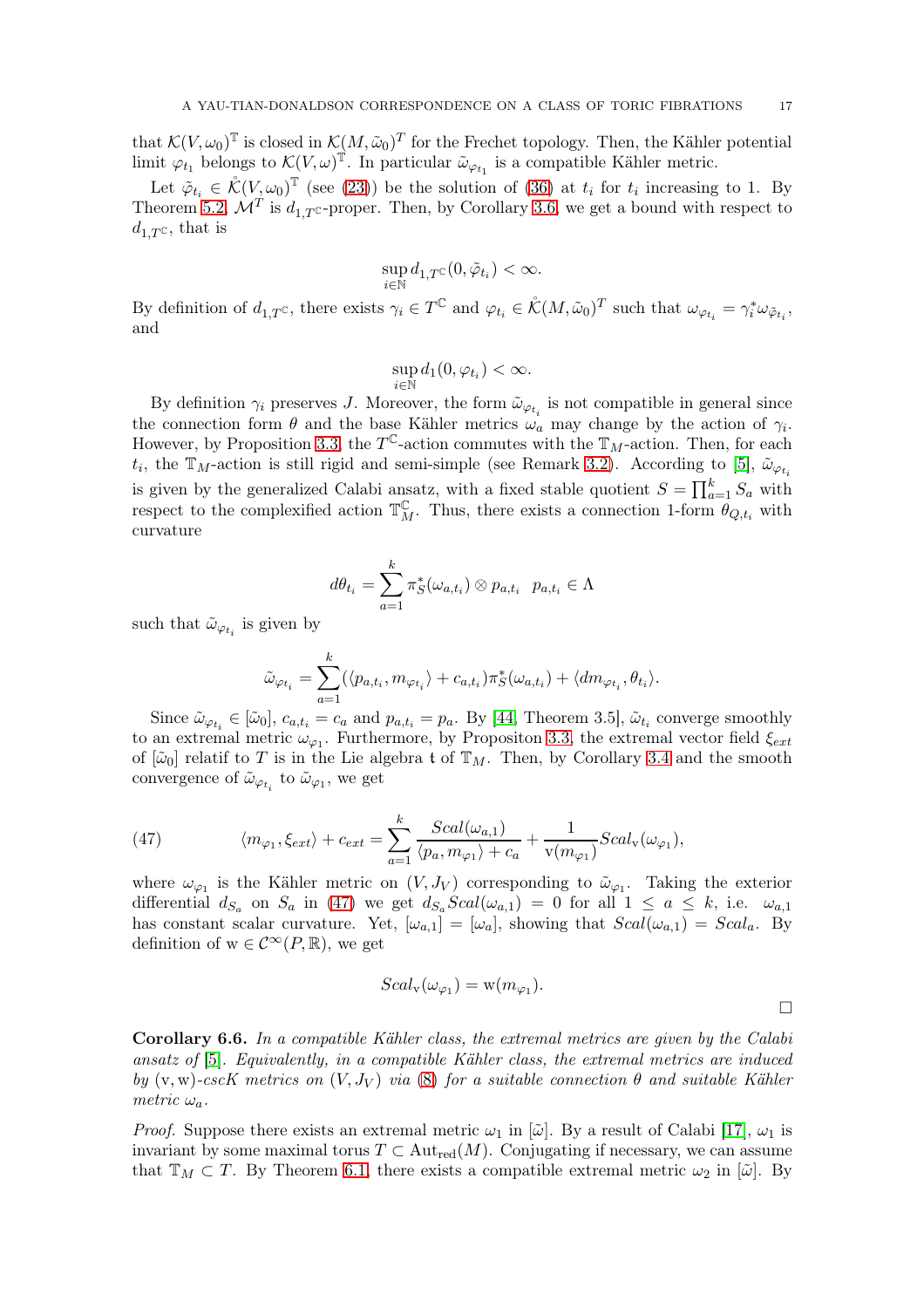Lemma [3.6,](#page-7-4)  $\omega_2$  is T-invariant. Then, by unicity of extremal Kähler metrics invariant by a maximal torus of the reduced automorphism group [\[13,](#page-24-21) [26,](#page-24-22) [49\]](#page-25-3), there exists  $\gamma \in T^{\mathbb{C}}$  such that  $\omega_1 = \gamma^* \omega_2$ . Since  $\mathbb{T}_M \subset T$ , the action of  $\mathbb{T}$  on  $(M, J, \omega_1)$  is still rigid and semi-simple, see Remark [3.2.](#page-5-0) Thus, according to [\[5\]](#page-24-11),  $\omega_1$  is given by the Calabi ansatz.

### $\Box$

# 7. Weighted toric K-stability

7.1. Complex and symplectic points of view. In view of Section [8,](#page-22-1) where we will consider almost Kähler structures on toric varieties, we briefly recall the well-known correspondence between symplectic and Kähler potentials of toric Kähler manifolds, established and widely used over the years, notably in [\[4,](#page-24-18) [5,](#page-24-11) [33,](#page-25-4) [40\]](#page-25-26). We use the notation and conventions of [\[3\]](#page-24-23), which differ in places from those used in [\[1,](#page-24-24) [33\]](#page-25-4).

Let  $(V, \omega_0, \mathbb{T})$  be a toric symplectic manifold classified by its *labelled integral Delzant* polytope (P,L) [\[4,](#page-24-18) [30\]](#page-25-20), where  $\mathbf{L} = (L_j)_{j=1...k}$  is the collection of non-negative defining affinelinear functions for P, with  $dL_j$  being primitive elements of the lattice  $\Lambda$  of circle subgroups of T. Choose a Kähler structure  $(g, J)$  on  $(V, \omega_0, \mathbb{T})$  and denote by  $(m_0, t_J)$  the associated moment map, i.e.  $m_0: V \longrightarrow \mathfrak{t}^*$  is the moment map of  $(V, \omega_0, \mathbb{T})$  and  $t_J: V^0 \longrightarrow \mathfrak{t}/2\pi\Lambda$  is the angular coordinates (unique modulo an additive constant) depending on the complex structure J (see [\[5,](#page-24-11) Remark 3]). These coordinates are symplectic, i.e.  $\omega_0$  is given by [\(7\)](#page-5-2) for its respective moment-angular coordinates. The Kähler structure  $(q, J)$  is defined on  $V^0$  by a smooth strictly convex function u on  $P^0$  via

<span id="page-17-0"></span>(48) 
$$
g = \langle dm_0, \mathbf{G}, dm_0 \rangle + \langle dt_J, \mathbf{H}, dt_J \rangle \text{ and } Jdm_0 = \langle \mathbf{H}, dt_J \rangle,
$$

where  $\mathbf{G} := \text{Hess}(u)$  is a positive definite  $S^2 \mathbf{t}$ -valued function and **H** is  $S^2 \mathbf{t}^*$ -valued function on  $P^0$  and inverse of **H** (when seen **H** :  $\mathfrak{t} \longrightarrow \mathfrak{t}^*$  and **G** :  $\mathfrak{t}^* \longrightarrow \mathfrak{t}$  in each point in  $P^0$ ) and  $\langle \cdot, \cdot, \cdot \rangle$  denote the point wise contraction  $\mathfrak{t}^* \times S^2 \mathfrak{t} \times \mathfrak{t}^*$  or its dual. It is shown in [\[5,](#page-24-11) Lemma 3, that for two T-invariant Kähler structures on  $(V, \omega_0, \mathbb{T})$ , given explicitly on  $\dot{V}^0$  by [\(48\)](#page-17-0) with the same matrix **H**, there exists a T-equivariant Kähler isomorphism between them.

Conversely, smooth strictly convex functions u on  $P^0$  define T-invariant  $\omega_0$ -compatible Kähler structures on  $V^0$  via [\(48\)](#page-17-0). The following Proposition established in [\[5\]](#page-24-11) gives a criterion for the metric to compactify.

<span id="page-17-1"></span>**Proposition 7.1.** Let  $(V, \omega, \mathbb{T})$  be a compact toric symplectic  $2\ell$ -manifold with momentum map  $m_{\omega}: V \to P$  and u be a smooth strictly convex function on  $P^0$ . Then the positive definite  $S^2$ <sup>\*</sup>-valued function  $\mathbf{H} := \text{Hess}(u)^{-1}$  on  $P^0$  comes from a  $\mathbb{T}$ -invariant,  $\omega$ -compatible Kähler metric g via [\(48\)](#page-17-0) if and only if it satisfies the following conditions:

- [smoothness] **H** is the restriction to  $P^0$  of a smooth  $S^2$ <sup>\*</sup>-valued function on P;
- [boundary values] for any point y on the codimension one face  $F_i \subset P$  with inward normal  $u_i$ , we have

(49) 
$$
\mathbf{H}_y(u_j, \cdot) = 0 \text{ and } (d\mathbf{H})_y(u_j, u_j) = 2u_j,
$$

<span id="page-17-2"></span>where the differential dH is viewed as a smooth  $S^2\mathfrak{t}^* \otimes \mathfrak{t}$ -valued function on P;

• [positivity] for any point y in the interior of a face  $F \subseteq P$ ,  $\mathbf{H}_y(\cdot, \cdot)$  is positive definite when viewed as a smooth function with values in  $S^2(\mathfrak{t}/\mathfrak{t}_F)^*$ , where  $\mathfrak{t}_F \subset \mathfrak{t}$ the vector subspace spanned by the inward normals  $u_i$  in t to the codimension one faces F.

**Definition 7.2.** Let  $\mathcal{S}(P,L)$  be the space of smooth strictly convex functions on the interior of  $P^0$  such that  $\mathbf{H} = \text{Hess}(u)^{-1}$  satisfies the conditions of Proposition [7](#page-17-1).1.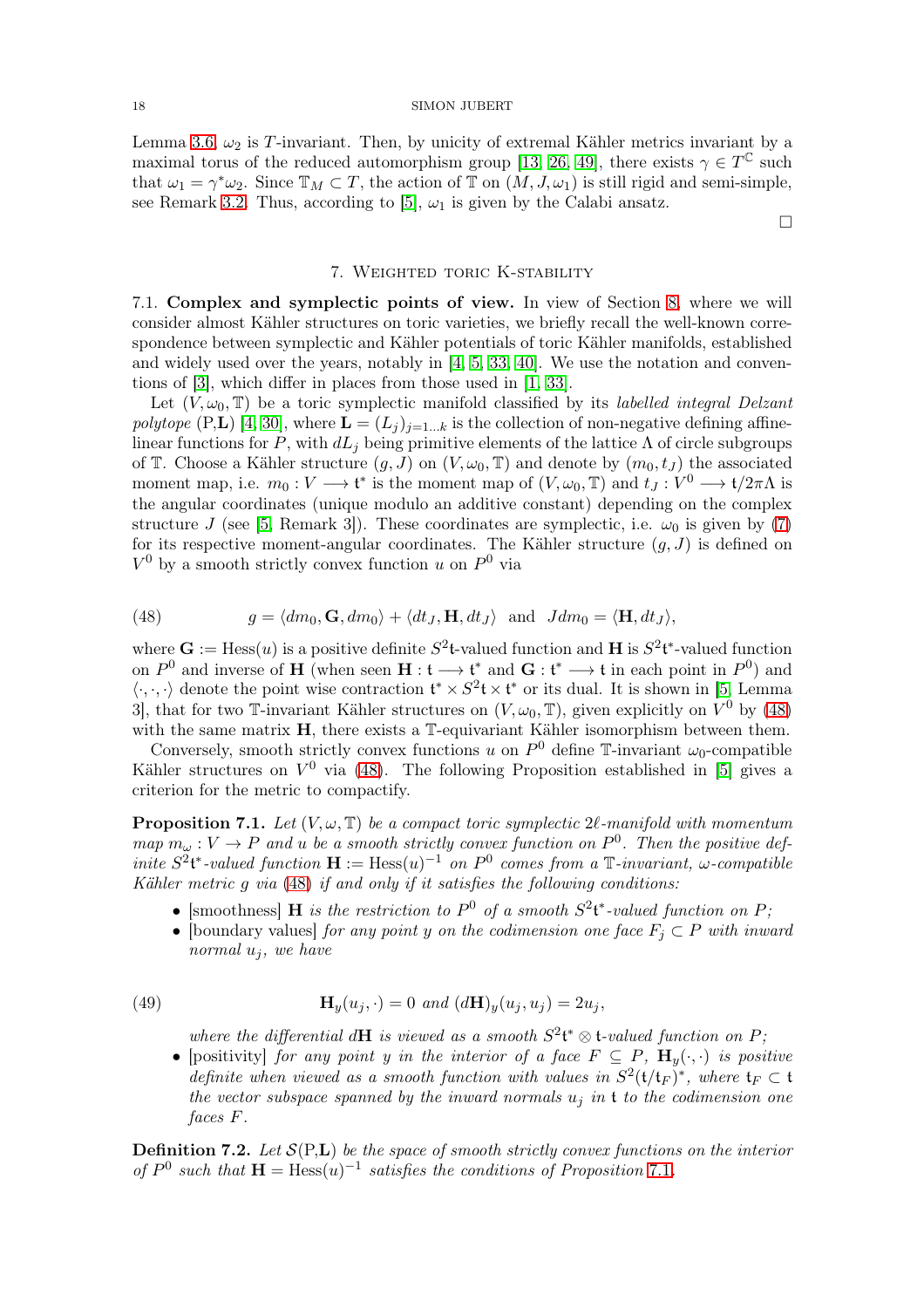Remark 7.3. In the above Proposition and Definition, we use as a model metric the Guillemin Kähler metric  $(q_0, J_0)$  [\[40\]](#page-25-26), given by [\(48\)](#page-17-0) for the symplectic potential

$$
u_0 := \frac{1}{2} \sum_{j=1}^d L_j \log L_j,
$$

where  $L_j$ ,  $j = 1, \ldots, d$  are the affine-linear functions defining the polytope. This introduces a discrepancy of a factor 1/2 with respect to the normalization used in [\[33\]](#page-25-4), which in turn will result in some obvious modification of the formula for the (weighted) Futaki invariant in Section [7](#page-19-0).3.

Thus, there exists a bijection between T-equivariant isometry classes of T-invariant  $\omega_0$ compatible Kähler structures and smooth functions  $\mathbf{H} = \text{Hess}(u)^{-1}$ , where  $u \in \mathcal{S}(P, L)$ .

We fix the Guillemin Kähler structure  $J_0$  on  $(V, \omega_0, \mathbb{T})$ . Consider another  $\omega_0$ -compatible Kähler structure  $J_u$  defined by a symplectic potential  $u \in S(P,L)$  via [\(48\)](#page-17-0). Donaldson shows that [\[34\]](#page-25-27) there is a biholomorphism  $\Phi_u : (V, J_u) \cong (V, J_0)$ . Let  $\omega_u := \Phi_u^*(\omega_0)$  and  $\phi_u$  and  $\phi_{u_0}$  be the Legendre transforms of u and  $u_0$ , respectively. By [\[40\]](#page-25-26), we have that

<span id="page-18-0"></span>(50) 
$$
\omega_u = \omega_0 + dd_{J_0}^c \varphi_u, \qquad \varphi_u(y_0) := \phi_u(y_0) - \phi_{u_0}(y_0),
$$

where  $y_0 = \nabla u_0$  are the pluriharmonic coordinates with respect to  $J_0$ .

Conversely, using the dual Legendre transform, any T-invariant Kähler potential  $\varphi \in$  $\mathcal{K}(V, \omega_0)$ <sup>T</sup> gives rise to a symplectic potential  $u \in \mathcal{S}(P, L)$  through [\(50\)](#page-18-0). The key point of this correspondence is that, as show in [\[39\]](#page-25-23), the path  $\varphi_{u_t} \in \mathcal{K}(\check{V}, \omega_0)^{\mathbb{T}}$  corresponding to a path  $u_t \in \mathcal{S}(P,L)$  satisfies

<span id="page-18-2"></span>(51) 
$$
\frac{d}{dt}u_t = -\frac{d}{dt}\varphi_t.
$$

7.2. Generalized Abreu's equation. Thanks to Abreu [\[1\]](#page-24-24), the scalar curvature  $Scal(u)$ associated to a symplectic potential  $u \in \mathcal{S}(P,L)$  is expressed by

<span id="page-18-1"></span>(52) 
$$
Scal(u) = \sum_{i,j=1}^{\ell} -(H_{ij}^{u})_{,ij},
$$

where the partial derivatives and the inverse Hessian  $(H_{ij}^u) = \text{Hess}(u)^{-1}$  of u is taken in a fixed basis  $\xi^*$  of  $t^*$ .

From [\[49,](#page-25-3) Sect. 6] and the computation of [\[11,](#page-24-16) Sect. 3], the v-scalar curvature associated to a symplectic potential  $u \in \mathcal{S}(P,L)$  and a positive weight function v is given by

(53) 
$$
Scal_{v}(u) = -\sum_{i,j=1}^{\ell} (vH_{ij}^{u})_{,ij}.
$$

Let  $v \in C^{\infty}(P,\mathbb{R}_{>0})$  and  $w \in C^{\infty}(P,\mathbb{R})$ . According to Definition [2.2,](#page-4-6) a Kähler structure  $(J_u, g_u)$  on  $(V, \omega_0, \mathbb{T})$ , associated with a symplectic potential  $u \in \mathcal{S}(P,L)$ , is  $(v, w)$ -cscK if and only if it satisfies

<span id="page-18-3"></span>(54) 
$$
-\sum_{i,j=1}^{\ell} (vH_{ij}^u)_{,ij} = w.
$$

This formula generalizes the expression [\(52\)](#page-18-1) and is referred to as the generalized Abreu equation. This equation has been studied for example in [\[8,](#page-24-10) [55,](#page-25-28) [56,](#page-25-15) [57\]](#page-25-29).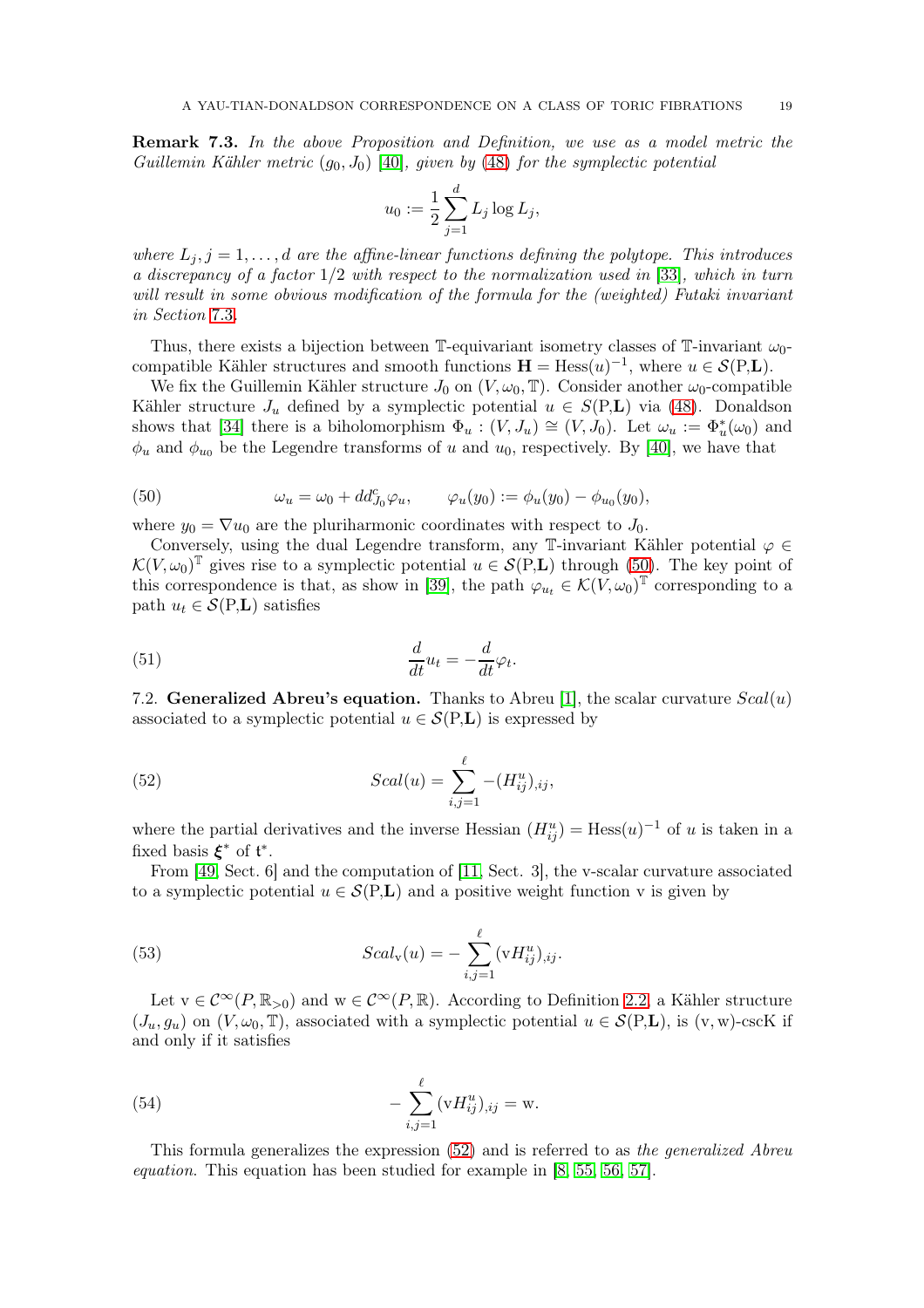<span id="page-19-0"></span>7.3. Weighted Donaldson–Futaki invariant. Following [\[33,](#page-25-4) [49,](#page-25-3) [55\]](#page-25-28), for  $v \in C^{\infty}(P, \mathbb{R}_{>0})$ and  $w \in C^{\infty}(P,\mathbb{R})$ , we introduce the  $(v, w)$ -Donaldson–Futaki invariant

<span id="page-19-3"></span>(55) 
$$
\mathcal{F}_{v,w}(f) := 2 \int_{\partial P} f v d\sigma - \int_{P} f w dx,
$$

for all continuous functions f on P, where  $d\sigma$  is the induced measure on each face  $F_i \subset \partial P$ by letting  $dL_i \wedge d\sigma = -dx$ , where dx is the Lesbegue measure on P.

**Convention 7.4.** The weights  $v > 0$  and  $w \in C^{\infty}(P, \mathbb{R})$  satisfy

$$
\mathcal{F}_{v,w}(f) = 0
$$

for all f affine-linear on P.

Integration by parts (see e.g. [\[33\]](#page-25-4)) reveals that [\(56\)](#page-19-1) is a necessary condition for the existence of  $(v, w)$ -cscK metric on  $(V, \omega_0, \mathbb{T})$ .

Remark 7.5. Notice that in the case of semi-simple principal toric fibrations, the weights qiven by  $(13)$  satisfy  $(56)$  above.

7.4. The weighted Mabuchi energy. The volume form  $\omega_0^{[\ell]}$  $\begin{bmatrix} 0 \\ 0 \end{bmatrix}$  on V is pushed forward to the measure dx via the moment map  $m_0$ . Seen as functional on  $\mathcal{S}(P,L)$  via [\(51\)](#page-18-2), the weighted Mabuchi energy  $\mathcal{M}_{v,w}$  satisfies

<span id="page-19-1"></span>
$$
d_u \mathcal{M}_{v,w}(u) = \int_P \bigg(-\sum_{i,j=1}^{\ell} \left(vH_{ij}^u\right)_{,ij} - w\bigg) \dot{u} dx.
$$

From [\[11,](#page-24-16) Lemma 6] (see also Lemma [7.6](#page-19-2) below) we get

$$
d_u \mathcal{M}_{v,w}(\dot{u}) = \mathcal{F}_{v,w}(\dot{u}) - \int_P \sum_{i,j=1}^{\ell} v H_{ij}^u \dot{u}_{,ij} dx,
$$

where  $\mathcal{F}_{v,w}$  is the Donaldson–Futaki invariant defined in [\(55\)](#page-19-3). Using that the derivative of  $tr H^{-1} dH$  is dlog det H, we get

$$
\mathcal{M}_{v,w}(u) = \mathcal{F}_{v,w}(u) - \int_P \log \det \text{Hess}(u) \text{Hess}(u_0)^{-1} v dx.
$$

We denote by  $\mathcal{CV}^{\infty}(P)$  the set of continuous convex functions on P which are smooth in the interior  $P^0$ . Using the same argument than [\[33,](#page-25-4) Lemma 3.3.5], since v is smooth and  $P$  compact, we get:

<span id="page-19-2"></span>**Lemma 7.6.** Let **H** be any smooth  $S^2$ **t**\*-valued function on P which satisfies the boundary condition [\(49\)](#page-17-2) of Proposition [7.1,](#page-17-1) but not necessarily the positivity condition. For any  $v \in C^{\infty}(P, \mathbb{R}_{>0})$  and  $f \in C\mathcal{V}^{\infty}(P)$ :

<span id="page-19-4"></span>(57) 
$$
\int_P \sum_{i,j=1}^{\ell} (vH_{ij}) f_{,ij} dx = \int_P \left( \sum_{i,j=1}^{\ell} (vH_{ij})_{,ij} \right) f dx + 2 \int_{\partial P} f v d\sigma.
$$

In particular,  $\int_P \sum_{i,j=1}^{\ell} (vH_{ij}) f_{,ij} dx < \infty$ .

The following result and proof are generalizations of [\[33,](#page-25-4) Proposition 3.3.4].

<span id="page-19-5"></span>**Proposition 7.7.** Let  $v \in C^{\infty}(P,\mathbb{R}_{>0})$  and  $w \in C^{\infty}(P,\mathbb{R})$ . The Mabuchi energy  $\mathcal{M}_{v,w}$ extends to the set  $CV^{\infty}(P)$  as functional with values in  $(-\infty, +\infty]$ . Moreover, if there exists  $u \in \mathcal{S}(P,L)$  corresponding to a  $(v, w)$ -cscK metric, i.e. which satisfies [\(54\)](#page-18-3), then u realizes the minimum of  $\mathcal{M}_{v,w}$  on  $\mathcal{CV}^{\infty}(P)$ .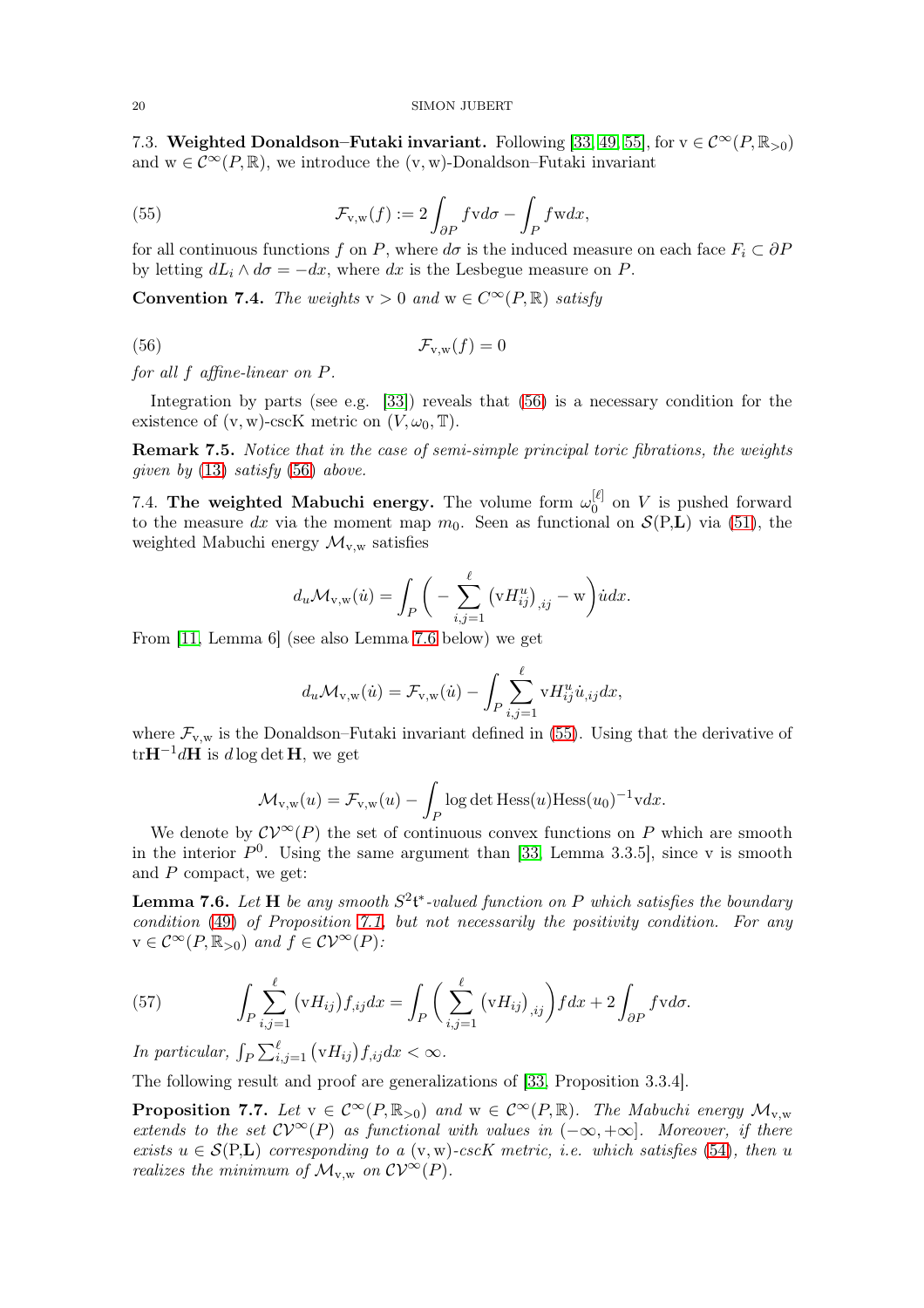*Proof.* The linear term  $\mathcal{F}_{v,w}$  is well-defined on  $\mathcal{CV}^{\infty}(P)$ . We then focus on the nonlinear term of  $\mathcal{M}_{v,w}$ . Let  $u \in \mathcal{S}(P,L)$  and  $h \in \mathcal{CV}^{\infty}(P)$ . Suppose det Hess $(h) \neq 0$ . By convexity of the functional − log det on the space of positive definite matrices, we get:

 $-\log \det \text{Hess}(h) + \log \det \text{Hess}(u) \geq -\text{Tr}(\text{Hess}(u)^{-1}(\text{Hess}(f))),$ where  $f = h - u$ . Turning this around and multiplying by v, we obtain:

v log det Hess
$$
(h)
$$
  $\leq$  v log det Hess $(u)$  + vTr(Hess $(u)$ <sup>-1</sup>(Hess $(f)$ ).

By linearity of  $(57)$ , the equality still holds when we replace f by a difference of two functions in  $\mathcal{CV}^{\infty}(P)$ . In particular, this shows that vTr(Hess<sup>-1</sup>(u)(Hess(f)) is integrable on P and hence, by the previous inequality,  $v \log \det Hess(h)$  is integrable too. Now if the determinant of h is equal to 0, we define the value of  $\mathcal{M}_{v,w}(h)$  to be  $+\infty$ . Then  $\mathcal{M}_{v,w}$  is well-defined on  $\mathcal{CV}^{\infty}(P)$ . Suppose u satisfies [\(54\)](#page-18-3). If det Hess(f) = 0, then we trivially get  $\mathcal{M}_{v,w}(u) \leq \mathcal{M}_{v,w}(f)$ . Now, admit det Hess $(f) \neq 0$  and consider the function  $g(t) = \mathcal{M}_{v,w}(u + tf)$ . The function g is therefore a convex function. Moreover, g is differentiable at  $t = 0$  with

$$
g'(0) = -\int_P \left(\sum_{i,j=1}^{\ell} (vH_{ij}^u)_{,ij} - w\right) f dx,
$$

which is equal to 0 by hypothesis on u. Then  $\mathcal{M}_{v,w}(u) \leq \mathcal{M}_{v,w}(f)$  by the convexity of q.  $\Box$ 

<span id="page-20-0"></span>7.5. Properness and  $(v, w)$ -uniform K-Stability. Following [\[33,](#page-25-4) [63\]](#page-26-8) (see also [\[3,](#page-24-23) Chapter 3.6]), we fix  $x_0 \in P^0$  and consider the following normalization

<span id="page-20-4"></span>(58) 
$$
\mathcal{CV}_*^{\infty}(P) := \{ f \in \mathcal{CV}^{\infty}(P) \mid f(x) \ge f(x_0) = 0 \}.
$$

Then, any  $f \in \mathcal{CV}^{\infty}(P)$  can be written uniquely as  $f = f^* + f_0$ , where  $f_0$  is affine-linear and  $f^* = \pi(f) \in \mathcal{CV}_*^{\infty}(P)$ , where  $\pi : \mathcal{CV}^{\infty}(P) \longrightarrow \mathcal{CV}_*^{\infty}(P)$  is the linear projection.

<span id="page-20-1"></span>**Definition 7.8.** A Delzant polytope  $(P,L)$  is  $(v, w)$ -uniformly K-stable if there exists  $\lambda > 0$ such that

(59) 
$$
\mathcal{F}_{v,w}(f) \ge \lambda \|f^*\|_1
$$

for all  $f \in \mathcal{CV}^{\infty}(P)$ , where  $\|\cdot\|_1$  denotes the  $L^1$ -norm on P.

<span id="page-20-2"></span>**Proposition 7.9.** Suppose (P,L) is  $(v, w)$ -uniformly K-stable. Then there exists  $C > 0$ and  $D \in \mathbb{R}$  such that

<span id="page-20-3"></span>
$$
\mathcal{M}_{v,w}(u) \ge C \|u^*\|_1 + D
$$

for all  $u \in \mathcal{S}(\text{P},L)$ .

*Proof.* This result when  $v = 1$  is due to [\[33,](#page-25-4) [69\]](#page-26-3). The proof is an adaptation of the exposition in [\[3\]](#page-24-23).

Let  $u_0 \in \mathcal{S}(P,L)$  be the Guillemin Kähler potential. We consider  $\mathcal{F}_{v,w_0}$  where  $w_0 :=$  $Scal_{\mathbf{v}}(u_0)$ . For any  $f \in \mathcal{CV}_*^{\infty}(P)$  there exists  $C > 0$  such that

$$
|\mathcal{F}_{v,w}(f) - \mathcal{F}_{v,w_0}(f)| \leq 2C||f||_1.
$$

Since  $(P,L)$  is  $(v, w)$ -uniformly stable we get

$$
|\mathcal{F}_{v,w_0}(f) - \mathcal{F}_{v,w}(f)| \leq C_1 \mathcal{F}_{v,w}(f) - C||f||_1,
$$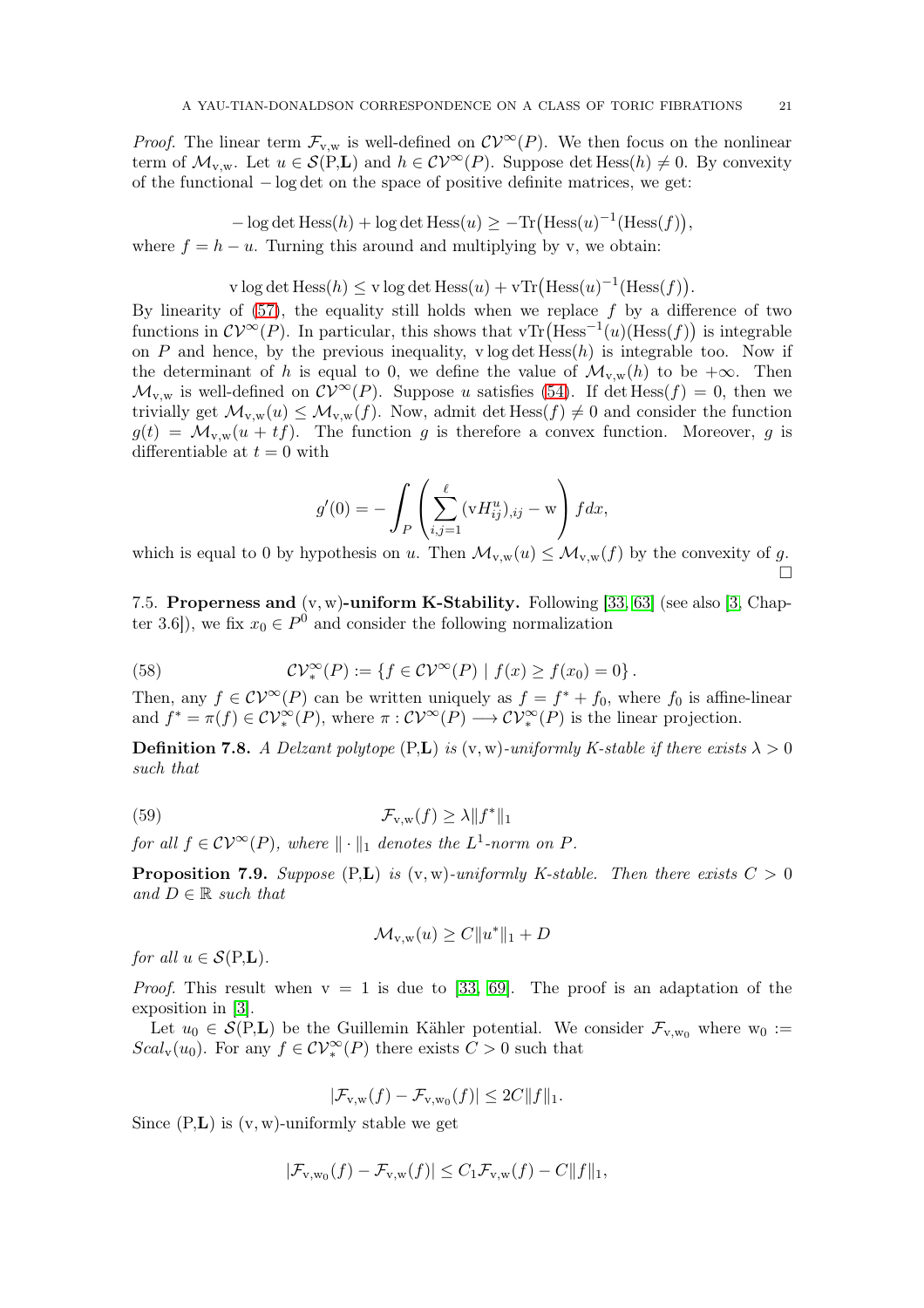where  $C_1$  is a positive constant depending [\(59\)](#page-20-3). We deduce that

(60) 
$$
\mathcal{F}_{v,w_0}(f) \leq \tilde{C} \mathcal{F}_{v,w}(f) - C \|f\|_1,
$$

where  $\tilde{C} := C_1 + 1$ . By Proposition [7.7,](#page-19-5) the Mabuchi energy extends to  $\mathcal{CV}_*^{\infty}(P)$ . Then, by [\(60\)](#page-21-0) and [\(56\)](#page-19-1), for any  $u \in \mathcal{S}(P,L)$ ,

<span id="page-21-0"></span>
$$
\mathcal{M}_{v,w}(u) = \mathcal{F}_{v,w}(u^*) - \int_P v \log \det \text{Hess}(u^*) \text{Hess}(u_0)^{-1} dx
$$
  
\n
$$
\geq \tilde{C} \mathcal{F}_{v,w_0}(u^*) + C \|u^*\|_1 - \int_P v \log \det \text{Hess}(u^*) \text{Hess}(u_0)^{-1} dx
$$
  
\n
$$
= \mathcal{M}_{v,w_0}(\tilde{C}u^*) + \int_P v \log \det \text{Hess}(\tilde{C}u^*) \text{Hess}(u^*)^{-1} dx + C \|u^*\|_1
$$
  
\n
$$
= \mathcal{M}_{v,w_0}(\tilde{C}u^*) + n \log \tilde{C} \int_P v dx + C \|u^*\|_1.
$$

The Mabuchi energy  $\mathcal{M}_{v,w_0}$  reaches its minimum at the potential  $u_0 \in \mathcal{S}(P,L)$ , which is solution of

$$
Scal_{v}(u_{0}) = w_{0}.
$$

In particular,  $\mathcal{M}_{v,w_0}$  is bounded from below on  $\mathcal{CV}^{\infty}(P)$  by Proposition [7](#page-19-5).7. Letting  $D := \inf_{\mathcal{CV}^{\infty}} \mathcal{M}_{v,w_0} + n \log \tilde{C} \int_P v dx$  we get the result.

 $\Box$ 

7.6. Existence of  $(v, w)$ -cscK is equivalent to  $(v, w)$ -uniform K-stability. The fol-lowing is established in [\[56,](#page-25-15) Theorem 2.1] and is due to [\[25\]](#page-24-14) when  $v = 1$ .

<span id="page-21-2"></span>**Proposition 7.10.** Suppose there exists an  $(v, w)$ -cscK metric in  $(V, [\omega_0], \mathbb{T})$ , i.e. [\(54\)](#page-18-3) admits a solution  $u \in \mathcal{S}(P,L)$ . Then P is  $(v, w)$ -uniformly K-stable.

We now focus on the converse. We consider the space of normalized Kähler potentials [\(23\)](#page-9-3) and normalized symplectic potentials

(61) 
$$
\mathring{\mathcal{S}}_{\mathbf{v}}(\mathbf{P},\mathbf{L}):=\left\{u\in\mathcal{S}(\mathbf{P},\mathbf{L})\mid\int_{P}uvdx=\int_{P}u_{0}vdx\right\}.
$$

<span id="page-21-3"></span>**Lemma 7.11.** For any  $\mathring{u}_t \in \mathring{\mathcal{S}}_v(P,L)$ , the corresponding Kähler potential  $\varphi_t = \varphi_{\mathring{u}_t}$  obtained via [\(50\)](#page-18-0) belongs to the space of normalized Kähler potential  $\mathring{\mathcal{K}}_v(V,\omega_0)^\mathbb{T}$  defined in [\(23\)](#page-9-3). Conversely, any path in  $\mathring{\mathcal{K}}_v(V,\omega_0)^\mathbb{T}$  comes from a path  $\mathring{u}_t$  in  $\mathring{\mathcal{S}}_v(P,L)$ .

*Proof.* By [\[15,](#page-24-25) Lemma 2.4], the functional  $\mathcal{I}_{\mathbf{v}}$  defined in [\(21\)](#page-9-0), is also characterized by its variation for general weights  $v \in C^{\infty}(P, \mathbb{R}_{>0})$ . Then, a path  $\varphi_t \in \mathcal{K}_v(V, \omega_0)^\mathbb{T}$  starting from 0 belongs to  $\mathring{\mathcal{K}}_v(V,\omega_0)^\mathbb{T}$  if and only if

(62) 
$$
\int_{V} \dot{\varphi}_{t} v(m_{\varphi_{t}}) \omega_{t}^{[\ell]} = 0
$$

for all  $\dot{\varphi}_t \in T_{\varphi_t} \mathcal{K}_v(V, \omega_0)^\mathbb{T}$ . By pushing-forward the measure  $\omega_t^{[\ell]}$  $t_t^{\lbrack t\rbrack}$  via  $m_{\omega_{\varphi_t}}$  and using  $(51)$ we get that [\(62\)](#page-21-1) is equivalent to

<span id="page-21-1"></span>
$$
\int_P \dot{u}_t \mathbf{v} dx = 0,
$$

where  $u_t$  is the path corresponding to  $\varphi_t$  via [\(50\)](#page-18-0). The conclusion follows from the convexity of  $\mathcal{S}(P,L)$ .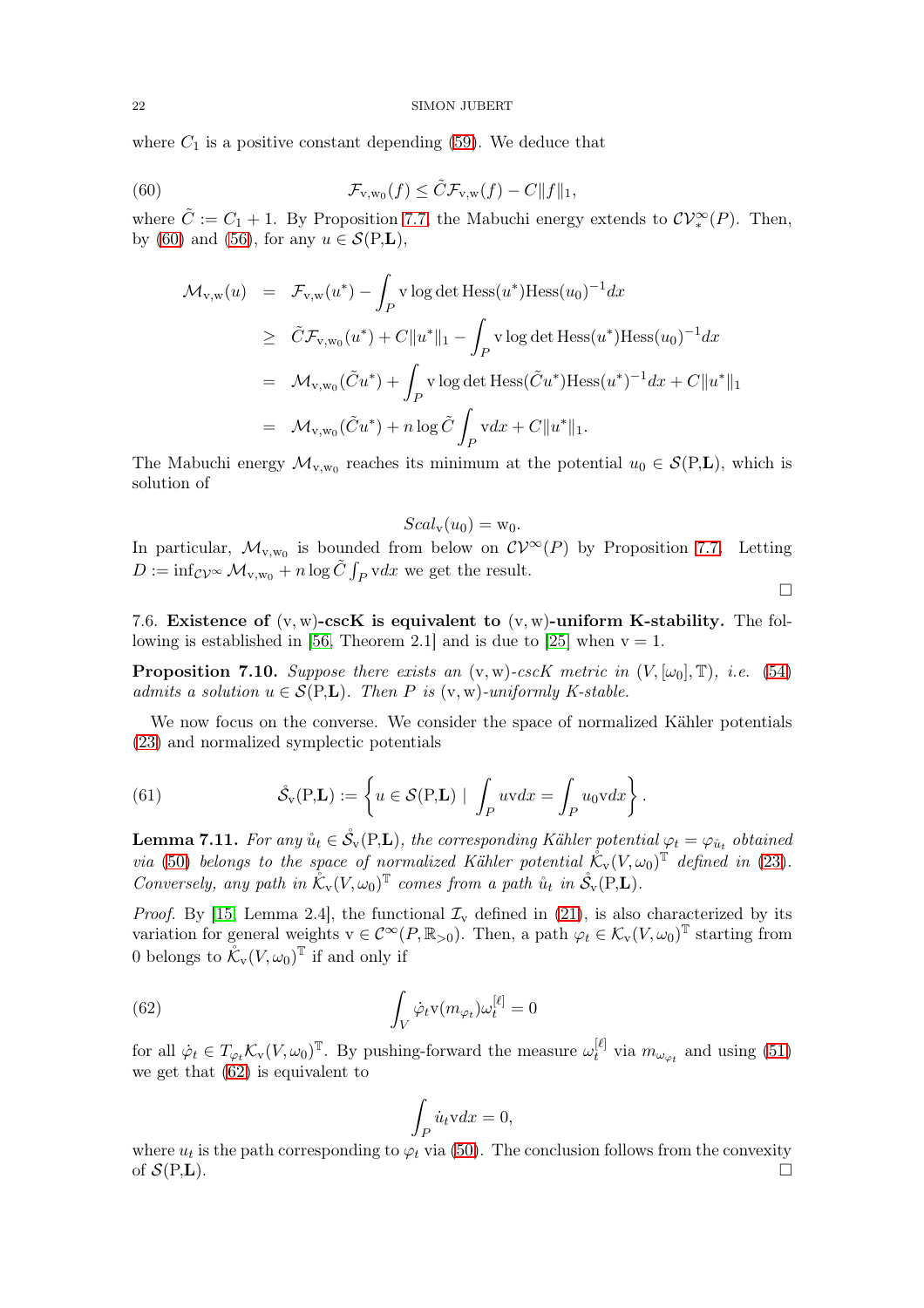<span id="page-22-0"></span>**Theorem 7.12.** Let  $(M, J, \tilde{\omega}_0, \mathbb{T})$  be a semi-simple principal toric fibration with Kähler toric fiber  $(V, J_V, \omega_0, \mathbb{T})$ . Let  $(v, w)$  be the weights defined in [\(13\)](#page-7-0) and denote by P the Delzant polytope associated to  $(V, \omega_0, \mathbb{T})$ . Then there exists a  $(v, w)$ -weighted cscK metric in  $\omega_0$  if and only if P is  $(v, w)$ -uniformly K-stable. In particular, the latter condition is necessary and sufficient for  $[\tilde{\omega}_0]$  to admit an extremal Kähler metric.

*Proof.* Suppose there exists a  $(v, w)$ -cscK metric in  $[\omega_0]$ . By Proposition [7.10,](#page-21-2) P is  $(v, w)$ uniformly K-stable.

Conversely, suppose  $P$  is  $(v, w)$ -uniformly K-stable. We are going to show that there are uniform positive constants  $\tilde{A}$  and  $\tilde{B}$  such that

<span id="page-22-2"></span>(63) 
$$
\mathcal{M}_{v,w}(\varphi) \geq \tilde{A} \inf_{\gamma \in \mathbb{T}^C} d_{1,v}^V(0, \gamma \cdot \varphi) - \tilde{B},
$$

where  $d_{1,v}^V$  is defined in Lemma [4.3](#page-8-2) and  $\mathcal{M}_{v,w}$  is the weighted Mabuchi energy of the Kähler toric fiber  $(V, J_V, [\omega_0], \mathbb{T})$ , see [\(20\)](#page-8-3). For all  $\varphi \in \mathring{\mathcal{K}}(V, \omega_0)^{\mathbb{T}}$ , there exists  $\gamma \in \mathbb{T}^{\mathbb{C}}$  such that the symplectic potential  $u_{\gamma \cdot \varphi}$  corresponding to  $\gamma \cdot \varphi$  satisfies  $d_{x_0} u_{\gamma \cdot \varphi} = 0$ . By Lemma 7.[11](#page-21-3) and the inequality in [\[3,](#page-24-23) (66)], we have

<span id="page-22-3"></span>(64) 
$$
d_{1,\mathbb{T}}^V(0,\gamma\cdot\varphi)\leq A\int_P |u_\varphi^*-u_0^*|dx\leq A||u_\varphi^*||_1+B,
$$

for some uniform constants  $A > 0$  and  $B > 0$ , where  $d_{1,\mathbb{T}}^V$  is the  $d_1$  distance relative to  $\mathbb{T}^{\mathbb{C}}$ (see [\(35\)](#page-12-4)) on  $\mathcal{K}(V, \omega_0)^\mathbb{T}$ ,  $u_\varphi \in S(P, \mathbf{L})$  is the symplectic potential corresponding to  $\varphi$  and  $u_{\varphi}^*$  is its normalization in  $S(P,L) \cap CV_*^{\infty}(P)$ , see [\(58\)](#page-20-4). Since  $v > 0$  on P, we have for the weighted distance  $d_{1,v}^V \leq C d_1^V$ . Then [\(63\)](#page-22-2) follows from [\(64\)](#page-22-3) and Proposition [7.9.](#page-20-2)

Let T be the maximal torus in  $\text{Aut}_{\text{red}}(M)$  containing  $\mathbb{T}_M$  and satisfying [\(12\)](#page-6-6). By Lemma [4.4,](#page-8-4) and our choice of normalization [\(23\)](#page-9-3), the Mabuchi energy  $\mathcal{M}^T$  restricts to  $\mathcal{M}_{v,w}$  on  $\mathring{\mathcal{K}}_v(V,\omega_0)^\mathbb{T}$ . We denote by  $d_{1,T}$ c the  $d_1$  distance relative to  $T^{\mathbb{C}}$  on  $\mathcal{K}(M,\tilde{\omega}_0)^T$ . Since any  $\mathbb{T}^{\mathbb{C}}_{M}$ -orbit lies in a  $T^{\mathbb{C}}$ -orbit, by [\(63\)](#page-22-2) and Lemma [4.3,](#page-8-2)  $\mathcal{M}^{T}$  is  $d_{1,T^{\mathbb{C}}}$ -proper on  $\mathcal{K}_{\mathbf{v}}(V,\omega_{0})^{\mathbb{T}}$  in the sense of Definition [5.1.](#page-12-5)

In the proof of Theorem [6.1](#page-12-0) "(1)  $\Rightarrow$  (2)", we have used the  $d_{1,T}$  c-properness only on sequences included in  $\mathcal{K}(V, \omega_0)^\mathbb{T}$ . It allows us to obtain the existence of a  $(v, w)$ -cscK metric by the same argument.

<span id="page-22-1"></span>The last assertion follows from Theorem [6.1.](#page-12-0)

## 8. Applications

8.1. Almost Kähler metrics. As observed in [\[33\]](#page-25-4), for fixed angular coordinates  $dt_0$  with respect to a reference Kähler structure  $J_0$ , one can use [\(48\)](#page-17-0) to define a T-invariant almost-Kähler metric on  $V$ , as soon as  $H$  satisfies the smoothness, boundary value and positivity conditions of Proposition [7.1,](#page-17-1) even if the inverse matrix  $\mathbf{G} := \mathbf{H}^{-1}$  is not necessarily the Hessian of a smooth function. We shall refer to such almost Kähler metric as involutive. One can further use such involutive AK metrics on V to build a compatible metric  $\tilde{g}_{\mathbf{H}}$  on M, by the formula

$$
\tilde{g}_{\mathbf{H}} = \sum_{a=1}^{k} (\langle p_a, m \rangle + c_a) g_a + \langle dm, \mathbf{G}, dm \rangle + \langle \theta, \mathbf{H}, \theta \rangle.
$$

It is shown in [\[8\]](#page-24-10) that  $\tilde{g}_{\mathbf{H}}$  is extremal AK on M in the sense of [\[53\]](#page-25-16) (i.e. the hermitian scalar curvature of  $\tilde{g}_{\mathbf{H}}$  is a Killing potential) if and only if  $\mathbf{H}$  satisfies the equation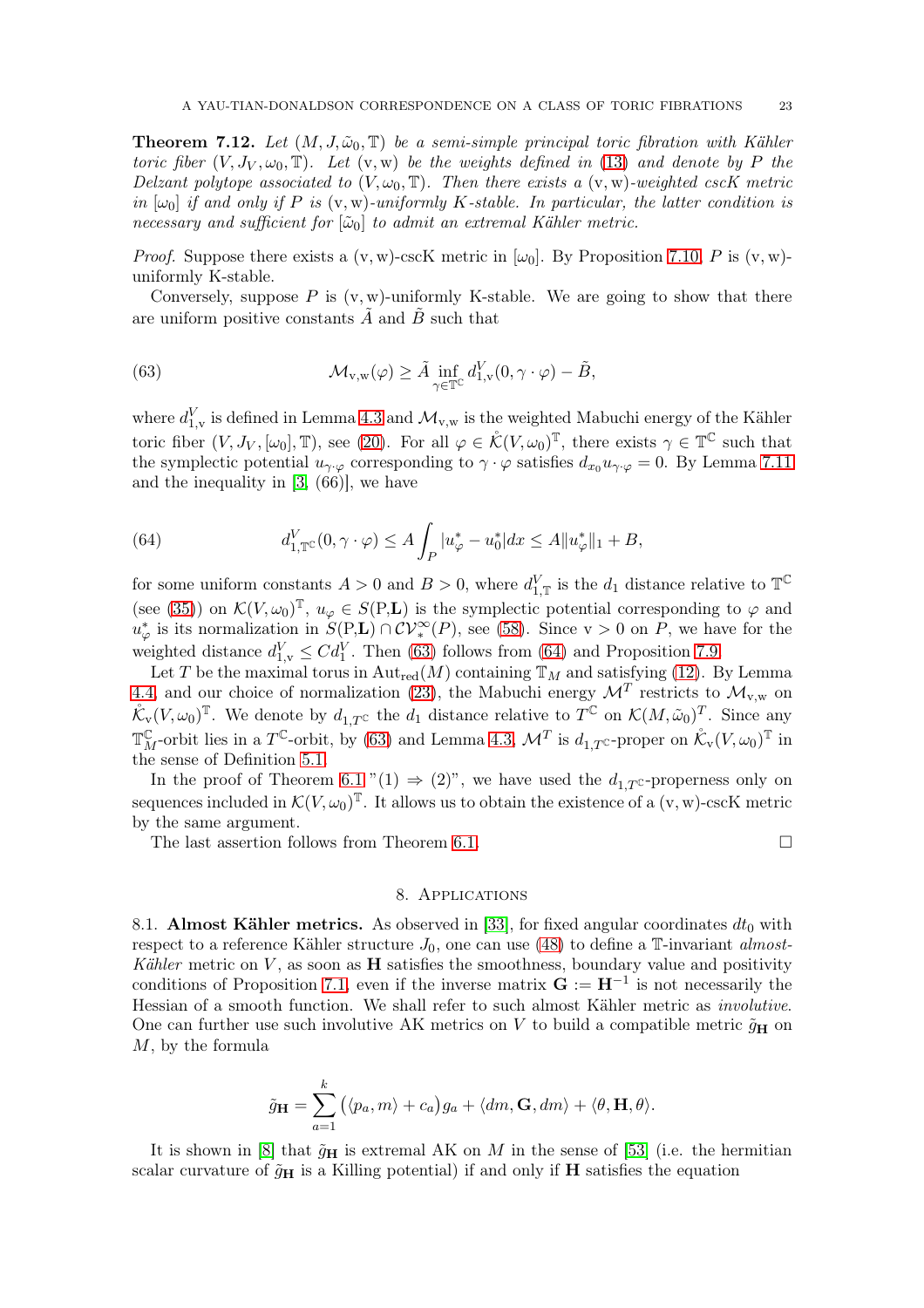<span id="page-23-1"></span>(65) 
$$
-\sum_{i,j} \left(\mathbf{v} H_{ij}\right)_{,ij} = \mathbf{w},
$$

for  $(v, w)$  defined in [\(13\)](#page-7-0). We shall more generally consider involutive AK metrics satisfying the equation [\(65\)](#page-23-1) weight functions  $v > 0$  and w. For such AK metrics we say that  $(V, J_H, g_H, \omega, \mathbb{T})$  is an *involutive*  $(v, w)$ -csc almost Kähler metric.

The point of considering involutive  $(v, w)$ -csc almost Kähler metrics is that  $(65)$  is a linear indeterminate PDE for the smooth coefficients of H (which would therefore admit infinitely many solutions if we drop the positivity assumption of  $H$ ), which in some special cases is easier to solve explicitly, as demonstrated in [\[8\]](#page-24-10). On the other hand, it was observed in [\[33\]](#page-25-4) (see [\[8\]](#page-24-10) for the weighted case) that the existence of a  $(v, w)$ -csc almost Kähler metric implies that  $\mathcal{F}_{v,w}(f) \geq 0$  with equality iff  $f = 0$ , and it was conjectured that the existence of a (v, w)-csc almost Kähler metric is equivalent to the existence of a (v, w)-cscK metric on  $(V, \omega, \mathbb{T})$ . E. Legendre [\[52\]](#page-25-17) observed that the existence of an involutive extremal almost Kähler metric implies the stronger yet uniform stability of P, and thus confirmed the conjecture in the case where  $v = 1$  and  $w = \ell_{ext}$ , see §[3](#page-6-4).3. Our additional observation is that the same arguments as in the proof of Proposition 7.[10](#page-21-2) show the following.

**Proposition 8.1.** Let  $(V, \omega, \mathbb{T})$  be a toric manifold associated to Delzant polytope P. Let  $v \in C^{\infty}(P,\mathbb{R}_{>0})$  and  $w \in C^{\infty}(P,\mathbb{R})$  such that w satisfies [\(56\)](#page-19-1). Suppose there exists an involutive  $(v, w)$ -csc almost Kähler metric on  $(V, \omega, T)$ , i.e. there exists **H** satisfying the smoothness, boundary value and positivity conditions of Proposition [7.1](#page-17-1) and equation [\(65\)](#page-23-1). Then  $P$  is  $(v, w)$ -uniformly K-stable.

Combining this result (for the special weights  $(v, w)$  associated to a semi-simple principal torus bundle via [\(13\)](#page-7-0)) with Theorem [7.12,](#page-22-0) we deduce:

<span id="page-23-0"></span>**Proposition 8.2.** Let  $(V, \omega, \mathbb{T})$  be a toric manifold associated to Delzant polytope P. Let  $(v, w)$  be weights defined in [\(13\)](#page-7-0). Then the following statements are equivalent:

- (1) there exists a  $(v, w)$ -cscK metric on  $(V, \omega, \mathbb{T});$
- (2) there exists an involutive  $(v, w)$ -csc almost Kähler metric on  $(V, \omega, T)$ ;
- (3)  $P$  is  $(v, w)$ -uniformly K-stable in the sense of Definition [7.8.](#page-20-1)

8.2. Proof of Corollary [1.](#page-2-2) Let  $(S, J_S)$  be a compact complex curve of genus **g** and  $\mathcal{L}_i \longrightarrow S$  an holomorphic line bundle,  $i = 0, 1, 2$ . We consider  $(M, J) := \mathbb{P}(\mathcal{L}_0 \oplus \mathcal{L}_1 \oplus \mathcal{L}_2)$ . Since the biholomorphism class of M is invariant by tensoring  $\mathcal{L}_0 \oplus \mathcal{L}_1 \oplus \mathcal{L}_2$  with a line bundle, we can suppose without loss of generality that  $(M, J) = P(\mathcal{O} \oplus \mathcal{L}_1 \oplus \mathcal{L}_2)$ , where  $\mathcal{O} \longrightarrow S$  is the trivial line bundle and  $p_i := deg(\mathcal{L}_i) \geq 0, i = 1, 2$ . Suppose  $p_1 = p_2 = 0$ , then by a result of Fujiki [\[35\]](#page-25-30)  $(M, J)$  admits an extremal metric (see also [\[8,](#page-24-10) Remark 2]) in every Kähler class. If  $p_2 = p_1 > 0$  or  $p_2 > p_1 = 0$  and  $g = 0, 1$ , there exists an extremal metric in every Kähler class by [\[6,](#page-24-9) Theorem 6]. We then suppose  $p_2 > p_1 > 0$ .

Suppose S is of genus  $g = 0$ , i.e.  $(S, J_S) = \mathbb{CP}^1$ . Then M is a toric variety. Using the existence of an extremal almost Kähler metric of involutive type compatible with any Kähler metric on M (see [\[8,](#page-24-10) Proposition 4]) and the Yau–Tian–Donaldson correspondence on toric manifold, it is shown in [\[52\]](#page-25-17) that there exists an extremal Kähler metric in every Kähler class of  $\mathbb{P}(\mathcal{O}\oplus \mathcal{L}_1\oplus \mathcal{L}_2)\longrightarrow \mathbb{CP}^1$ . Observe that by applying Proposition [8.2](#page-23-0) and Theorem [6.1](#page-12-0) we obtain that these extremal metrics are given by the Calabi ansatz of [\[5\]](#page-24-11).

Now suppose that  $(S, J_S)$  in an elliptic curve, i.e.  $g = 1$ . The complex manifold  $(M, J)$  is not toric. However, it is shown in [\[8\]](#page-24-10) that  $(M, J)$  is a semi-simple principal toric fibration. By the Leray-Hirch Theorem  $H^2(M,\mathbb{R})$  is of dimension 2. In particular, up to scaling any Kähler class on  $(M, J)$  is compatible. It is shown in [\[6,](#page-24-9) Proposition 4], that M admits an extremal almost Kähler metric in any compatible Kähler class. Then, using Proposition [8.2](#page-23-0) and Theorem [7.12,](#page-22-0) we conclude that there exists an extremal Kähler metric in every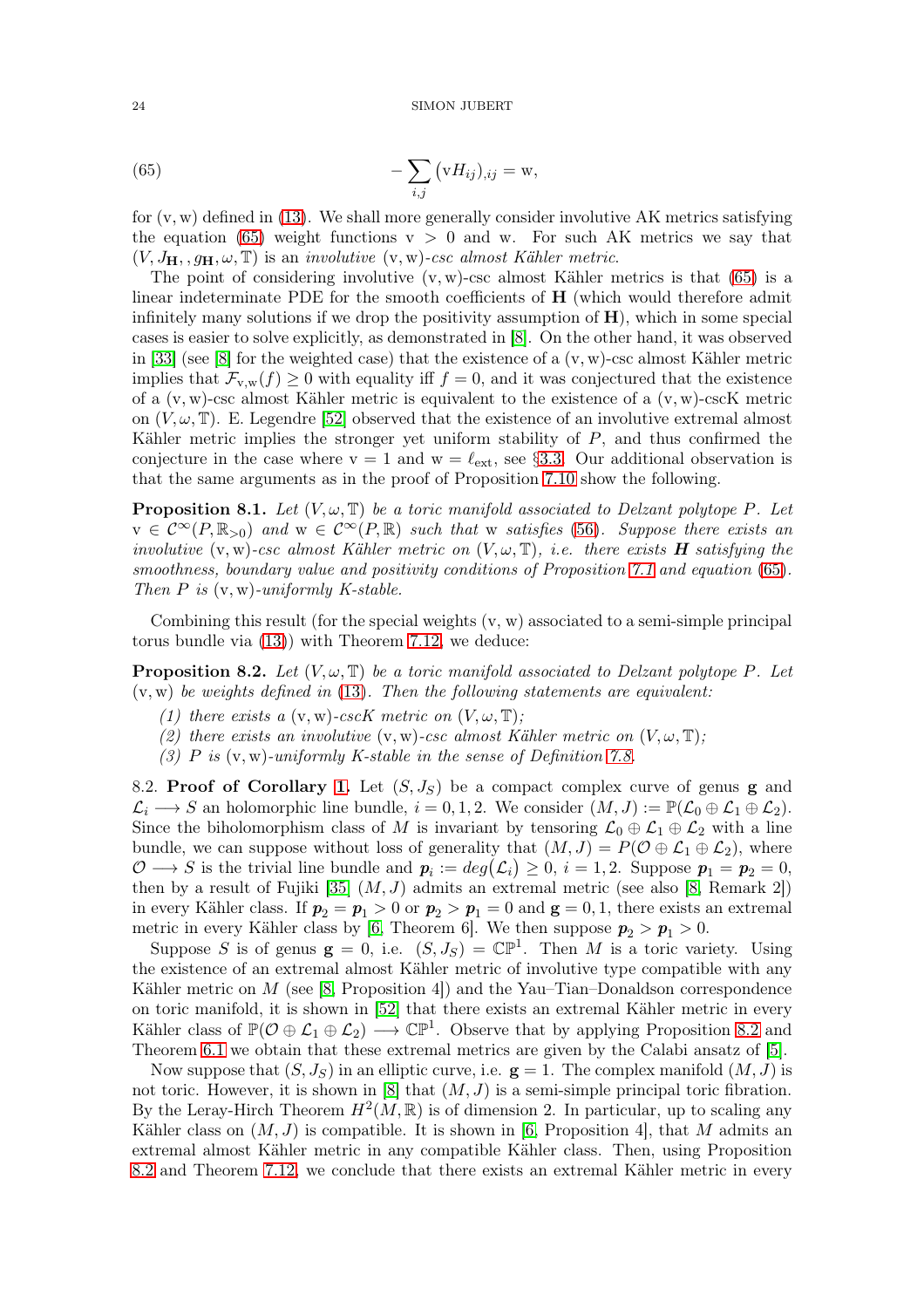Kähler class. Furthermore, by Theorem [6.1,](#page-12-0) the extremal Kähler metrics are of the form of [\(8\)](#page-5-1), i.e. are given by the generalized Calabi ansatz.

**Remark 8.3.** We conclude by pointing out that if  $g \geq 2$ , it is shown in [\[8,](#page-24-10) Theorem 2] that there exists an extremal Kähler metric in sufficiently small compatible Kähler classes. On the other hand, by [\[8,](#page-24-10) Proposition 2], if  $g > 2$  and  $p_1, p_2$  satisfying  $2(g-1) > p_1 + p_2$ , there is no extremal Kähler metric in sufficiently big Kähler classes.

## **REFERENCES**

- <span id="page-24-24"></span><span id="page-24-17"></span>[1] M. Abreu, Kähler geometry of toric varieties and extremal metrics, Internat. J. Math. 9 (1998), 641–651.
- [2] M. Abreu, Kähler geometry of toric manifolds in symplectic coordinates, Fields Institute Comm 35 (2008) , 1-24.
- <span id="page-24-23"></span>[3] V.Apostolov, The Kähler geometry of toric manifolds, Lecture notes availabe at <http://profmath.uqam.ca//~apostolo/notes.html>.
- <span id="page-24-18"></span>[4] V. Apostolov, D. Calderbank, and P. Gauduchon, Hamiltonian 2-Forms in Kähler Geometry, I General Theory, J. Differential Geom. 73, Number 3 (2006), 359-412.
- <span id="page-24-11"></span>[5] V. Apostolov, D. M. J. Calderbank, P. Gauduchon and C. Tønnesen-Friedman, Hamiltonian 2-forms in Kähler geometry, II Global classification, J. Differential Geom. 68 (2004), 277–345.
- <span id="page-24-9"></span>[6] V. Apostolov, D. M. J. Calderbank, P. Gauduchon and C. Tønnesen-Friedman, Hamiltonian 2-forms in Kähler geometry, III extremal metrics and stability, Invent. Math. 173 (2008), 547–601.
- <span id="page-24-2"></span>[7] V. Apostolov, D. M. J. Calderbank, and E. Legendre, Weighted K-stability of polarized varieties and extremality of Sasaki manifolds, [arXiv:2012.08628,](http://arxiv.org/abs/2012.08628) to appear in Adv. Math.
- <span id="page-24-10"></span>[8] V. Apostolov, D. M. J. Calderbank, P. Gauduchon and C. Tønnesen-Friedman, Extremal Kähler metrics on projective bundles over a curve. Adv. Math. 227 (2011), 2385–2424.
- <span id="page-24-13"></span>[9] V. Apostolov, S. Jubert, A. Lahdili, Weighted K-stability and coercivity with applications to extremal Kähler and Sasaki metrics, [arXiv:2104.09709.](http://arxiv.org/abs/2104.09709)
- [10] V. Apostolov, J. Keller, Relative K-polystability of projective bundles over a curve, Trans. Amer. Math. Soc. **372** (2019), 233-266.
- <span id="page-24-16"></span>[11] V. Apostolov, G. Maschler, Conformally Kähler, Einstein-Maxwell geometry, J. Eur. Math. Soc. 21 (2019), 1319-1360.
- <span id="page-24-21"></span><span id="page-24-15"></span>[12] M. F. Atiyah, Convexity and commuting Hamiltonians, Bull. London Math. Soc. 14 (1982), 1–15.
- [13] R. J. Berman, B. Berndtsson, Convexity of the K-energy on the space of Kähler metrics, J. Amer. Math. Soc, 30 (2017), no 4, 1165-1196.
- <span id="page-24-5"></span>[14] R. J. Berman, S. Boucksom, M. Jonsson, A variational approach to the Yau-Tian-Donaldson conjecture, J. Amer. Math. Soc. (2021), https://doi.org/10.1090/jams/964.
- <span id="page-24-25"></span>[15] R. J. Berman and D. Witt-Nyström, Complex optimal transport and the pluripotential theory of Kähler-Ricci solitons, [arXiv:1401.8264.](http://arxiv.org/abs/1401.8264)
- <span id="page-24-0"></span>[16] E. Calabi, Extremal Kähler metrics, Seminar on Differential Geometry, 259–290, Ann. of Math. Stud. 102, Princeton Univ. Press, Princeton, N.J., 1982 259–290.
- <span id="page-24-1"></span>[17] E. Calabi, Extremal Kähler metrics, II, Differential Geometry and Complex Analysis, eds. I. Chavel and H. M. Farkas, Springer Verlag (1985), 95–114.
- <span id="page-24-20"></span><span id="page-24-12"></span>[18] X. Chen, The space of Kähler metrics, J. Differential Geom.  $56(2)$  (2000), 189-234.
- [19] X. Chen, On the existence of constant scalar curvature Kähler metric: a new perspective. Ann. Math. du Québec 42 (2017), 169- 189.
- <span id="page-24-3"></span>[20] X. Chen, J. Cheng, On the constant scalar curvature Kähler metrics: apriori estimates, J. Amer. Math. Soc. (2021), https://doi.org/10.1090/jams/967.
- <span id="page-24-4"></span>[21] X. Chen, J. Cheng, On the constant scalar curvature Kähler metrics II – Existence results, J. Amer. Math. Soc. (2021), https://doi.org/10.1090/jams/966.
- <span id="page-24-6"></span>[22] X. Chen, S. K. Donaldson, and S. Sun, Kähler–Einstein metrics on Fano manifolds. I: Approximation of metrics with cone singularities. J. Amer. Math. Soc., 28 (1), 183–197.
- <span id="page-24-7"></span>[23] X. Chen, S. K. Donaldson, and S. Sun, Kähler–Einstein metrics on Fano manifolds. II: Limits with cone angle less than  $2\pi$ . J. Amer. Math. Soc., 28 (1), 199–234.
- <span id="page-24-8"></span>[24] X. Chen, S. K. Donaldson, and S. Sun, Kähler–Einstein metrics on Fano manifolds. III: Limits as cone angle approaches  $2\pi$  and completion of the main proof. J. Amer. Math. Soc., 28 (1), 235–278.
- <span id="page-24-14"></span>[25] B. Chen, A. Li, L. Sheng, Uniform K-stability for extremal metrics on toric varieties, J. Differential Equations 257 (2014), 1487–1500.
- <span id="page-24-22"></span><span id="page-24-19"></span>[26] X. X. Chen, M. Paun, Y. Zeng, On deformation of extremal metrics, [arXiv:1506.01290v](http://arxiv.org/abs/1506.01290)2.
- [27] T. Darvas, The Mabuchi completion of the space of Kähler potentials. Amer. J. Math. 139 (2017), no. 5, 1275-1313.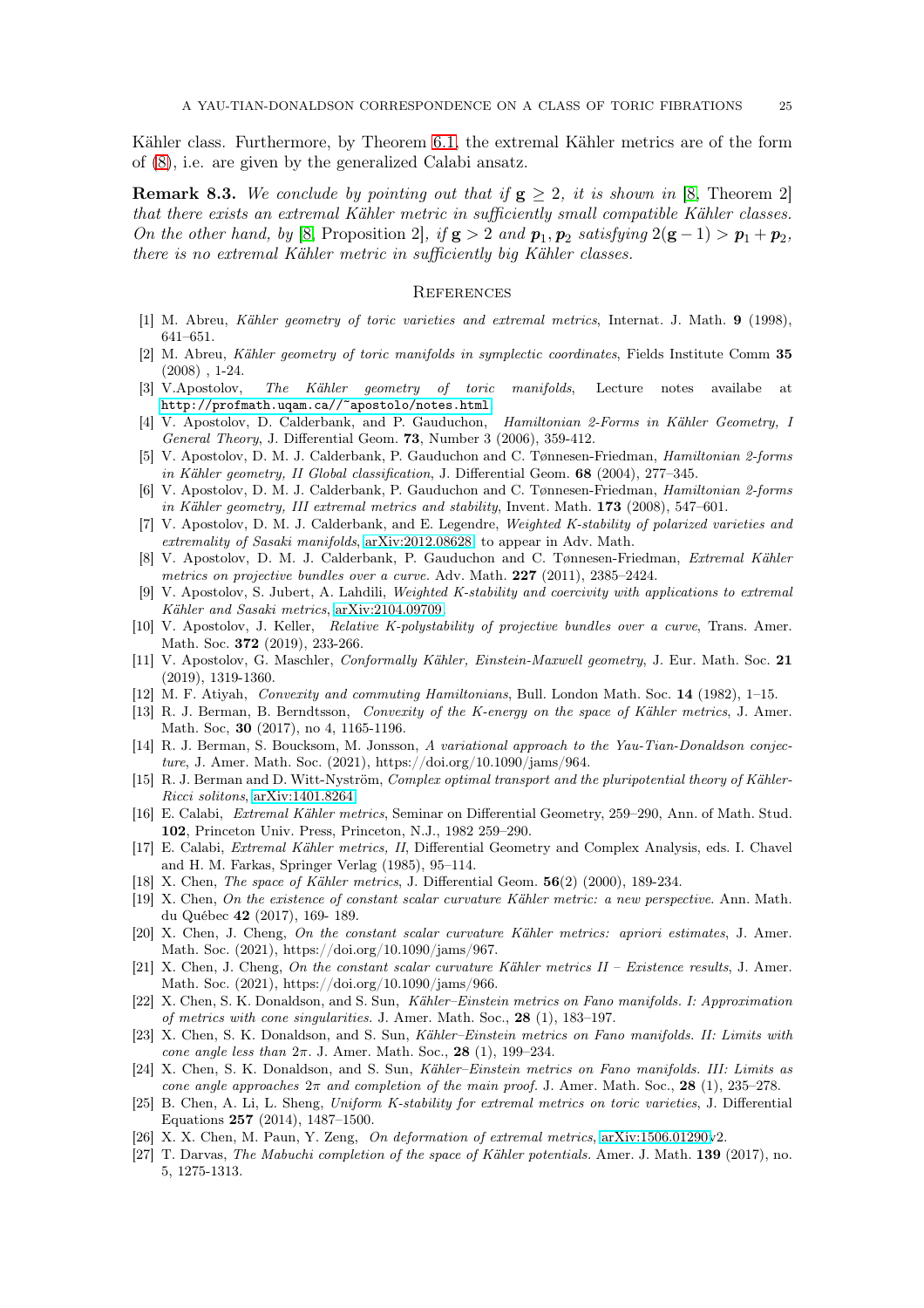- <span id="page-25-8"></span><span id="page-25-1"></span>[28] T. Darvas, Y.A Rubinstein, Tian's properness conjectures and Finsler geometry of the space of Kähler metrics. J. Amer. Math. Soc. 30 (2017), no. 2, 347-387.
- <span id="page-25-20"></span>[29] T. Delcroix, The Yau-Tian-Donaldson conjecture for cohomogeneity one manifolds, [arXiv:2011.07135.](http://arxiv.org/abs/2011.07135)
- <span id="page-25-9"></span>[30] T.Delzant, Hamiltoniens périodiques et image convexe de l'application moment, Bull. Soc. Math. France 116 (1988), 315–339.
- [31] R. Dervan, Uniform stability of twisted constant scalar curvature Kähler metrics. Int. Math. Res. Not. IMRN, 15 (2016), 4728–4783.
- <span id="page-25-4"></span><span id="page-25-0"></span>[32] R. Dervan, J. Ross, *K-stability for Kähler manifolds* Math. Res. Lett. 24 (2017), 689–739.
- <span id="page-25-27"></span>[33] S. K. Donaldson, *Scalar curvature and stability of toric varieties*, J. Differential Geom. 62 (2002), 289–349.
- <span id="page-25-30"></span>[34] S. K. Donaldson, *Extremal metrics on toric surfaces: a continuity method*, J. Differential Geom. **79** (2008), 389-432.
- <span id="page-25-21"></span>[35] A. Fujiki, Remarks on extremal Kähler metrics on ruled manifolds, Nagoya Math. J. 126 (1992) 89–101.
- [36] A. Futaki, T. Mabuchi, Bilinear forms and extremal Kähler vector fields associated with Kähler classes. Math. Ann. 301 (1) (1995), 199-210.
- <span id="page-25-18"></span><span id="page-25-10"></span>[37] P. Gauduchon, *Calabi's extremal Kähler metrics: An elementary introduction*, Lecture Notes.
- [38] D. Guan, Existence of extremal metrics on compact almost homogeneous Kähler manifolds with two ends, Trans. Am. Math. Soc. 347 (1995), 2255–2262.
- <span id="page-25-23"></span>[39] D. Guan, On Modified Mabuchi Functional and Mabuchi Moduli Space of Kähler Metrics on Toric Bundles, Math. Res. Lett. 6 (5)(1999), 547-555.
- <span id="page-25-26"></span><span id="page-25-19"></span>[40] V. Guillemin, Kähler structures on toric varieties, J. Differential Geom. 40 (1994), 285– 309.
- <span id="page-25-24"></span>[41] V. Guillemin and S. Sternberg, Convexity properties of the moment mapping, Invent. Math. 67 (1982), 491–513.
- [42] Y. Hashimoto, Existence of twisted constant scalar curvature Kähler metrics with a large twist, Math. Z. 292 (3-4), 791–803.
- <span id="page-25-14"></span><span id="page-25-5"></span>[43] T. Hisamoto, Stability and coercivity for toric polarizations, [arXiv:1610.07998](http://arxiv.org/abs/1610.07998) v3.
- <span id="page-25-11"></span>[44] W. He, On Calabi's Extremal Metrics and Properness, Trans. Amer. Math. Soc. 372 (2019), 5595–5619.
- [45] A. D. Hwang, On existence of Kähler metrics with constant scalar curvature, Osaka J. Math. 31 (1994), 561–595.
- <span id="page-25-12"></span>[46] A. D. Hwang and M. A. Singer, A momentum construction for circle-invariant Kähler metrics, Trans. Amer. Math. Soc. 354 (2002), 2285–2325.
- <span id="page-25-2"></span>[47] E. Inoue, Constant  $\mu$ -scalar curvature Kähler metric - formulation and foundational results, to appear in J. Geom. Anal., [arXiv:1902.00664.](http://arxiv.org/abs/1902.00664)
- <span id="page-25-13"></span>[48] N. Koiso and Y. Sakane, Nonhomogeneous Kähler–Einstein metrics on compact complex manifolds, in Curvature and Topology of Riemannian Manifolds (Kataka, 1985), Lecture Notes in Math. 1201, Springer, Berlin, 1986, 165–179.
- <span id="page-25-3"></span>[49] A. Lahdili, Kähler metrics with weighted constant scalar curvature and weighted K-stability, Proc. London Math. Soc. (3), 119 (2019), 1065–114.
- <span id="page-25-25"></span>[50] A. Lahdili, Convexity of the weighted Mabuchi functional and the uniqueness of weighted extremal metrics, [arXiv:2007.01345.](http://arxiv.org/abs/2007.01345)
- [51] C. R. LeBrun and S. Simanca, On the Kähler classes of Extremal Metrics, Geometry and Global Analysis, First MSJ Intern. Res. Inst. Sendai, Japan, Eds. Kotake, Nishikawa and Schoen, 1993.
- <span id="page-25-17"></span><span id="page-25-16"></span>[52] E. Legendre, A note on extremal toric almost Kähler metrics, (2018), [arXiv:1811.05693.](http://arxiv.org/abs/1811.05693)
- [53] M. Lejmi, Extremal almost-Kähler metrics, Int. J. Math. 21(12) (2010), 1639-1662.
- [54] E. Lerman and S. Tolman, Hamiltonian torus actions on symplectic orbifolds and toric varieties, Trans. Amer. Math. Soc. 349 (1997), 4201–4230.
- <span id="page-25-28"></span>[55] A. Li, Z. Lian, L. Sheng, Some Estimates for a Generalized Abreu's Equation, Differential Geom. Appl., 48 (2016), 87–103.
- <span id="page-25-15"></span>[56] A. Li, Z. Lian, L. Sheng, Interior Regularity for a generalized Abreu Equation, Int. J. Math. 108 (2017), 775–790.
- <span id="page-25-29"></span>[57] A. Li, L. Sheng, G. Zhao, *Differential inequalities on homogeneous toric bundles*, Journal of Geometry 108 (2017), 10.1007/s00022-017-0372-4.
- <span id="page-25-6"></span>[58] C. Li, Geodesic rays and stability in the cscK problem, accepted by Annales Scientifiques de l'ENS, [arXiv:2001.01366v](http://arxiv.org/abs/2001.01366)3, 2020.
- <span id="page-25-7"></span>[59] C. Li, G. Tian, F. Wang The uniform version of Yau-Tian-Donaldson conjecture for singular Fano varieties, [arXiv:1903.01215.](http://arxiv.org/abs/1903.01215)
- <span id="page-25-22"></span>[60] T. Mabuchi, K-energy maps integrating Futaki invariants, Tohoku Math. J. (2) 38 (1986) no. 4, 575–593.